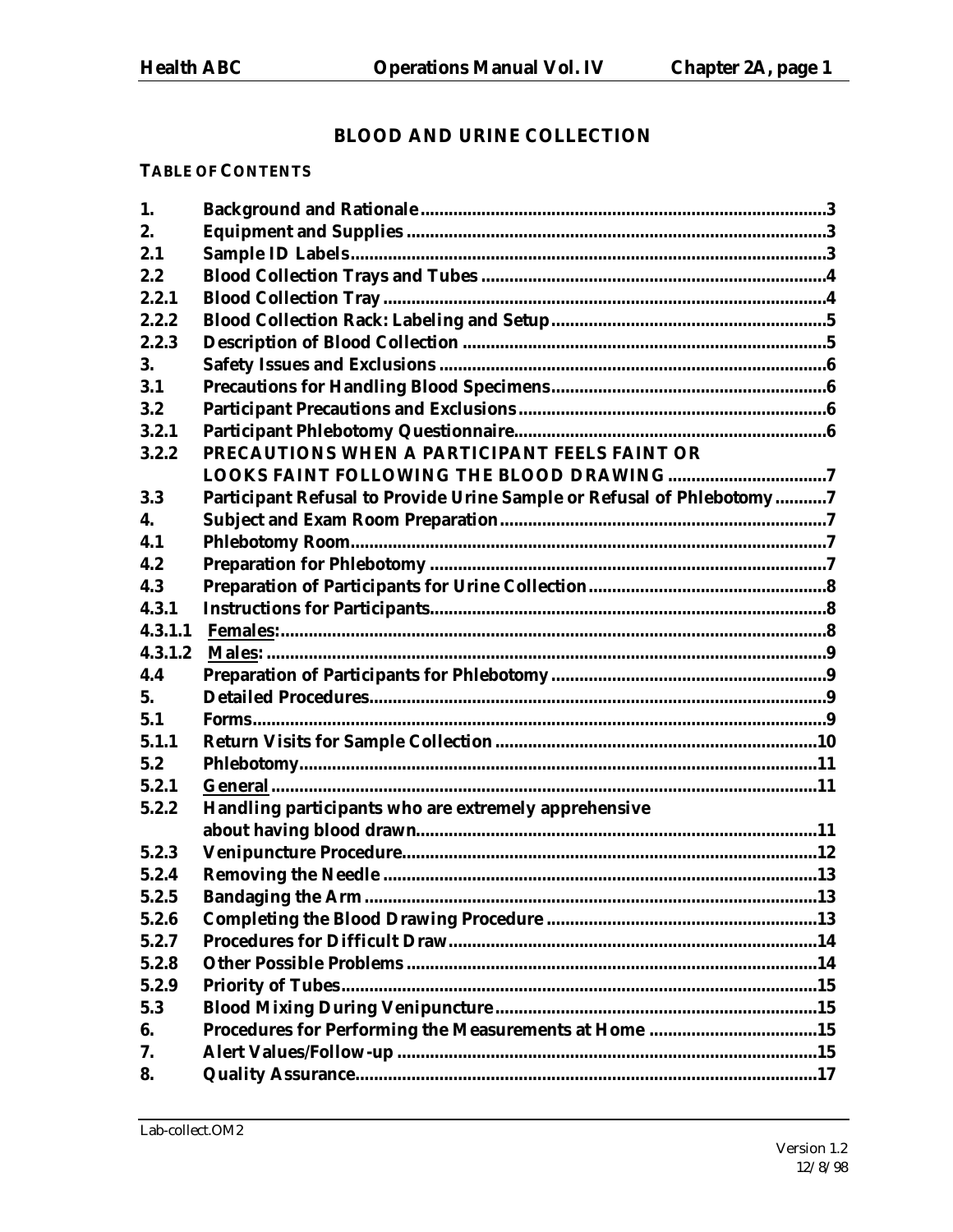| 8.1 |  |
|-----|--|
| 8.2 |  |
| 8.3 |  |
|     |  |
|     |  |
|     |  |
|     |  |
|     |  |
|     |  |
|     |  |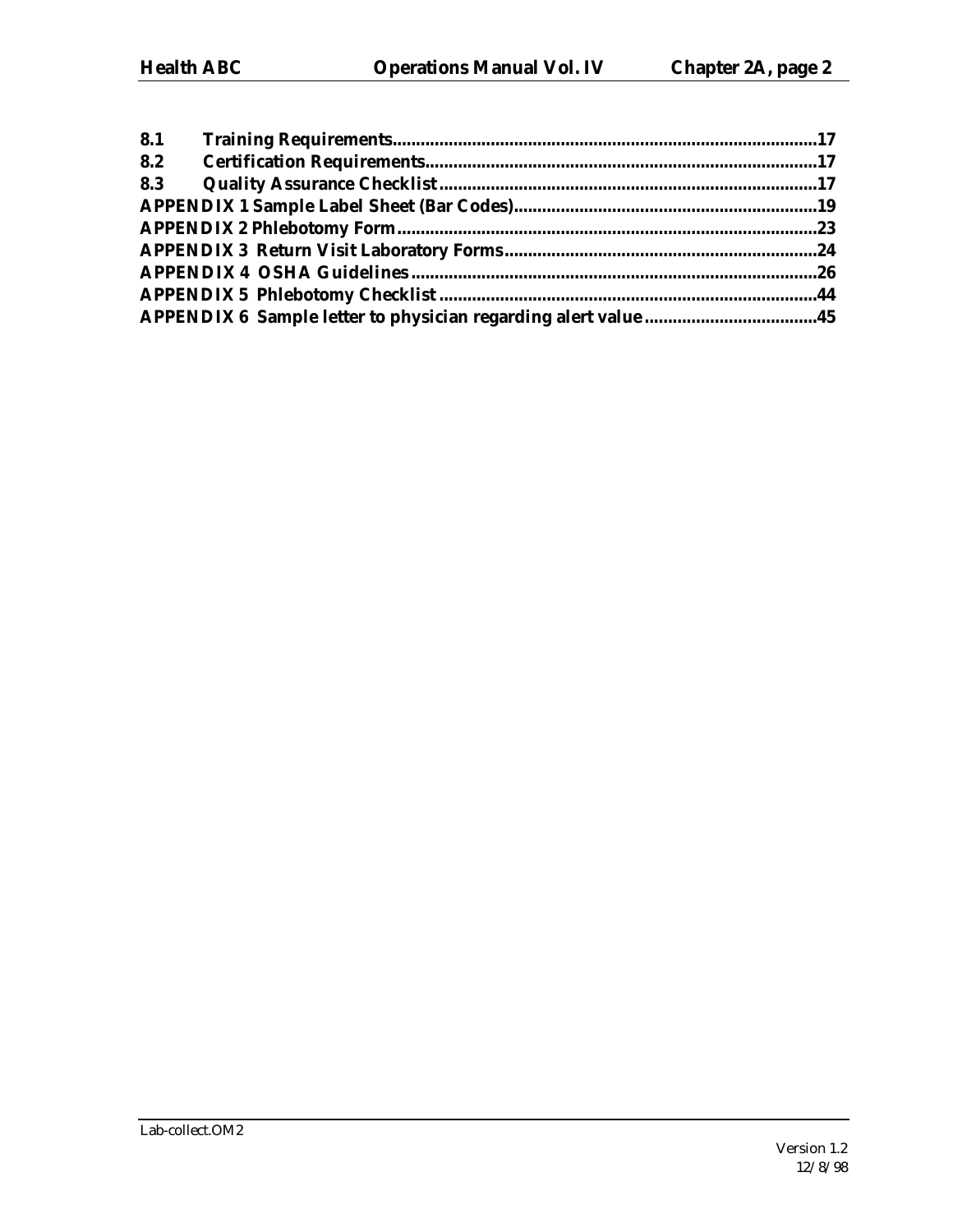# **BLOOD AND URINE COLLECTION**

Prepared by the Laboratory for Clinical Biochemistry Research (LCBR) at the U of Vermont in collaboration with the Coordinating Center.

# **1. Background and Rationale**

During the year 2 clinic visit, one of the main aims of the blood collection will be to archive white blood cells and platelets for later studies of intracellular markers of aging and disease, for production of DNA for genetic analyses, and for analysis of mitochondrial enzymes and DNA.

The Health ABC study year 2 clinic visit involves the collection of approximately 56 mL of blood and a urine specimen from participants. Since the study depends on the voluntary return of participants over an extended period of time, every effort must be made to make the entire procedure as easy and painless as possible both for the participants and for the Field Center personnel.

A standard informed consent has been prepared for this study. With regard to laboratory procedures, the consent statement informs study participants that there is a small risk of bruising at the spot on the arm where the blood is taken and that about six tablespoons of blood are drawn. The consent statement also informs study participants that they will be contacted if clinically significant test results are discovered.

# **2. Equipment and Supplies**

## **2.1 Sample ID Labels**

You will be supplied with sheets of sample ID barcode labels to use for labeling forms, draw tubes, and cryovials. A sample sheet of barcode labels can be found in Appendix 1. All labels on each sheet have the same 6-digit sample ID number (the first digit identifies the clinic: Memphis  $= 1$ , Pittsburgh  $= 2$ ).

There are 17 labels containing the ID number with no extension. Six are to be used for pre-labeling the 6 draw tubes, with 3 extras for backup vacutainers. There is a label for the urine specimen cup, three labels for the tubes that will be used to pool the plasma and serum samples, and four labels for labeling the conical centrifuge tubes used for buffy coat and platelet separation. These labels have no barcode, and they have 1-3 lines of text indicating which specimen container they are intended for, including the stopper color and volume, if applicable.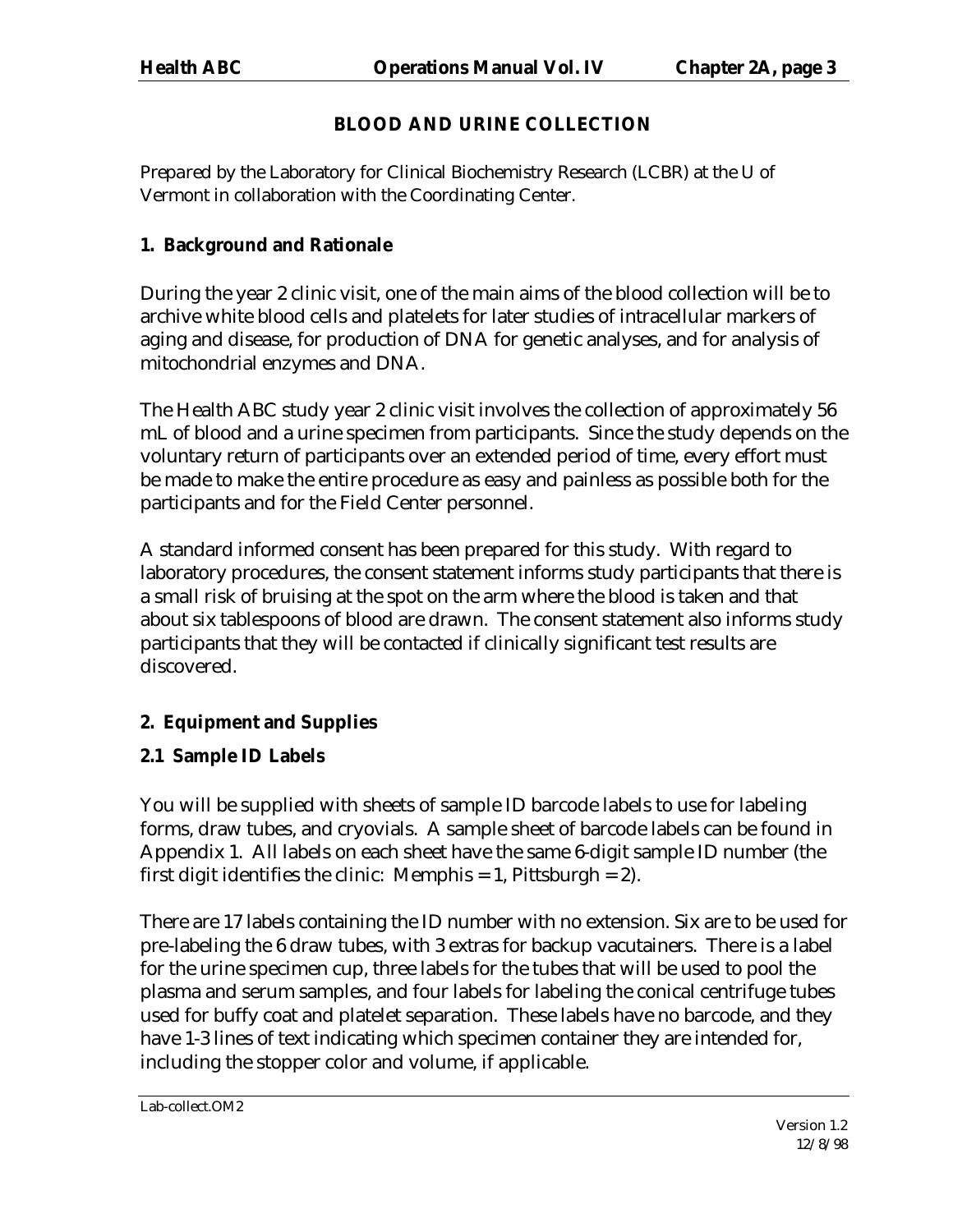There are also 2 barcoded labels with the ID number, one with the words "Phlebotomy Form," which is placed on the Phlebotomy Form (Appendix 2), and the other with the words, "Laboratory Processing Form" which is placed on the Laboratory Processing Form. *This process of matching the participant-specific Health ABC Enrollment ID# (already on the form brought to the lab by the participant) to the sample-specific ID barcode is crucial to being able to use the data collected from laboratory tests.*

There are also 6 barcoded labels with the same ID number and the words "BDID Form." Use of these labels is detailed in the Lab Specimen Processing chapter. Finally, there are 35 labels intended for labeling cryovials and urine storage bottles (see Lab Specimen Processing chapter).

# **2.2 Blood Collection Trays and Tubes**

Blood drawing trays are prepared in advance for the following day. Each tray is stocked with a full supply of blood drawing equipment for 6-9 participants and holds an ice bath and the individual blood collection tube rack for each participant. Several racks will also be prepared to hold various plastic tubes and vials for the final serum and plasma aliquots sent to the Laboratory for Clinical Biochemistry Research (LCBR) for analysis or to McKesson BioServices for archiving. The blood collection tube racks and aliquot tube racks are prelabeled from the same sheet of sample ID barcode labels.

## **2.2.1 Blood Collection Tray**

The collection tray itself is made of hard plastic, which is unbreakable and can be easily cleaned. The tray has ten individual compartments which are filled with the following supplies:

- Alcohol swabs Smelling salts Band-Aids Timer/stopwatch Gauze Scissors Tourniquets (2) and the contract of the Adhesive tape Adhesive tape Vacutainer holders **Pencils**/pens Needle/sharps container Latex gloves Styrofoam ice bath filled ~10 min before draw 21G Butterfly needles with Luer adapter
	-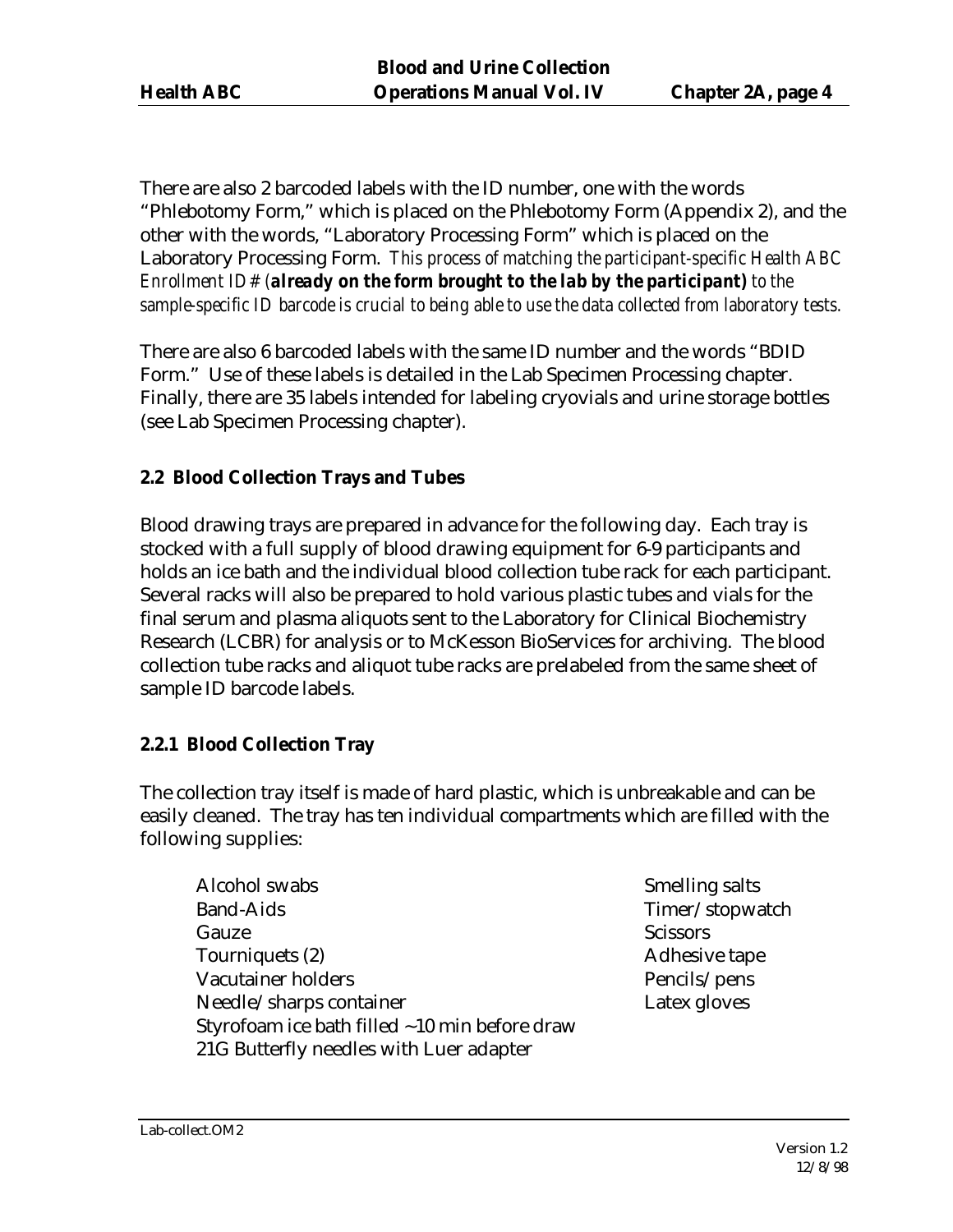## **2.2.2 Blood Collection Rack: Labeling and Setup**

A separate tube rack containing the necessary draw tubes is set up for each participant. They are arranged according to the priority of the draw. This rack will fit into the blood collection tray. The blood collection tubes should be prelabeled with sample ID labels. After the labels have been used for setting up the blood collection rack and the aliquot rack (see Lab Specimen Processing chapter), there will be 18 labels left: 3 "Backup Vacutainer" labels, 1 "Phlebotomy Form" label, 1 "Laboratory Processing Form" label, 3 labels for the tubes used to pool plasma and serum, 4 labels for the conical centrifuge tubes, and 6 "BDID Form" labels. These can be separated into 2 mini-sheets: The "Backup Vacutainer," "Phlebotomy Form," and "Laboratory Processing Form" labels should be clipped to the corresponding blood collection tray. The labels for the pooling tubes, conical centrifuge tubes, and the BDID Form should be clipped to the corresponding aliquot rack.

## **2.2.3 Description of Blood Collection**

Each draw tube is color coded to aid in handling.

Tubes 1, and 4 are 10 mL lavender stoppered tubes containing 15% EDTA as the anticoagulant. After drawing, the tubes are mixed and immediately placed on ice. These tubes will be processed to obtain buffy coats (during the interim period only) and plasma. One aliquot of plasma will be mixed with special reducing agents and stored for later analysis of Vitamin C levels in a yellow-capped cryovial. The rest of the EDTA plasma will be stored in white-capped cryovials, the first of which will be sent to LCBR for total cholesterol analysis. The rest will be archived.

Tube 2 and 3 are special 8 mL cell separation (CPT) tubes with blue/black stoppers. These tubes will be processed to obtain viable buffy coats for later studies of intracellular markers of aging and disease and for production of DNA for genetic analyses. Platelets will also be collected for analysis of mitochondrial enzymes and DNA. These tubes use citrate as the anticoagulant, so the plasma from these tubes is aliquoted into blue-capped cryovials. CPT tubes are supplied by LCBR and may be stored at room temperature.

Tubes 5 and 6 are 10 mL siliconized red stoppered tubes. These tubes contain no anticoagulant so that the blood clots to form serum. After drawing, the blood is allowed to clot at room temperature for *40-45* minutes (Maximum = 90 minutes). Cryovial caps are coded red. The serum is used for analysis of fasting insulin and TSH, and for archiving.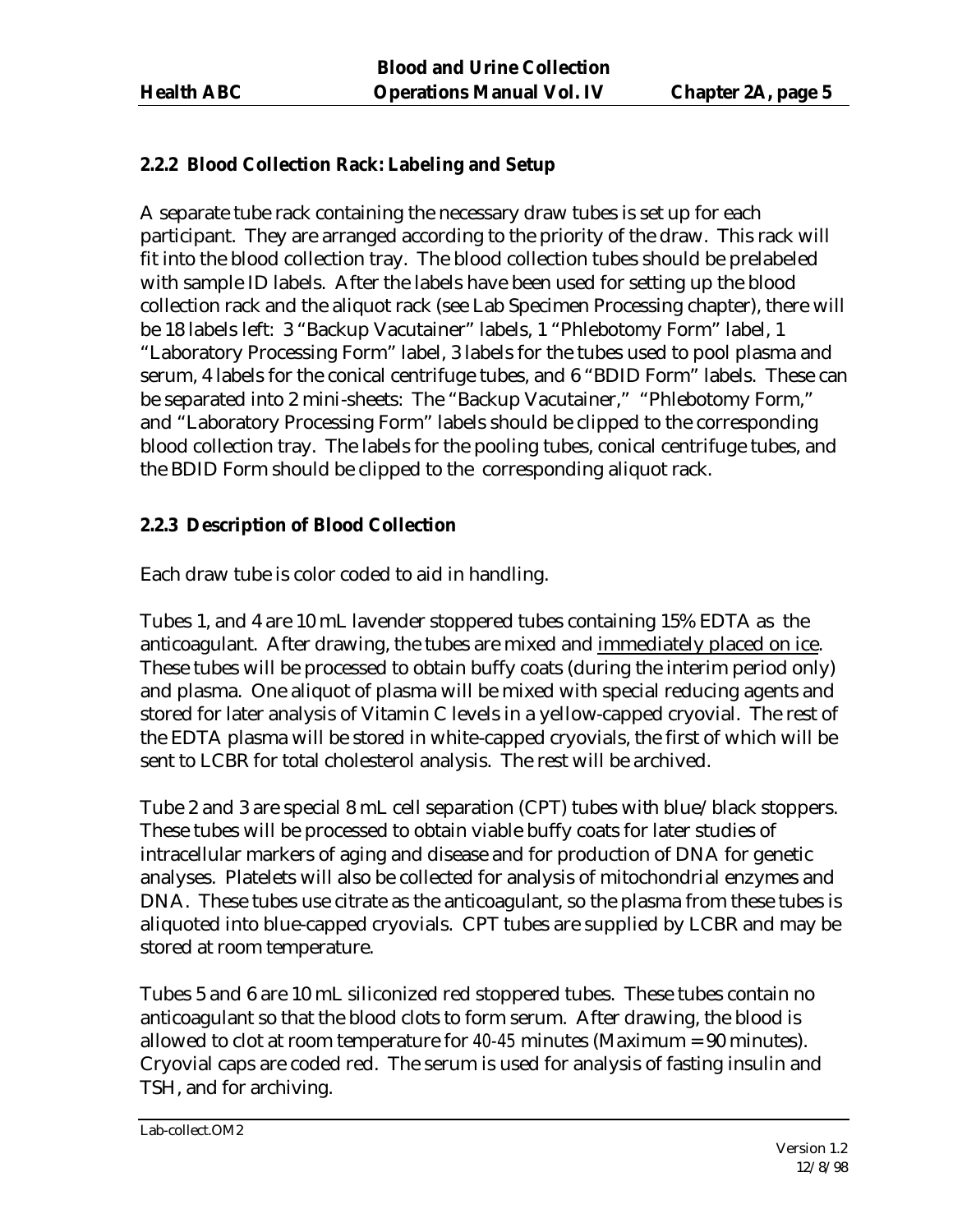## **3. Safety Issues and Exclusions**

### **3.1 Precautions for Handling Blood Specimens**

In accordance with the OSHA regulations on blood borne pathogens (see Appendix 4 for complete OSHA regulations), the LCBR recommends the following laboratory safety protocol for the field center laboratories:

- Non-permeable lab coats, latex gloves, and face shields should be used when handling any blood in any situation where splashes, spray, spatter, or droplets of blood may be generated and eye, nose, or mouth contamination can be reasonably anticipated.
- 'Universal Precautions' should be followed when handling any blood products.
- Contaminated needles and sharps shall be immediately placed in a puncture-resistant, leakproof container. Never recap or break needles.
- Hepatitis B vaccine should be offered to all unvaccinated technicians handling blood and documentation of vaccination or technicians declining to be vaccinated should be kept.

## **3.2 Participant Precautions and Exclusions**

**3.2.1 Participant Phlebotomy Questionnaire** Following the questionnaire format on the Phlebotomy Form, each participant is asked whether they have a bleeding disorder before the blood is drawn (Ques. 1). If they have had any problems with excessive bleeding or bruising at a venipuncture site, use your own judgment to decide whether or not a clinic physician or nurse supervisor should be consulted.

If the participant has experienced fainting spells during phlebotomy (Ques. 2), ask the participant the frequency of fainting spells. If the participant frequently faints, again, use your own judgment to determine whether or not a consultation with the clinic physician or nurse supervisor is necessary. Provide smelling salts, basin, and a cold cloth if needed. See section below on precautions when a participant feels faint.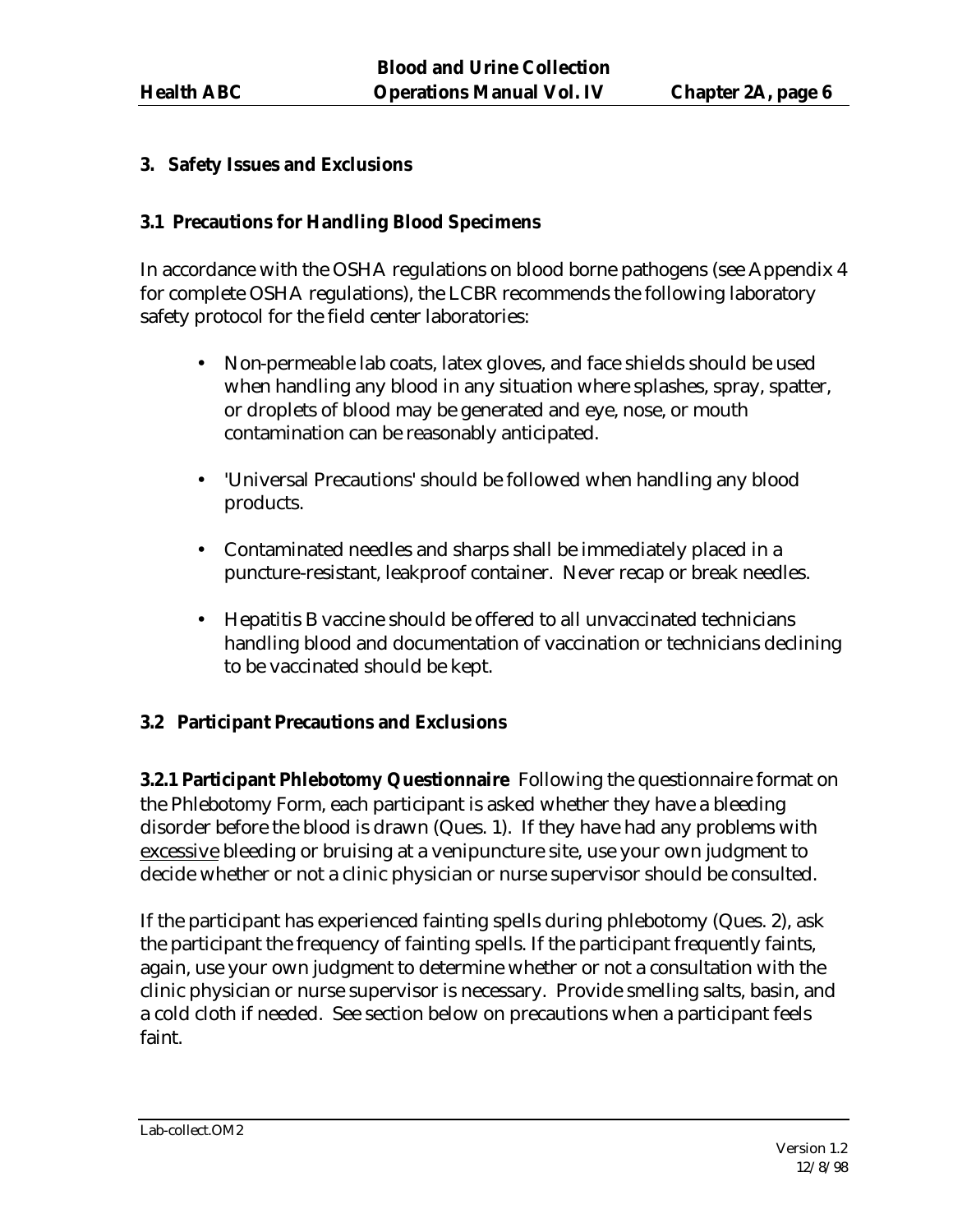## **3.2.2 PRECAUTIONS WHEN A PARTICIPANT FEELS FAINT OR LOOKS FAINT FOLLOWING THE BLOOD DRAWING**

- Have the participant remain in the chair; if necessary have them sit with their head between their knees.
- Provide the participant with a basin if they feel nauseated.
- Have the participant stay sitting until the color returns and they feel better.
- Place a cold wet cloth on the back of the participant's neck.
- If the participant faints, use smelling salts to revive by crushing the ampule and waving it under the participant's nose for a few seconds.
- If the participant continues to feel sick, contact a medical (nursing) staff member who will advise you on further action.

## **3.3 Participant Refusal to Provide Urine Sample or Refusal of Phlebotomy**

Rarely, a participant will refuse to provide a urine sample or will refuse phlebotomy. Please keep a list of Health ABC Enrollment ID #s of any of these participants and identify which test they refused.

### **4. Subject and Exam Room Preparation**

### **4.1 Phlebotomy Room**

The blood drawing should take place in an isolated room, or participants should be separated by room dividers. The room should be equipped with all of the necessary blood drawing supplies. A separate counter or work table should be equipped with all of the materials and vials that are used in the blood handling and processing. The centrifuge, refrigerator, and freezer should be nearby.

### **4.2 Preparation for Phlebotomy**

Preparation for phlebotomy is done in the following manner. Early morning, before any participants arrive:

- Check to make sure that the blood collection tray is properly equipped. Every item on the checklist (Appendix 5) must be ready before proceeding.
- Check that each vacutainer tube is properly labeled with sample ID labels and ordered 1-6.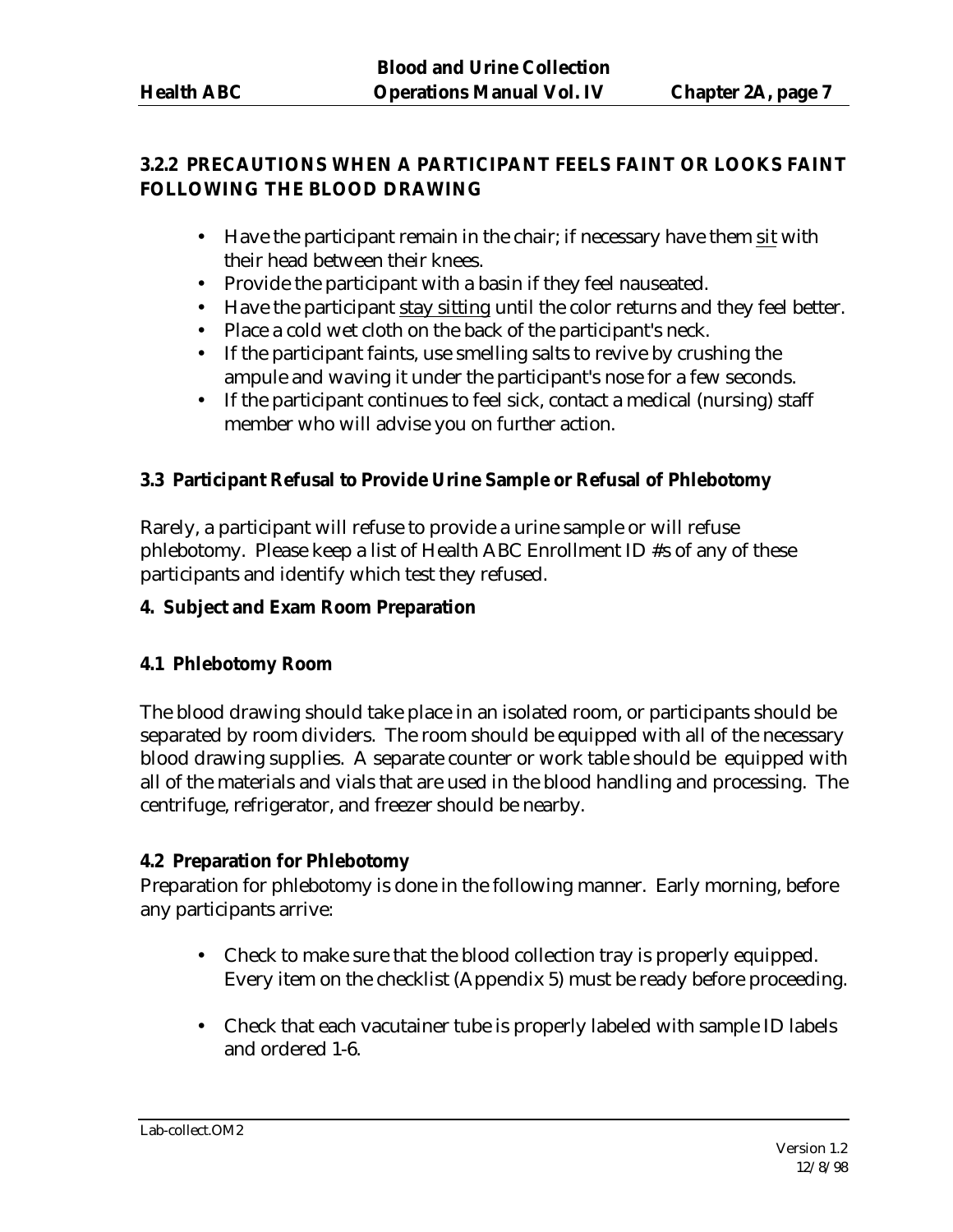- Check that the sample processing station is properly equipped (see Lab) Sample Processing chapter).
- Make sure the phlebotomy room is tidy and stocked with extra smelling salts, basin, and disposable wash cloths, and that the blood mixer is functional.

Approximately 10 minutes before scheduled participant arrival:

• Fill styrofoam ice bath 3/4 full with crushed ice.

## **4.3 Preparation of Participants for Urine Collection**

Urine will be collected on all participants whenever possible. Collection will be random and therefore considered a 'spot' urine collection. *Urine should be collected before venipuncture.* Samples should not be collected after exertion or an acute fluid load, however participants should be encouraged to stay hydrated even while fasting for the visit. Participants having difficulty with producing a urine specimen may be offered a glass of water, and a second (and third) urine specimen may be collected later in the visit to bring the volume up to the required amount.

Female participants will use the Sage Commode Specimen & Measuring System #2500. Follow the instructions provided with this collection kit. Male participants may urinate directly into a specimen collection container.

Containers for routine random specimens should be chemically clean, should hold about 50 mL in volume, and must have a tight-fitting lid to prevent leakage during transportation.

### **4.3.1 Instructions for Participants**

### **4.3.1.1 Females:**

The participant's privacy should be assured. She should perform the following steps:

- 1. Have equipment ready.
- 2. Remove the cap from the collection container.
- 3. Void directly into the collection container until nearly full.
- 4. Carefully seal the cap of the container so that it is tight and leak proof.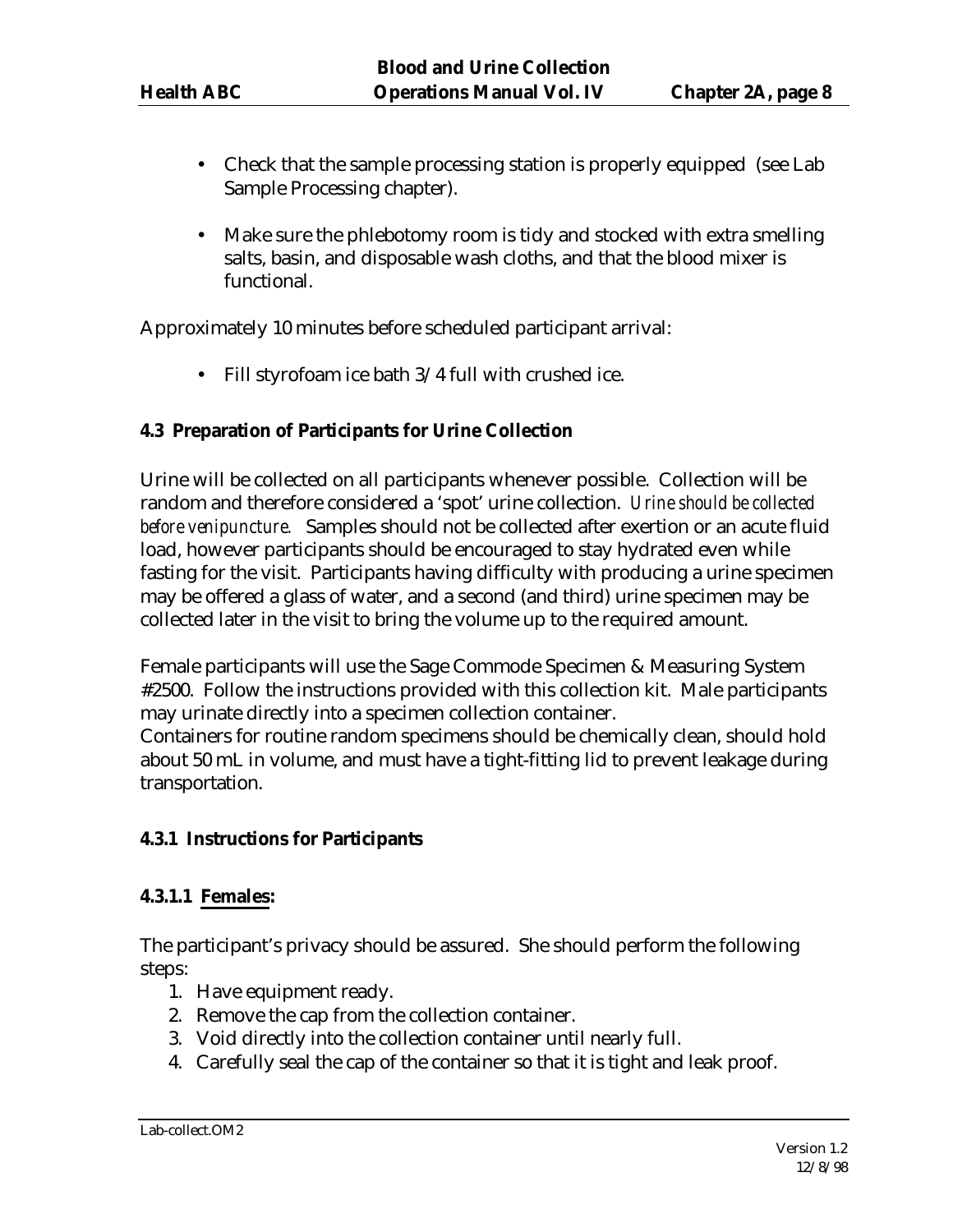## **4.3.1.2 Males:**

The participant's privacy should be assured. He should perform the following steps:

- 1. Have all equipment ready.
- 2. Void directly into the collection container until nearly full.
- 3. Carefully seal the cap of the container so that it is tight and leak proof.

# **4.4 Preparation of Participants for Phlebotomy**

It should be stressed that this study requires the voluntary cooperation of the participants. These people are donating both time and blood on a purely voluntary basis, with no reward other than the knowledge that they are contributing to progress in medicine. Thus, the whole experience must be made as pleasant as possible. Six tubes of blood of various sizes are collected, each containing about 2 teaspoons (10 mL) of blood. Any participants who are concerned about the volume of blood should be reassured that the total amount of blood drawn is about 4 tablespoons, although it may look like more. The phlebotomist may also assure participants that they donate more than 8 times as much blood (450 mL) when they donate a unit of blood.

## **5. Detailed Procedures**

## **5.1 Forms**

An example of the Phlebotomy form is in Appendix 2. The purpose of this form is to provide a vital link between the sample ID# and the participant ID# and to facilitate the collection of plasma and serum samples from participants. The collection must be done in a rapid and efficient manner, with maximum protection for the participant. In addition, the process must facilitate the monitoring of phlebotomy and other quality assurance parameters. All forms must be completed in ink.

The Phlebotomy form has the following purposes:

- 1. Assure the most efficient and safest possible venipuncture for participants.
- 2. Allow the monitoring of the quality of the above procedures.
- 3. Allow more efficient processing of the samples at LCBR.
- 4. Provide information critical to the interpretation of the assay results.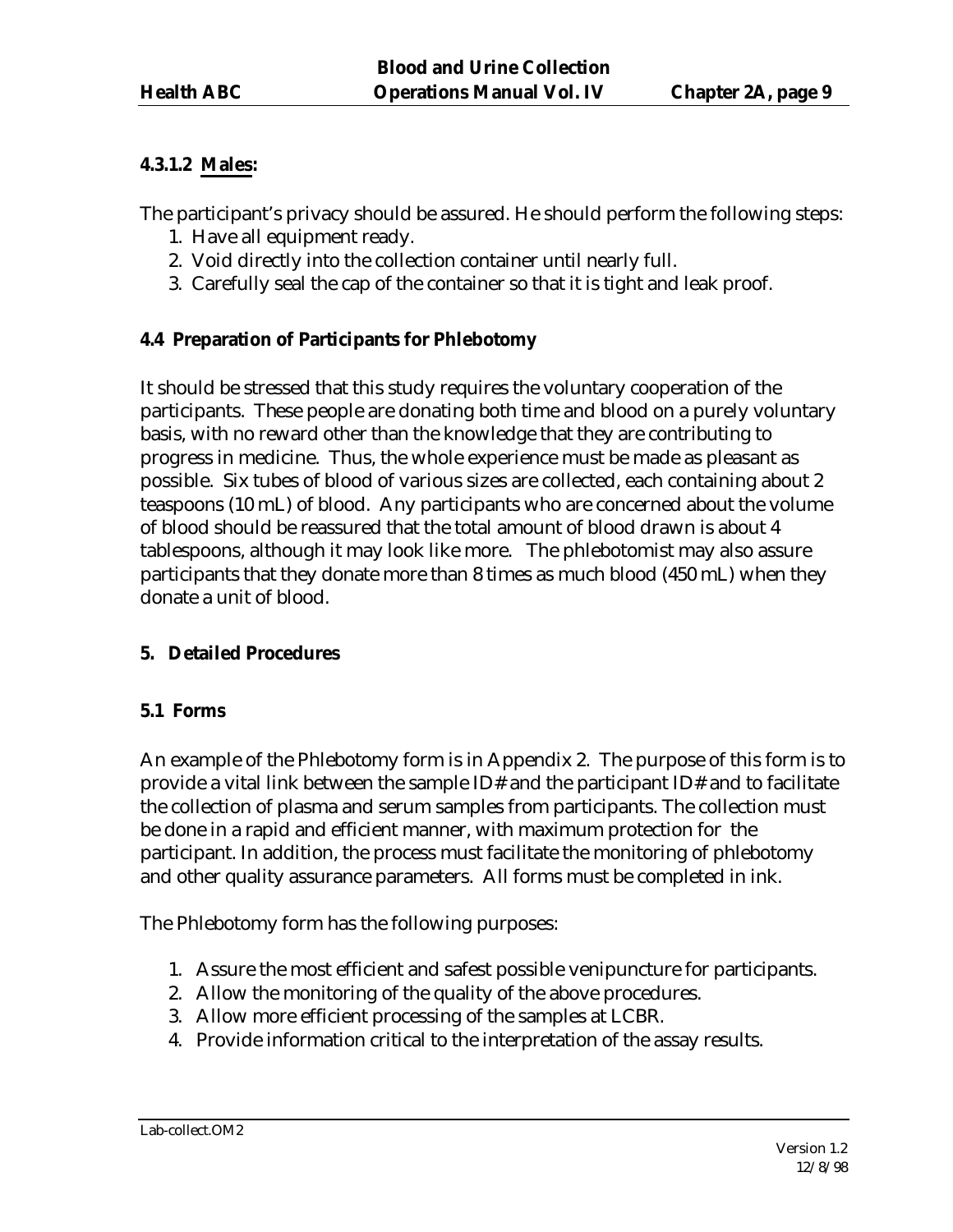The participant will arrive at the phlebotomy station with their Health ABC Enrollment ID# already filled in on their Phlebotomy and Laboratory Processing forms. The sample ID will be determined by the set of prelabeled tubes and urine collection cup used to collect their samples. It is vital that this same sample ID be matched up with the participant's Health ABC Enrollment ID# on both the Phlebotomy and the Laboratory Processing forms (see Lab Specimen Processing chapter). There will be a small sheet of labels clipped to the rack of vacutainers. On it is a "Phlebotomy Form" label, to be affixed to the upper right corner of the Phlebotomy Form, and a "Laboratory Processing Form" label which should be affixed to the upper right corner of the Laboratory Processing Form. This should be done before drawing any blood, to insure that this critical task is not forgotten.

There are actually two parts to the Phlebotomy form associated with blood drawing. The first section contains questions that are important for participant safety; these questions should be asked immediately before phlebotomy and deal with any propensity to bleed or faint. The second part deals with details of the phlebotomy procedure, whether it went smoothly, how long it took, etc.

## **5.1.1 Return Visits for Sample Collection**

Occasionally, participants may be unwilling or unable to provide a urine or blood specimen at the time of the visit, but willing to return to the clinic for this purpose. The most important specimens are the buffy coat and platelets (once the cell separation protocol is implemented). For this reason, even if a participant is not fasting when they come to the clinic, the blood draw should be done. Participants will not be required to return a second time after fasting. If for some reason a participant cannot have a blood draw at all at the time of the clinic visit but is willing to return for phlebotomy, this should be strongly encouraged for the sake of the cell specimens. The return visit should be in a fasting state if possible.

Participants will generally be able to produce a urine sample during the visit given enough opportunities and a drink of water; however, there are some people who just are not able to urinate outside the home. If they are willing to take the specimen container home and return with it to the clinic (keeping it refrigerated in the meantime), this should be encouraged, but participants who are unwilling should not be pushed.

There are separate forms that must be filled out for return visits: the Return Visit Phlebotomy Form and the Return Visit Lab Processing Form (see Appendix 3). Use a new set of sample ID bar code labels. Place the Phlebotomy Form label in the Bar Code Label space on the Return Visit Phlebotomy Form. Place a Laboratory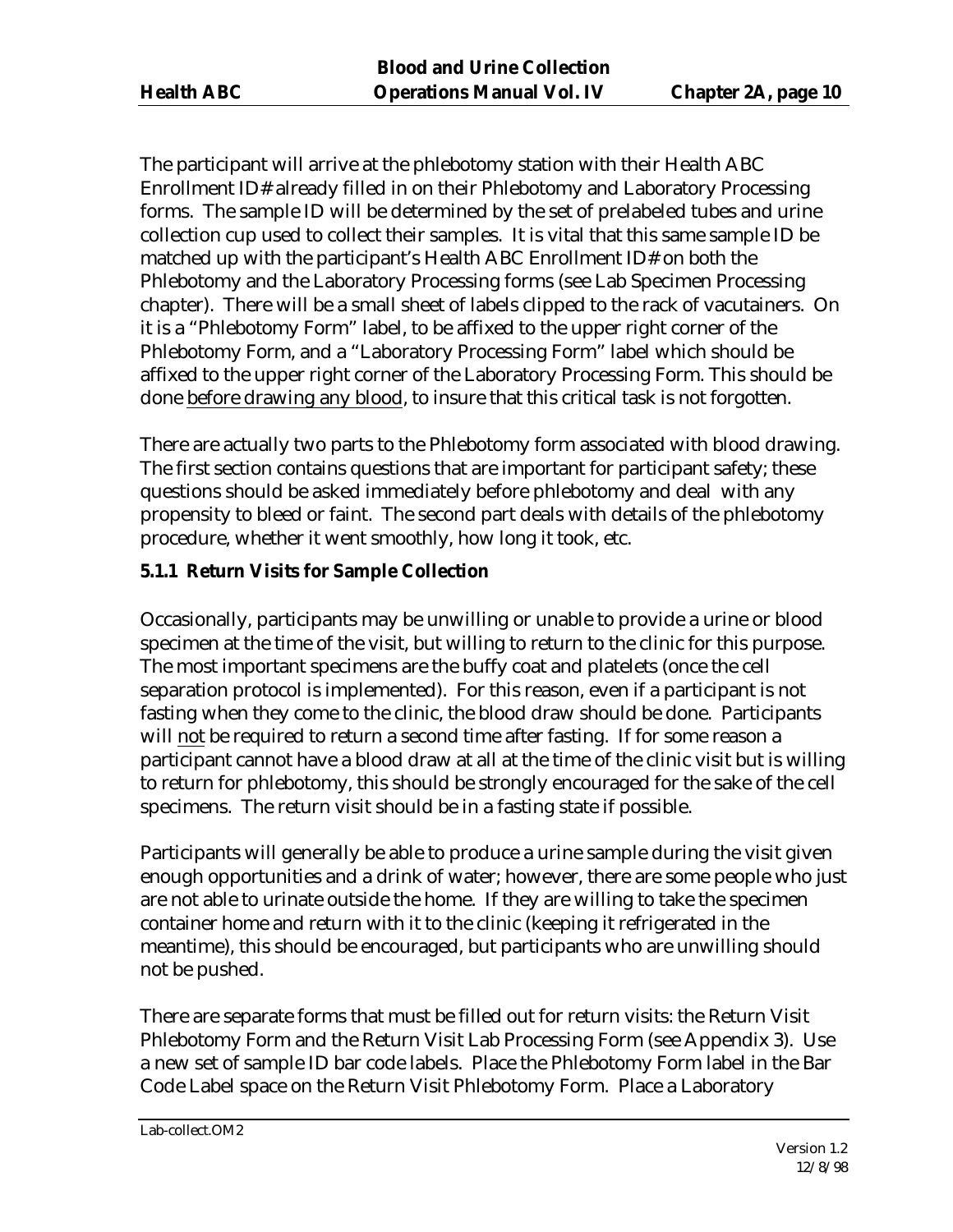Processing Form label in the Bar Code Label space on the Return Visit Laboratory Processing Form. Use the draw tube and cryovial labels as usual. Be sure to fill out both forms with the header information including the Health ABC Enrollment ID #, Acrostic, Date Form Completed, and Staff ID #.

### **5.2 Phlebotomy**

# **5.2.1 General**

The venipuncture is performed with a 21 gauge butterfly needle with 12 inches of plastic tubing between the venipuncture site and the blood collection tubes. A 23 gauge needle may be used, if necessary, for a difficult draw, *but this must be noted on the Phlebotomy form under "Comments on blood collection."* The butterfly has a small, thin-walled needle, which minimizes trauma to the skin and vein. The use of 12 inches of tubing allows tubes to be changed without any movement of the needle in the vein. If the participant is concerned about the venipuncture, they may be reassured to know such care is taken. The participant should be given enough time to feel comfortable both before and after the blood collection. In many cases the most memorable part of the experience for the participant will be the contact with the technician who draws the blood and their general attitude and competence.

If the participant is nervous or excited, the technician briefly describes the procedure. Sample script: "*I am going to be drawing about 4 tablespoons of blood. This blood will be used in tests for cholesterol and chemistries. We hope to be able to use the results of these tests to better understand health and disease in older people."*

# **5.2.2 Handling participants who are extremely apprehensive about having blood drawn**

*Do not under any circumstances force the participant to have blood drawn.* It may help to explain to the participant that the blood drawing is designed to be as nearly painless as possible. It is sometimes best to let the participant go on with another part of the visit. It may also be helpful to have the participant relax in the blood drawing chair just so the phlebotomist can check the veins in the participant's arms, without actually drawing blood. If the participant has "good veins" the phlebotomist can reassuringly say, "Oh, you have good veins; there should be no problem." Elderly participants are often aware of the difficulty they pose to phlebotomists and should receive extra consideration and detailed explanations as required.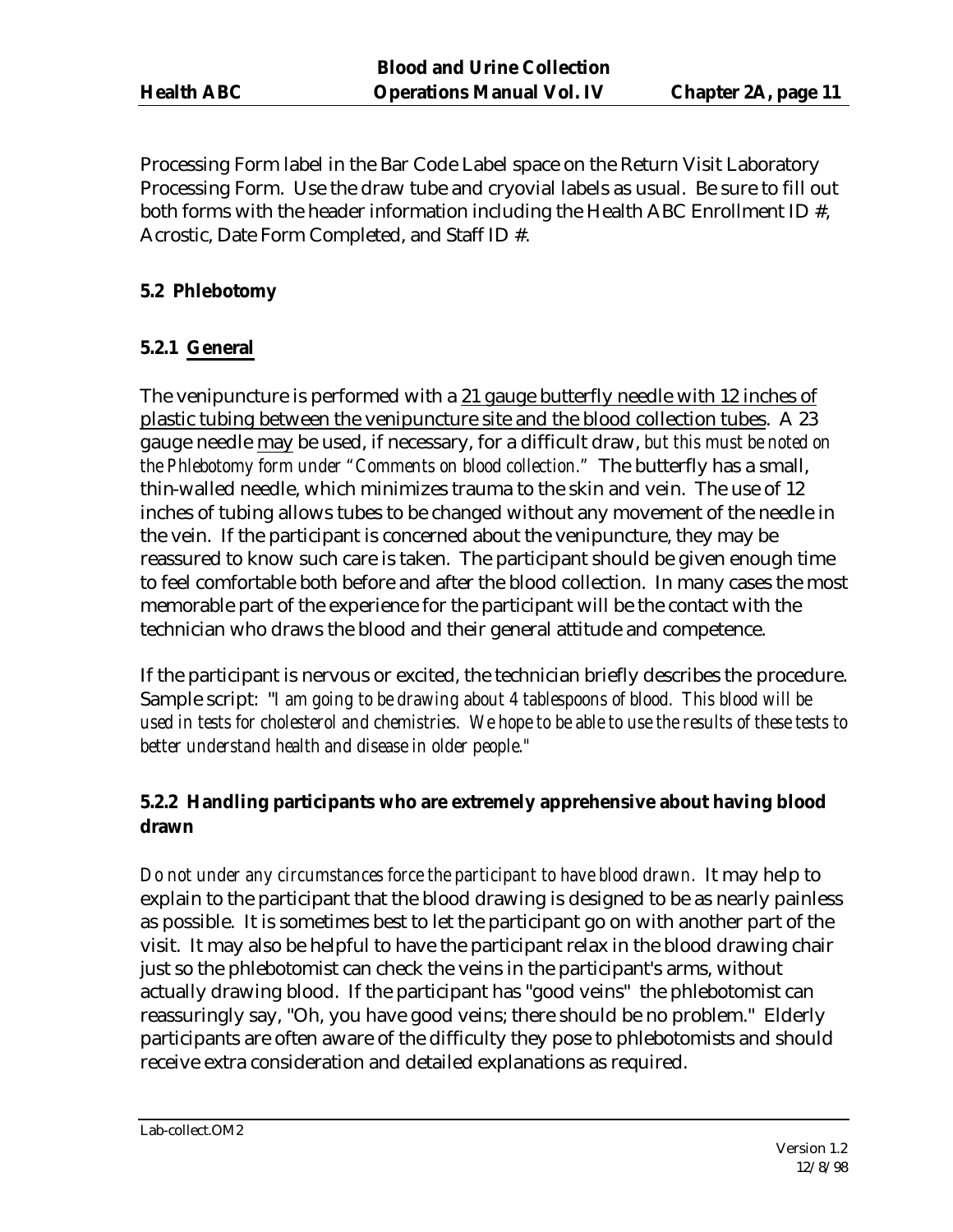## **5.2.3 Venipuncture Procedure**

- Wear Latex gloves and a lab coat.
- Arrange draw tubes in order of draw (see below) on the table top within easy reach. Assemble butterfly apparatus and vacutainer holders, gauze, and alcohol prep prior to tourniquet application.
- Apply tourniquet.
- Examine participant's arms for the best site for venipuncture. Generally the antecubital vein is preferred, if feasible. Release tourniquet.
- Cleanse venipuncture site. Prepare area by wiping with alcohol swab in a circular motion from center to periphery. Allow area to dry.
- Reapply tourniquet and start timer. Note the start time on the Phlebotomy form. Use standard 12-hour time and include am/pm.
- Grasp the participant's arm firmly, using your thumb to draw the skin taut. This anchors the vein. The thumb should be 1 or 2 inches below the venipuncture site.
- With the needle bevel upward, enter the vein in a smooth continuous motion.
- Make sure the participant's arm is in a flat or downward position while maintaining the tube below the site when the needle is in the vein. It may be helpful to have the participant make a fist with the opposite hand and place it under the elbow for support.
- Grasp the flange of the vacutainer holder and push the tube forward until the butt end of the needle punctures the stopper, exposing the full lumen of the needle.
- Note the blood flow into the first collection tube. If blood is flowing freely, the butterfly needle can be taped to the participant's arm for the duration of the draw. If the flow rate is very slow, the needle may not be positioned correctly.
- Remove the tourniquet at 2 minutes. Once the draw has started, do not change the position of the tube until it is withdrawn from the needle. If blood flow ceases after the tourniquet is removed, it may be reapplied for another 2 minutes. Note on the Phlebotomy form the total length of time the tourniquet was on. If a second stick is required because no blood was obtained with the first venipuncture, record the time the tourniquet was on the second arm. If a second stick is required because flow stopped or the draw was in some way interrupted, record the sum of the tourniquet times for both arms.
- Keep a constant, slight forward pressure (in the direction of the needle) on the end of the tube. This prevents release of the shutoff valve and stopping of blood flow. Do not vary pressure or reintroduce pressure after completion of the draw.
- Fill each vacutainer tube as completely as possible; i.e., until the vacuum is exhausted and blood flow ceases. If a vacutainer tube fills only partially, remove the vacutainer and attach one of your extra, backup tubes of the same type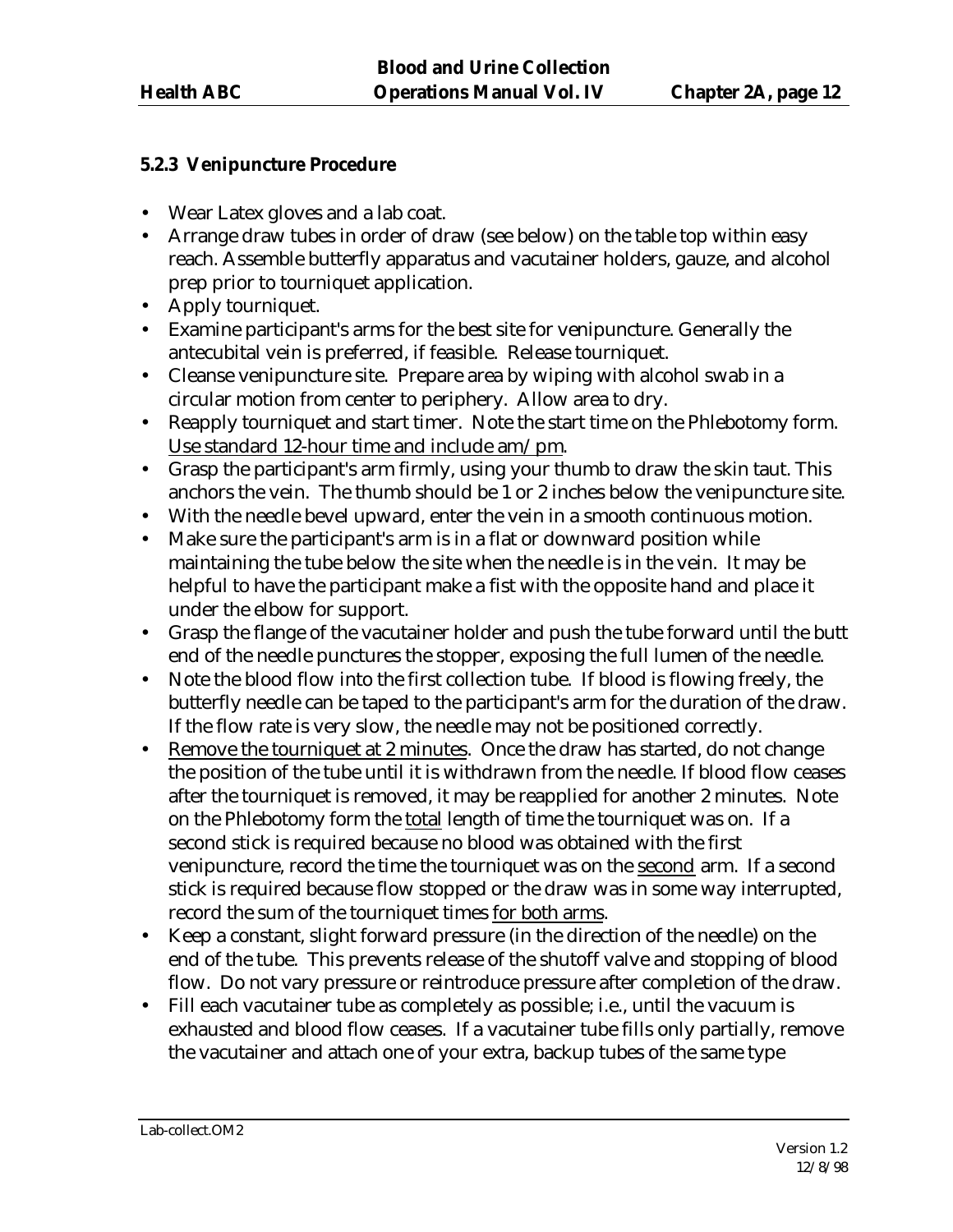without removing the needle from the vein. Be sure to place one of the "Backup Vacutainer" labels on that tube after completing phlebotomy.

- When the blood flow ceases, remove the tube from the holder. The shutoff valve re-covers the point, stopping blood flow until the next tube is inserted.
- As each tube is removed, mix by gently inverting before placing tube on the mixer. Note: do NOT mix red top tubes 5 and 6. (See section on Blood Mixing During Venipuncture below).
- Average venipuncture time is 3-6 minutes, but any difficulties may increase this time to 10 or 15 minutes. Be sure to note the time venipuncture is completed on the Phlebotomy form. Use standard 12-hour time and include am/pm.

## **5.2.4 Removing the Needle**

- To remove the needle, lightly place clean gauze over venipuncture site. Remove the needle quickly and immediately apply pressure to the site with a gauze pad. Discard needle into puncture-proof sharps container.
- Have the participant hold the gauze pad firmly for one to two minutes to prevent a hematoma.
- Remove plasma tubes (#1 and 4) from the blood mixer and place on ice. Tubes #2, 3, 5, and 6 should already be in the rack at room temperature.

## **5.2.5 Bandaging the Arm**

Under normal conditions:

- Slip the gauze pad down over the site, applying mild pressure.
- Apply an adhesive or gauze bandage over the venipuncture site after making sure that blood flow has stopped.
- Tell the participant to leave the bandage on for at least 15 minutes.

If the participant continues to bleed:

- Apply pressure to the site with a gauze pad. Keep the arm elevated until the bleeding stops.
- Wrap a gauze bandage tightly around the arm over the pad.
- Tell the participant to leave the bandage on for at least 15 minutes.

# **5.2.6 Completing the Blood Drawing Procedure**

• Dispose of needle and tubing in the appropriate biohazard needle sharps containers.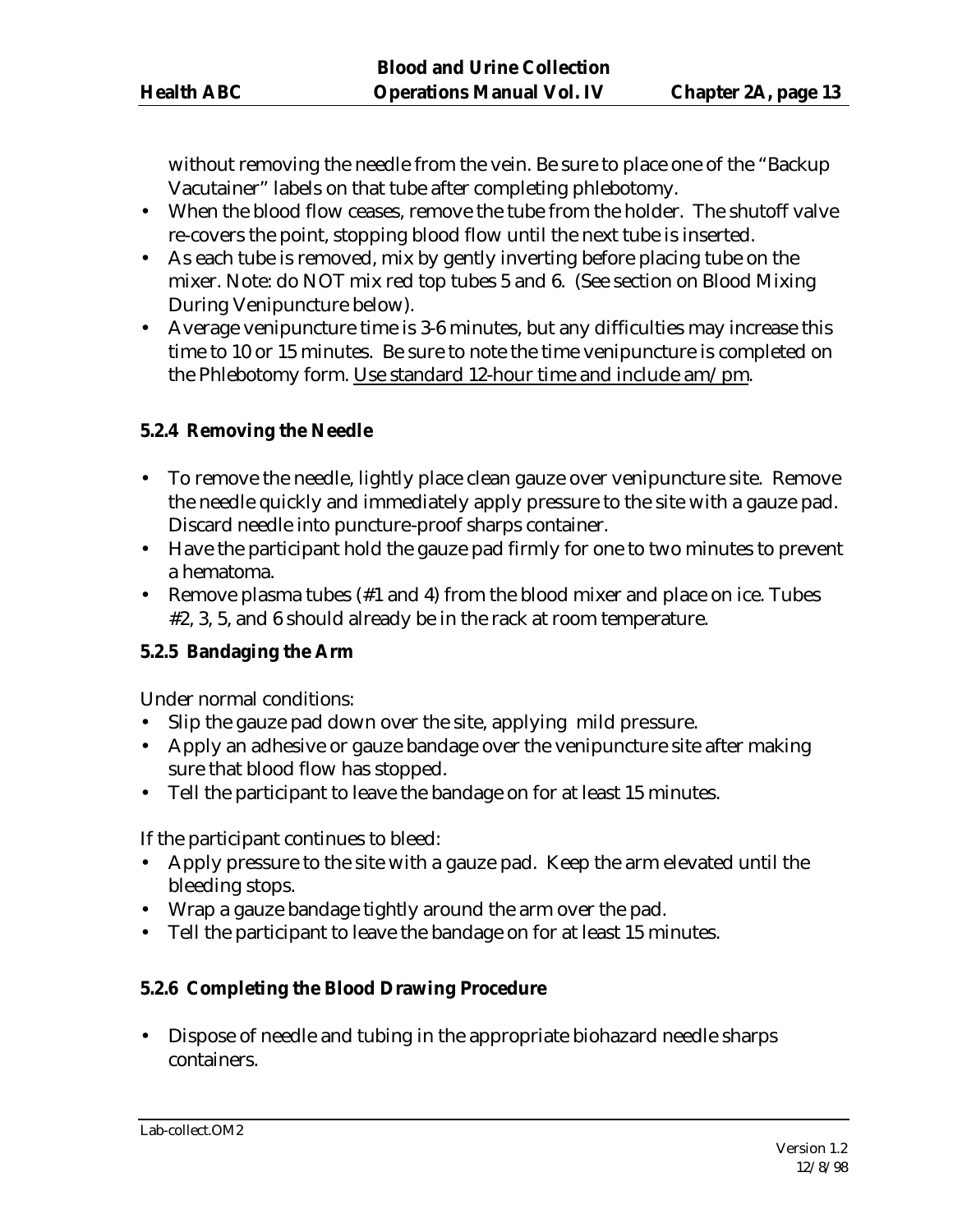- Complete the first page of the Phlebotomy form. This includes rating the venipuncture as clean or traumatic, checking which collection tubes were filled, and writing comments about any difficulties with the phlebotomy under "Comments on Phlebotomy".
- Clean up the venipuncture area (if necessary).
- Bring blood collection tray to the processing area with the filled vacutainer tubes and Laboratory Processing form.

## **5.2.7 Procedures for Difficult Draw**

If a blood sample is not forthcoming, the following manipulations may be helpful.

- If there is a sucking sound, turn needle slightly or lift the holder in an effort to move the bevel away from the wall of the vein.
- If no blood appears, move needle slightly in hope of entering vein. Do not probe. If not successful, release tourniquet and remove needle. A second attempt can be made on the other arm.
- Loosen the tourniquet. It may have been applied too tightly, thereby stopping the blood flow. Reapply the tourniquet loosely. If the tourniquet is a velcro type, quickly release and press back together. Be sure, however, that the tourniquet remains on for no longer than two minutes at a time.
- DO NOT attempt a venipuncture more than twice unless a participant encourages you to do so.
- Reassure the participant that the inability to obtain a clean venipuncture is not any sign of a medical problem on their part.
- If venipuncture is unsuccessful, participant should be rescheduled at a later date, preferably with a different Field Center phlebotomist.
- Document any problems with venipuncture and sample collection on the Phlebotomy form. In particular, note whether a vein other than one of the antecubital veins was used.

### **5.2.8 Other Possible Problems**

1) Not all tubes are collected (blood flow ceases, difficult venipuncture, etc.): *Always fill the collection tubes in the order specified*. Make notations of difficulties on the Phlebotomy form. If the participant is willing, another attempt should be made to complete the draw. Remember to record the sum of the two tourniquet times (see section 5.2.3).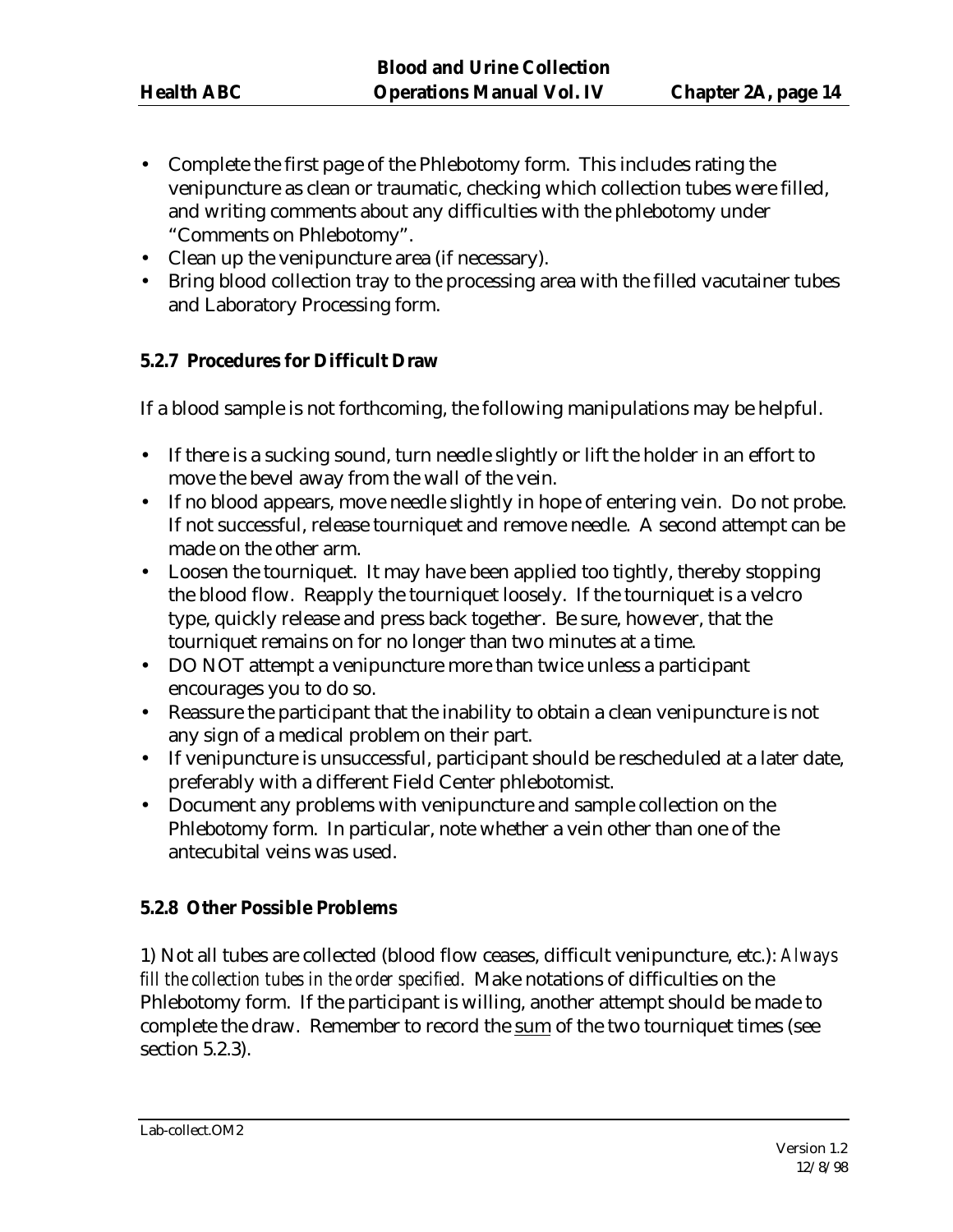2) Collection tube does not fill: First, try another tube of the same type. Partially filled plasma tubes are not acceptable if less than 2/3 full. Partial tubes for serum are okay, but will result in a reduced number of aliquots. If a tube is not completely filled, check "No" (not filled to capacity) and explain why under Question 7 of the Phlebotomy form.

# **5.2.9 Priority of Tubes**

A total of approximately 56 mL of blood will be drawn from each participant in 6 tubes. Tubes are numbered 1-6 and arranged in the rack to be drawn in the following order of priority:

|    | EDTA 10 mL  | lavender top       |
|----|-------------|--------------------|
| 2. | CPT 8 mL    | blue and black top |
| 3. | CPT 8 mL    | blue and black top |
| 4. | EDTA 10 mL  | lavender top       |
| 5. | Serum 10 mL | red top            |
| 6. | Serum 10 mL | red top            |
|    |             |                    |

## **5.3 Blood Mixing During Venipuncture**

Each tube should be treated as follows:

| #1 & 4 | EDTA: place on mixer for $\sim 30$ seconds, then place in ice bath              |
|--------|---------------------------------------------------------------------------------|
| #2 & 3 | CPT: mix gently, then place in rack at room temperature                         |
| #5 & 6 | Serum: do NOT mix; place in rack at room temperature for<br>AT LEAST 40 minutes |

# **6. Procedures for Performing the Measurements at Home**

This examination can be done on home visits. The timing of the draw should be arranged so that there is sufficient time to be sure that the participant will not faint or bleed after the examiner has left the home, but late enough in the visit so that the samples can be returned to the lab for processing within 2 hours after the draw.

# **7. Alert Values/Follow-up**

Laboratory results are reported by the central laboratory to the field centers by mail within 14 days. Two copies of the report are sent, one for the participant's file and one to be sent to the participant. If an abnormal value (see "Immediate Alerts" in the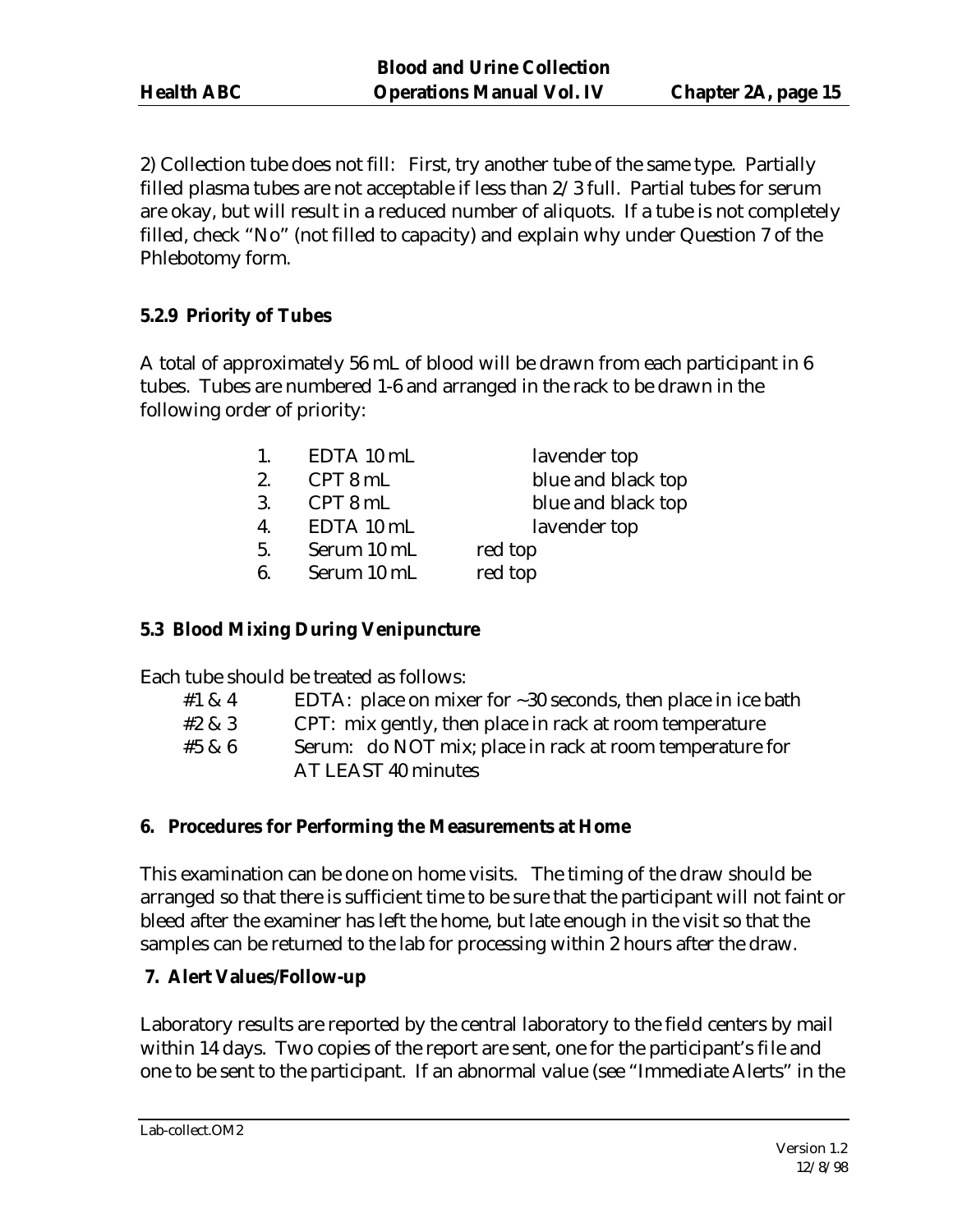following table) is detected, however, the central laboratory notifies the field center by both phone and fax.

| <b>Analyte</b>            | <b>Reference Range for Reports</b> |                   | <b>Immediate Alerts*</b> |
|---------------------------|------------------------------------|-------------------|--------------------------|
|                           | $<$ 200 mg/dL                      | Normal            | <b>None</b>              |
| Cholesterol               | $200 - 239$ mg/dL                  | <b>Borderline</b> |                          |
|                           | $>239$ mg/dL                       | Elevated**        |                          |
| <b>Fasting Glucose</b>    | $<$ 110 and =50 mg/dL              | Normal            | $>350$ mg/dL             |
|                           | $=110-125$ mg/dL                   | Impaired          | OR <50 mg/dL             |
|                           | $=126$ mg/dL                       | Elevated**        |                          |
| <b>TSH</b>                | $0.1$ -7 ulU/mL                    | Normal            | $> 7$ ulU/mL             |
|                           | $< 0.1$ ulU/mL                     | Low               | $< 0.1$ ulU/mL           |
|                           | $> 7$ ulU/mL                       | High              |                          |
| FT4<br>(only assayed when | $0.8 - 1.8$ ulU/mL                 | Normal            | None                     |
| TSH is $< 0.1$ ulU/mL or  | $< 0.8$ ulU/mL                     | Low               |                          |
| $> 7$ ulU/mL)             | $>1.8$ ulU/mL                      | High              |                          |

\*Central Lab calls Field Centers. Field center notifies participant and participant's physician by telephone/fax if participant has granted permission to notify physician. Use modified letter from CHS (see Appendix 6) with abnormal value filled in.

\*\*Notify participant and participant's physician by fax/letter if participant has granted permission to notify physician. Use modified letter from CHS with abnormal value filled in.

Occasionally, an error value is reported for a particular laboratory result. The two most common error values are:

-999, which indicates that no sample was received for that test. This may indicate a shipping error by the field center. If the field center believes that a sample was sent, LCBR should be notified and the source of the error determined.

-777, which indicates that the test was run, but a valid result could not be obtained. This error may occur if an incomplete aliquot was sent by the field center and there is insufficient sample to run the test or something about the sample (higher lipid content, hemolysis) prevents a valid result.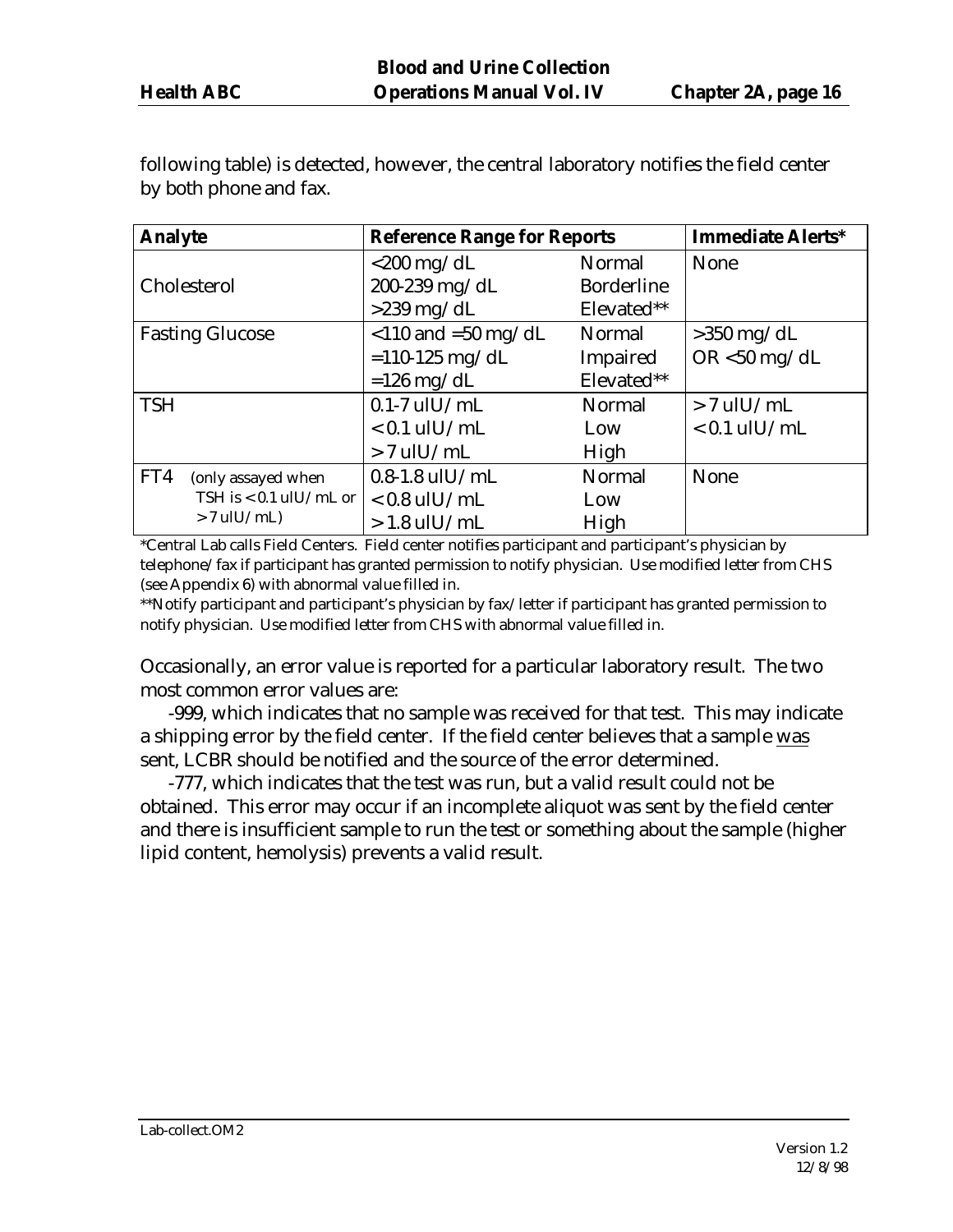### **8. Quality Assurance**

### **8.1 Training Requirements**

Clinical experience with phlebotomy is mandatory. Additional training should include:

- Read and study manual
- Attend Health ABC training session on techniques (or observe procedure by experienced examiner)
- Discuss problems and questions with local expert or QC officer

### **8.2 Certification Requirements**

- Complete training requirements
- Explain what to do for difficult venipuncture
- Recite measures to take for fainting participant
- Conduct phlebotomy on volunteer or participant while being observed by QC officer using QC checklist

### **8.3 Quality Assurance Checklist**

Preparation:

- $\square$  Blood collection trays properly prepared
- $\Box$  Blood draw tubes properly labeled
- $\Box$  Questions on Phlebotomy form asked
- $\Box$  Hepatitis B vaccination given or offered to all personnel handling blood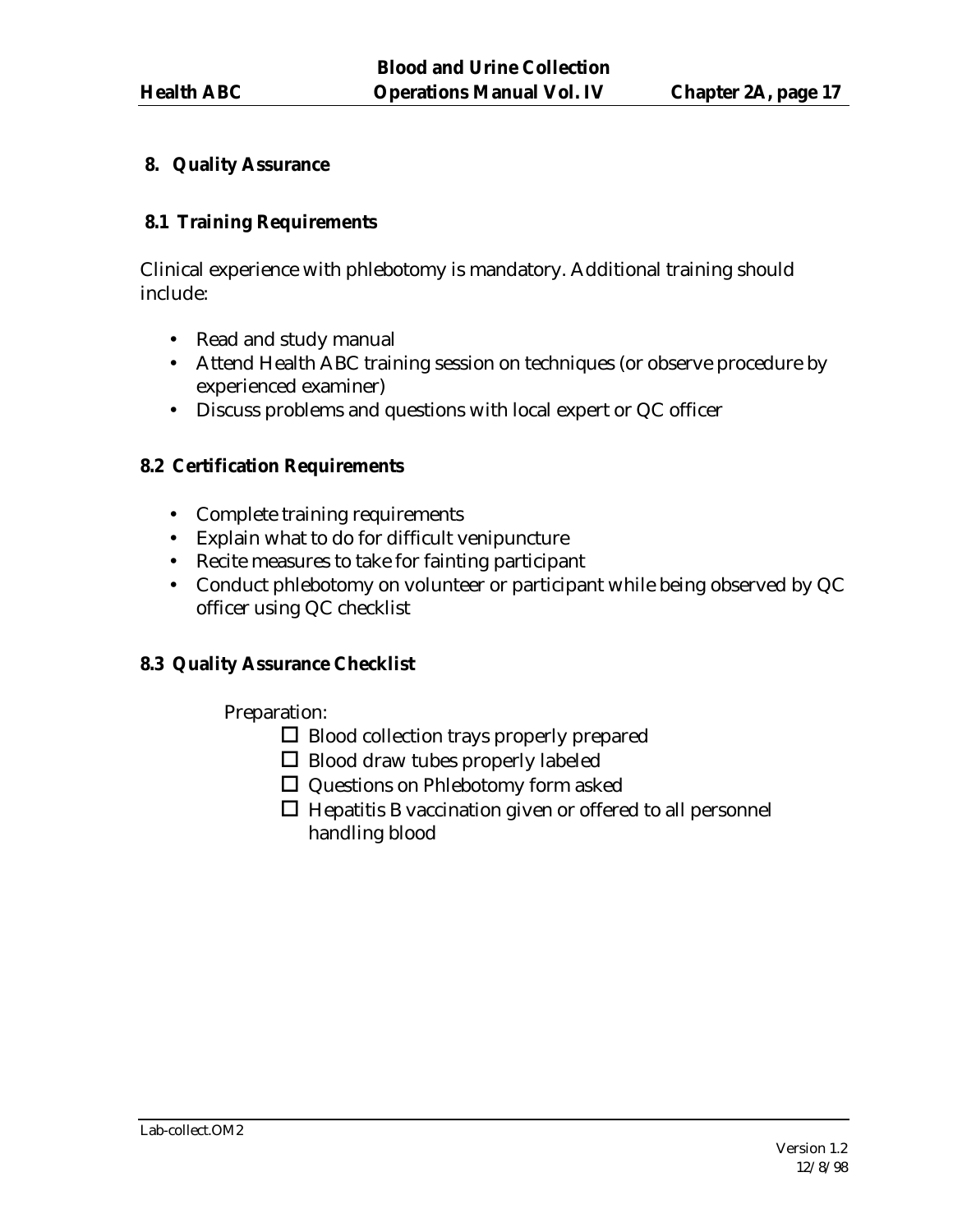Venipuncture properly carried out:

- $\Box$  Script properly delivered
	- $\Box$  Non-permeable lab coats, gloves, and face shields used
	- $\Box$  Preparation of venipuncture site correctly done
	- $\Box$  Venipuncture smoothly done
	- $\Box$  Tubes filled in proper priority order
	- $\Box$  Plasma tubes at least 2/3 full
	- $\Box$  Tourniquet removed at 2 minutes
	- $\Box$  Needle removed and arm bandaged correctly
	- $\Box$  Needle and tubing appropriately disposed

Tubes mixed and handled correctly after filling:

- $\square$  Tubes 1 & 4 mixed for at least 30 seconds, placed in ice bath
- $\Box$  Tubes 2 & 3 mixed gently, placed in rack at room temperature
- $\Box$  5 & 6 NOT mixed, placed in rack at room temperature

Phlebotomy form properly filled out:

- $\square$  Sample ID barcode label affixed to upper right corner (and to upper right corner of Lab Processing form)
- $\Box$  Time at start of venipuncture entered (12-hr time, am/pm used)
- $\square$  Time at end of venipuncture entered
- $\square$  Total elapsed time with tourniquet entered
- $\Box$  Quality of venipuncture checked
- $\Box$  Question 7 filled out for both blood and urine collection
- $\Box$  Total fasting time correctly calculated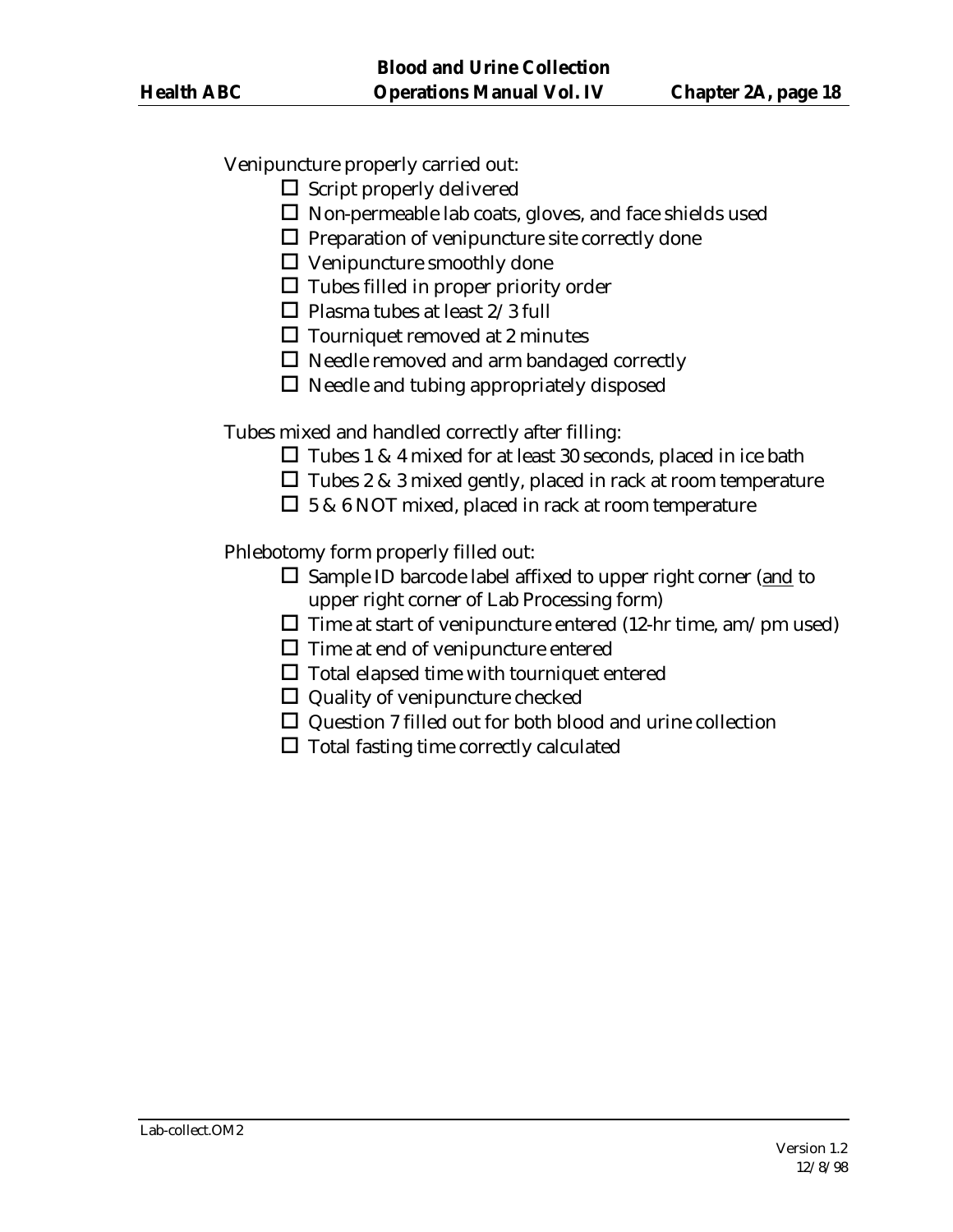|                                                        |                                                                                                                         | $(\mu q_S c_1 u_2 u_3)$                        |                                                                 |                                                             |                                                                                                                                                                                                                                                                                                                                                                                                                 |
|--------------------------------------------------------|-------------------------------------------------------------------------------------------------------------------------|------------------------------------------------|-----------------------------------------------------------------|-------------------------------------------------------------|-----------------------------------------------------------------------------------------------------------------------------------------------------------------------------------------------------------------------------------------------------------------------------------------------------------------------------------------------------------------------------------------------------------------|
| ######<br>Draw Tube 1<br>Purple top<br>$10$ mL         | ######<br>Draw Tube 2<br>Black/blue top<br>8mL                                                                          | ######<br>Draw Tube 3<br>Black/blue top<br>8mL | ######<br><b>EDTA Plasma</b><br>Pool 15 mL                      | ######<br><b>Serum Pool</b><br>$15 \text{ mL}$              | ######<br>Citrate Plasma<br>Pool 10 mL                                                                                                                                                                                                                                                                                                                                                                          |
| ######<br>Draw Tube 4<br>Purple top<br>$10 \text{ mL}$ | ######<br>Draw Tube 5<br>Red top<br>$10$ mL                                                                             | ######<br>Draw Tube 6<br>Red top<br>$10$ mL    | ######<br>15 mL conical<br>centrifuge tube<br>Step 2: Cells     | ######<br>15 mL conical<br>centrifuge tube<br>Step 2: Cells | ######<br>15 mL conical<br>centrifuge tube<br>Step 3: Platelets                                                                                                                                                                                                                                                                                                                                                 |
| ######<br><b>Backup</b><br>Vacutainer                  | ######<br><b>Backup</b><br>Vacutainer                                                                                   | ######<br>Backup<br>Vacutainer                 | ######<br>15 mL conical<br>centrifuge tube<br>Step 3: Platelets | ######<br><b>BDID</b> Form                                  | $\left(\begin{array}{c c c c c} \textbf{I} & \textbf{I} & \textbf{I} & \textbf{I} \\ \textbf{I} & \textbf{I} & \textbf{I} & \textbf{I} & \textbf{I} \end{array}\right) \left(\begin{array}{c c c} \textbf{I} & \textbf{I} & \textbf{I} & \textbf{I} \\ \textbf{I} & \textbf{I} & \textbf{I} & \textbf{I} \\ \textbf{I} & \textbf{I} & \textbf{I} & \textbf{I} \end{array}\right)$<br>######<br><b>BDID</b> Form |
| ######<br>Urine cup                                    | $\left(\left\lVert \mathbf{r} \right\rVert \right) \left\lVert \mathbf{r} \right\rVert$<br>######<br>Phlebotomy<br>Form | ######<br>Laboratory<br>Processing<br>Form     | ######<br><b>BDID</b> Form                                      | ######<br><b>BDID</b> Form                                  | ######<br><b>BDID</b> Form                                                                                                                                                                                                                                                                                                                                                                                      |

#### **APPENDIX 1 Sample Label Sheet (Bar Codes) (page 1 of 2)**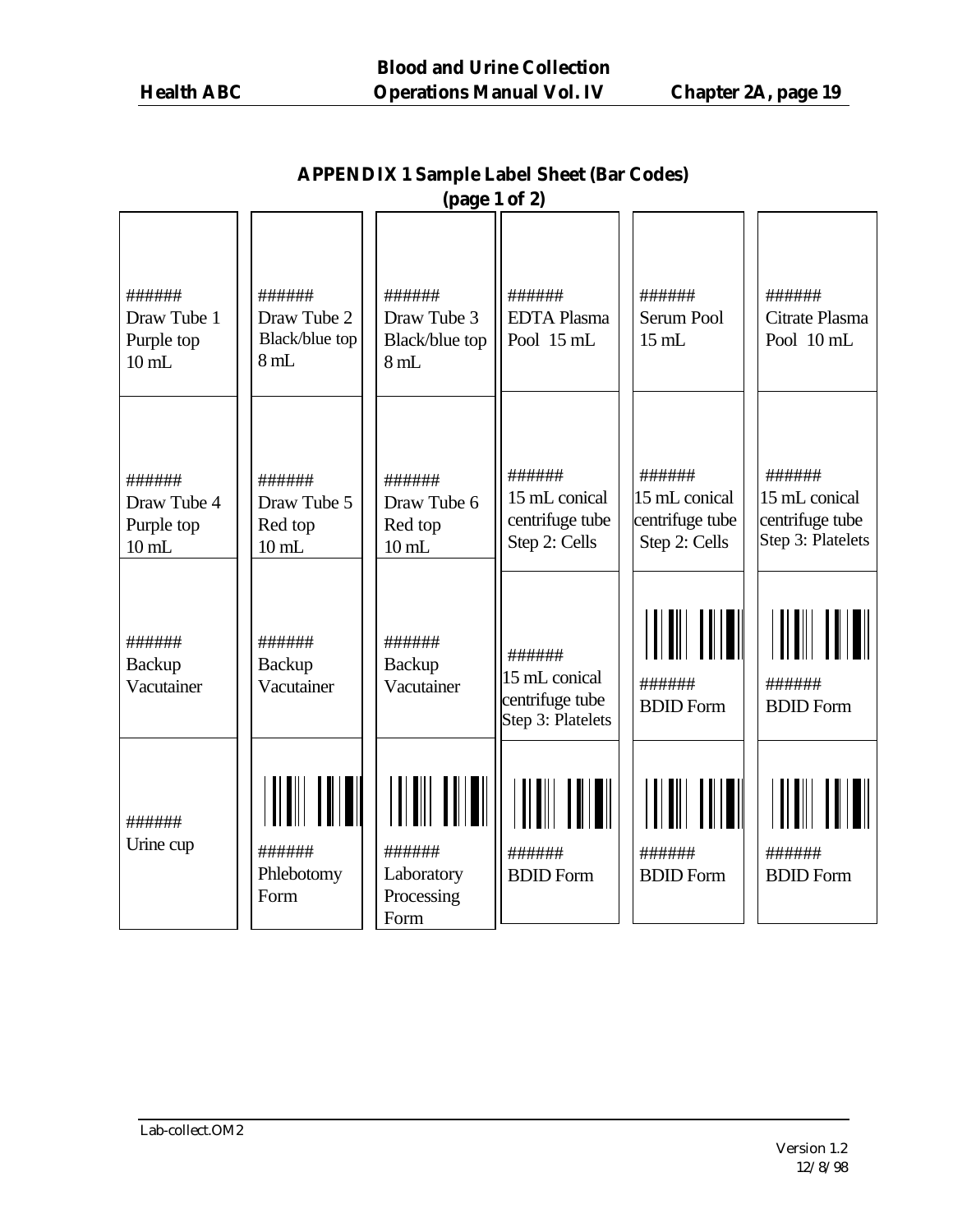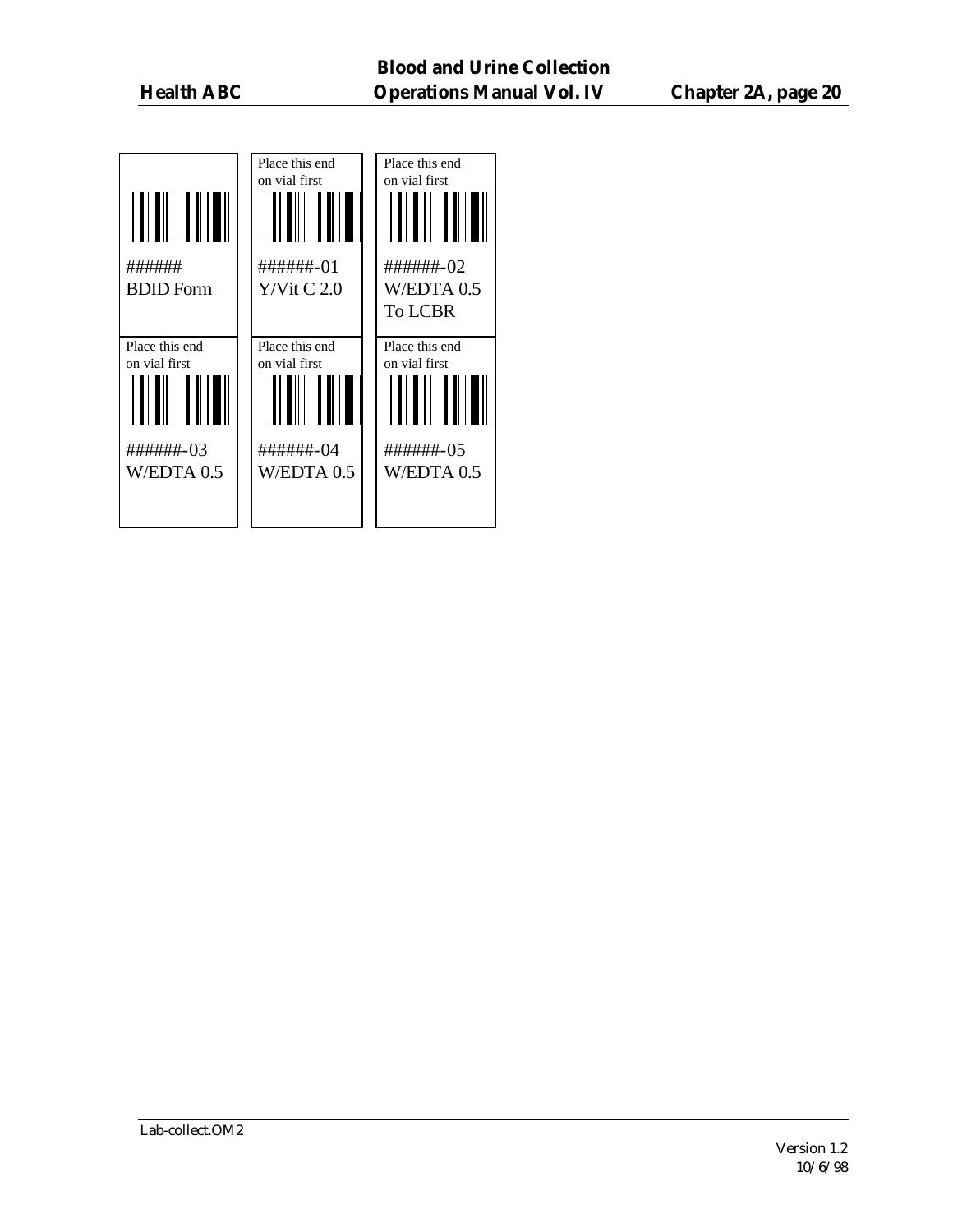

**APPENDIX 1**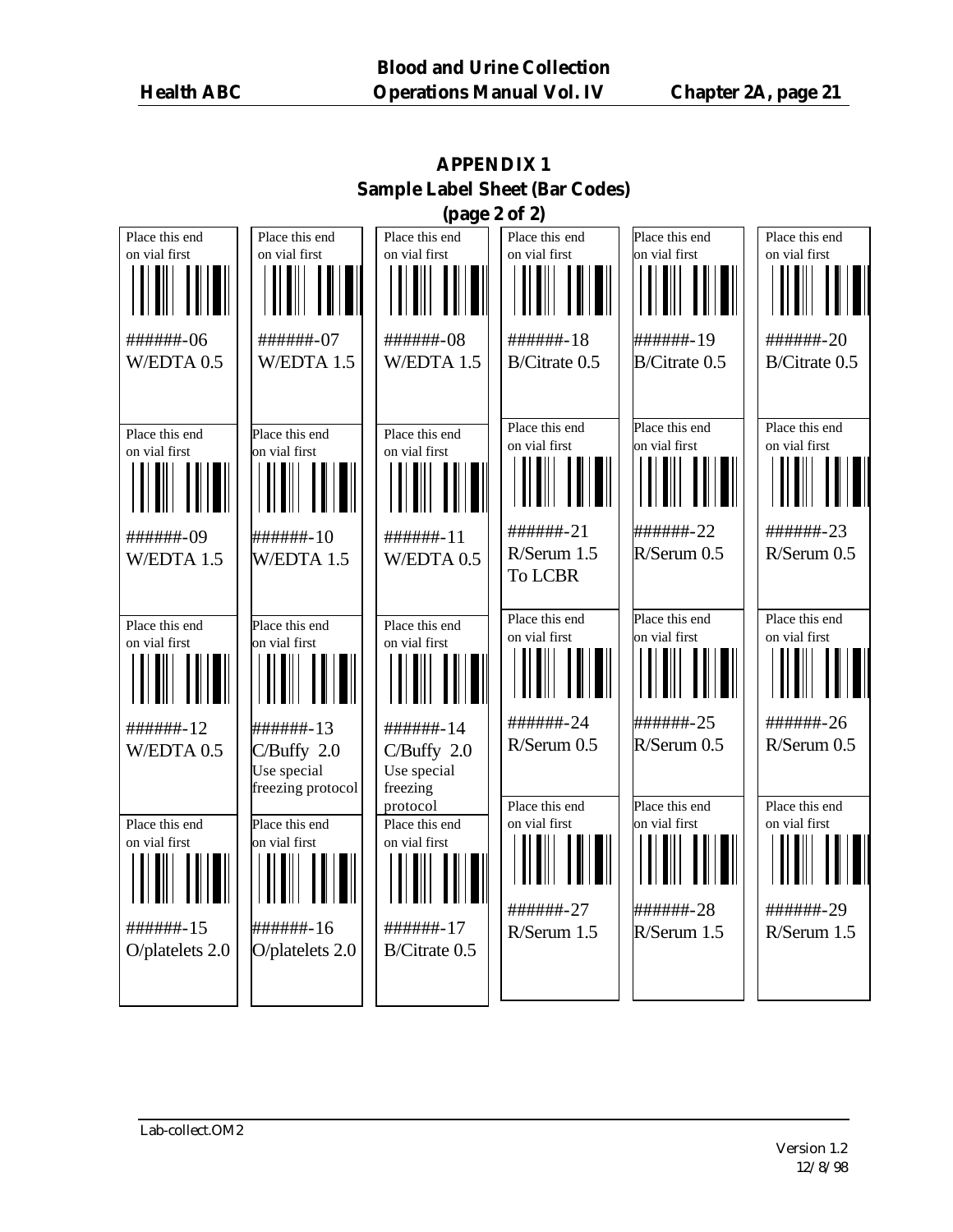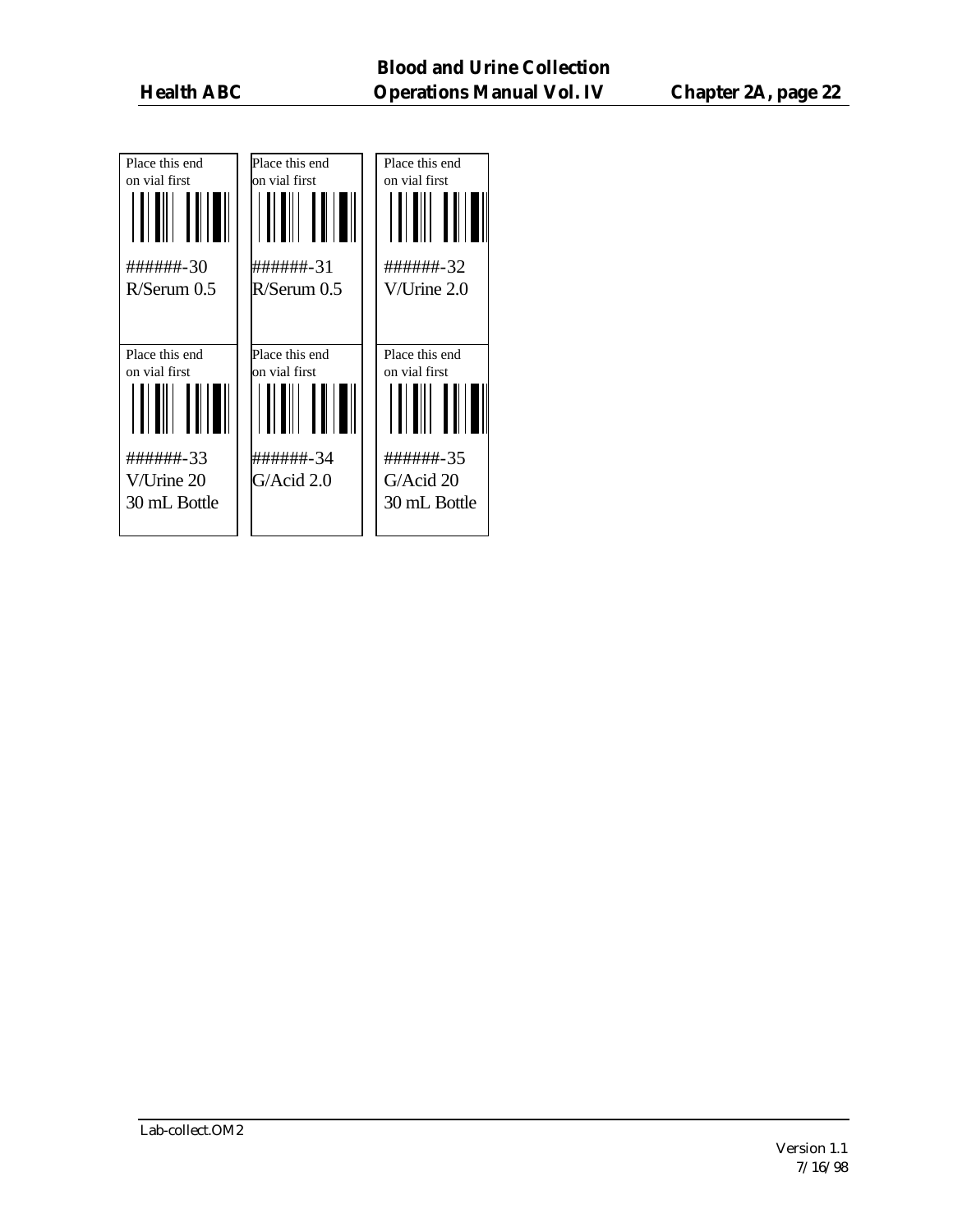|                                                                                                                                         | Form                                                                                                                                   |
|-----------------------------------------------------------------------------------------------------------------------------------------|----------------------------------------------------------------------------------------------------------------------------------------|
| <b>HABC Enrollment ID #</b><br>Health<br>H                                                                                              | <b>Acrostic</b><br>Date Form Completed<br>Staff ID#<br>I<br>I<br>Month<br>Dav<br>Year<br><b>Bar Code Label</b><br>sen el el            |
| <b>PHLEBOTOMY</b>                                                                                                                       |                                                                                                                                        |
| Do you bleed or bruise easily?<br>Don't know<br>Yes<br>No                                                                               |                                                                                                                                        |
| Have you ever experienced fainting spells<br>0<br>while having blood drawn?                                                             | 6<br>Quality of venipuncture:<br>Clean<br>Traumatic                                                                                    |
| Don't know<br>Yes<br>No<br>17 Time at start of venipuncture?                                                                            | Vein collapse<br>Excessive duration of draw<br>Hematoma<br>Leakage at venipuncture site<br>Vein hard to get<br>Other (Please specify:) |
| ) pm<br>am<br><b>Hours</b><br>Minutes                                                                                                   | Multiple sticks                                                                                                                        |
| <b>a.</b> Was any blood drawn?<br>No<br>Yes                                                                                             | Were tubes filled to specified capacity?<br>0<br>If not, comment why.<br>Blood Volume/Tube Filled to Capacity?<br>Comment<br>Yes<br>No |
| Please describe why not?                                                                                                                | 1. EDTA<br>10 <sub>ml</sub><br>2. CPT<br>8 ml<br>3. CPT<br>8 ml                                                                        |
| Time blood draw completed:<br>am<br>pm<br>Hours<br>Minutes                                                                              | 4. EDTA<br>10 <sub>m</sub><br>5. Serum<br>10 ml<br>6. Serum<br>10 <sub>m</sub><br>Urine:                                               |
| 6<br>Total tourniquet time:<br>(If tourniquet was reapplied, enter total<br>time tourniquet was on. Note that 2 minutes<br>is optimum.) | 1. Urine (50-60 ml)<br>❸<br>What is the date and time you last ate or drank                                                            |
| minutes                                                                                                                                 | anything except water?<br>a.<br>Date of last meal:                                                                                     |
| Comments on phlebotomy:                                                                                                                 | Month<br>Day<br>Year<br>b.<br>Time of last meal:                                                                                       |
|                                                                                                                                         | am<br>pm<br>Hours<br>Minutes                                                                                                           |
|                                                                                                                                         | c.<br>How many hours has participant fasted?<br>(Question 4 minus Question 8b.<br>hours<br>Round to nearest hour)                      |
| <b>LCBR Use only: Received Date:</b><br>Frozen?                                                                                         | Time:<br>6261                                                                                                                          |
| Page Link #                                                                                                                             | Yes<br>No<br>Version 1.1, 7/30/98<br>$\bullet$ Page 48 $\bullet$                                                                       |

**APPENDIX 2 Phlebotomy**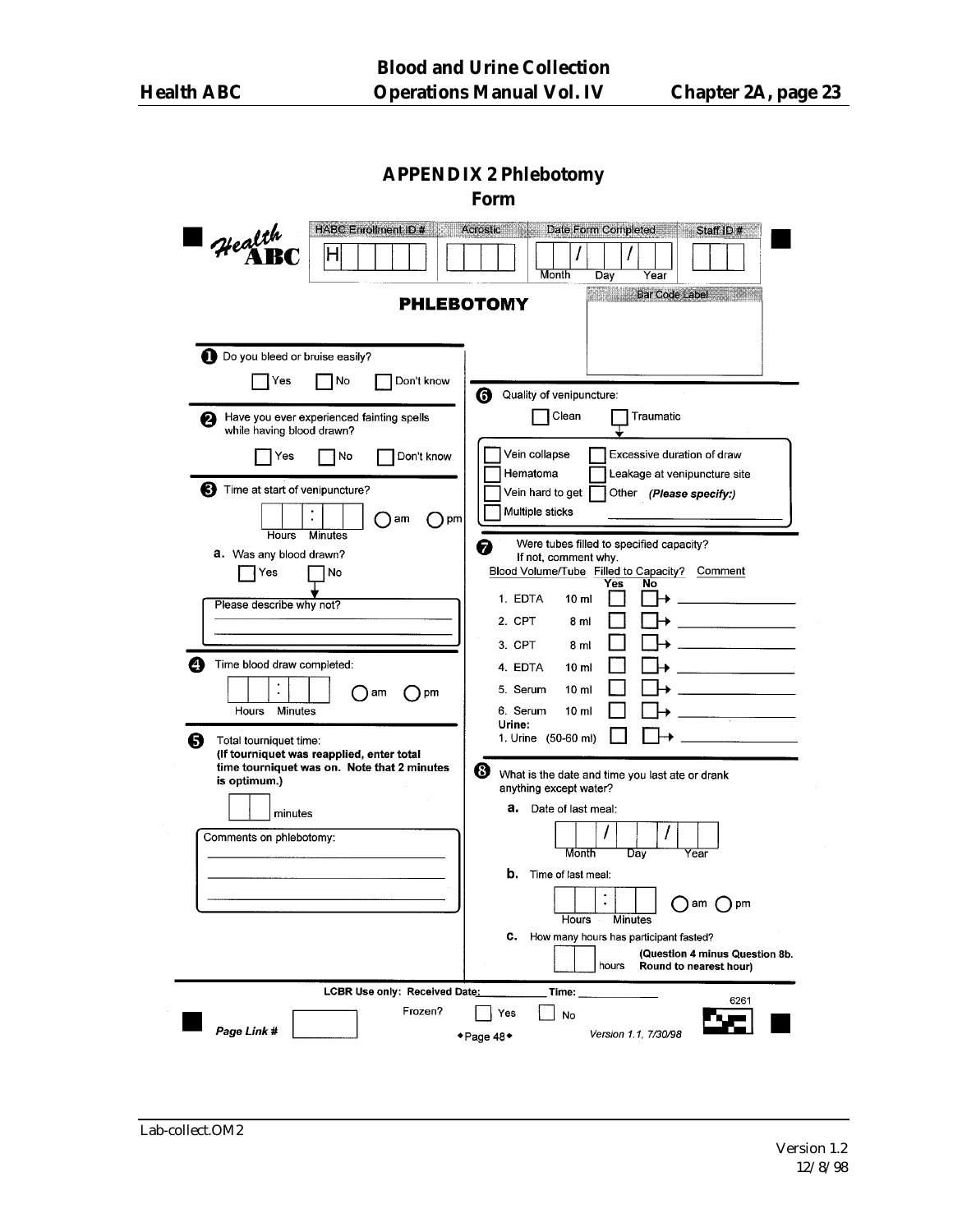# **APPENDIX 3 Return Visit Laboratory Forms (page 1 of 2)**

| <b>HABC Enrollment ID #</b><br>Health<br>68 X                               | Date Form Completed<br>Acrostic <b>Across</b><br>Staff ID#                     |
|-----------------------------------------------------------------------------|--------------------------------------------------------------------------------|
| $\sf H$                                                                     | I                                                                              |
|                                                                             | Month<br>Day<br>Year                                                           |
|                                                                             | <b>Bar Code Label</b><br>YEAR 2 RETURN VISIT                                   |
|                                                                             | <b>PHLEBOTOMY</b>                                                              |
| Do you bleed or bruise easily?                                              |                                                                                |
| Don't know<br>Yes<br>No                                                     |                                                                                |
|                                                                             | 0<br>Quality of venipuncture:                                                  |
| Have you ever experienced fainting spells<br>И<br>while having blood drawn? | Clean<br>Traumatic                                                             |
| Don't know<br>No<br>Yes                                                     | Vein collapse<br>Excessive duration of draw                                    |
|                                                                             | Hematoma<br>Leakage at venipuncture site                                       |
| Time at start of venipuncture?<br>6                                         | Vein hard to get<br>Other (Please specify:)<br>Multiple sticks                 |
| am<br>pm<br><b>Minutes</b><br>Hours                                         |                                                                                |
| <b>a.</b> Was any blood drawn?                                              | Were tubes filled to specified capacity?<br>0<br>If not, comment why.          |
| No<br>Yes                                                                   | Blood Volume/Tube Filled to Capacity?<br>Comment<br>Yes<br>No                  |
| Please describe why not?                                                    | 1. EDTA<br>10 <sub>m1</sub>                                                    |
|                                                                             | 2. CPT<br>8 ml                                                                 |
|                                                                             | 3. CPT<br>8 <sub>ml</sub>                                                      |
| Time blood draw completed:<br>4                                             | 4. EDTA<br>10 <sub>m</sub>                                                     |
| pm<br>am<br>Hours<br><b>Minutes</b>                                         | 10 <sub>m</sub><br>5. Serum<br>6. Serum<br>10 <sub>m1</sub>                    |
|                                                                             | Urine:                                                                         |
| 6<br>Total tourniquet time:<br>(If tourniquet was reapplied, enter total    | 1. Urine (50-60 ml)                                                            |
| time tourniquet was on. Note that 2 minutes<br>is optimum.)                 | ❸<br>What is the date and time you last ate or drank<br>anything except water? |
| minutes                                                                     | а.<br>Date of last meal:                                                       |
| Comments on phlebotomy:                                                     |                                                                                |
|                                                                             | Month<br>Day<br>Year                                                           |
|                                                                             | <b>b.</b> Time of last meal:                                                   |
|                                                                             | ) am<br>pm                                                                     |
|                                                                             | Minutes<br>Hours                                                               |
|                                                                             | C. How many hours has participant fasted?<br>(Question 4 minus Question 8b.    |
|                                                                             | hours<br>Round to nearest hour)                                                |
| LCBR Use only: Received Date:                                               | 4047<br>Time:                                                                  |
| Frozen?                                                                     | Version 1.1, 7/30/98<br>Yes<br>No                                              |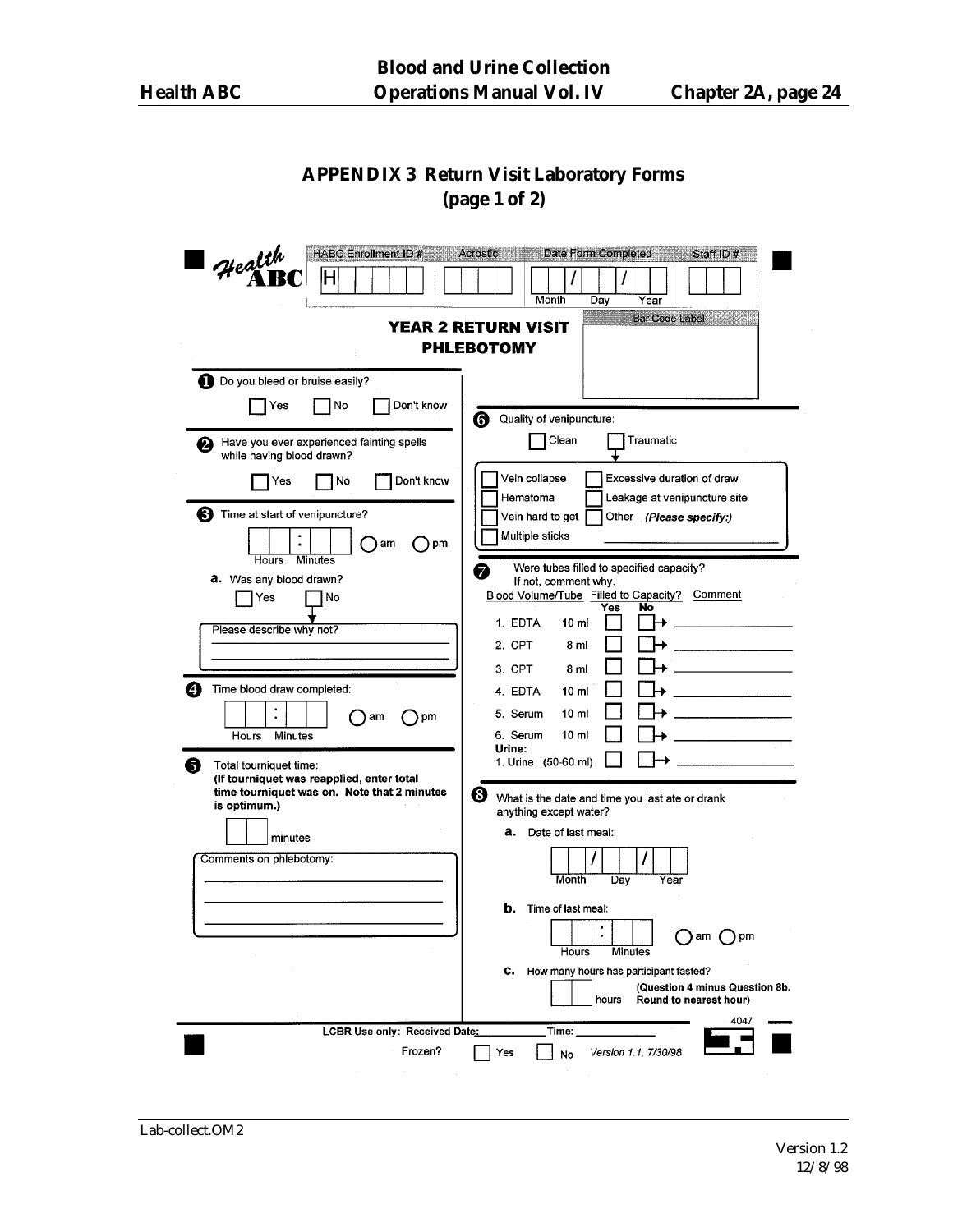# **APPENDIX 3 Return Visit Laboratory Forms**

## **(page 2 of 2)**

| $\blacksquare$ Health        |                 |                     | ΙH |                                  | <b>HABC Enrollment ID#</b> | <b>Acrostic</b>              | I  |     | Date Form Completed<br>I |      |                                     | Staff $D#$ |
|------------------------------|-----------------|---------------------|----|----------------------------------|----------------------------|------------------------------|----|-----|--------------------------|------|-------------------------------------|------------|
|                              |                 |                     |    |                                  |                            | Month                        |    | Dav |                          | Year |                                     |            |
|                              |                 |                     |    |                                  | <b>YEAR 2 RETURN VISIT</b> | <b>LABORATORY PROCESSING</b> |    |     |                          |      | Bar Code Label                      |            |
| Time at start of processing: |                 |                     |    | $\blacksquare$<br>$\blacksquare$ | am<br>pm                   |                              |    |     |                          |      |                                     |            |
| Collection<br>Tubes          | #               | Cryo Vol. Type   To |    | Check<br>"Х"                     | Problems                   | Collection<br>Tubes          | #  |     |                          |      | Cryo Vol   Type   To   Check<br>"X" | Problems   |
| #1.4<br>Vitamin C            | 01              | $0.5$ Y/2.0         | M  |                                  | P<br>н                     | #2, 3 Citrate                | 17 |     | $0.5$ B/0.5              | M    |                                     | P<br>н     |
| #1, 4 EDTA                   | 02 <sub>2</sub> | $0.5$ W/0.5 L       |    |                                  | P<br>н                     |                              | 18 |     | $0.5$ B/0.5              | М    |                                     | P<br>н     |
|                              | 03              | $0.5$ W/0.5 M       |    |                                  | P<br>н                     |                              | 19 |     | $0.5$ B/0.5              | M    |                                     | P<br>н     |
|                              | 04              | $0.5$ W/0.5 M       |    |                                  | P<br>н                     |                              | 20 |     | $0.5$ B/0.5              | М    |                                     | P<br>н     |
|                              | 05              | $0.5$ W/0.5 M       |    |                                  | P<br>н                     | #5, 6 Serum                  | 21 |     | 1.0 R/1.5                | L    |                                     | P<br>н     |
|                              | 06              | $0.5$ W/0.5 M       |    |                                  | P<br>н                     |                              | 22 |     | $0.5$ R/0.5              | M    |                                     | P<br>н     |
|                              | 07              | $1.0$ W/1.5 M       |    |                                  | P<br>н                     |                              | 23 |     | $0.5$ R/0.5              | М    |                                     | P<br>н     |
|                              | 08              | $1.0$ W/1.5 M       |    |                                  | P<br>Н                     |                              | 24 |     | $0.5$ R/0.5              | M    |                                     | P<br>н     |
|                              | 09              | $1.0$ W/1.5 M       |    |                                  | P<br>н                     |                              | 25 |     | $0.5$ R/0.5              | М    |                                     | P<br>н     |
|                              | 10              | $1.0$ W/1.5 M       |    |                                  | P<br>н                     |                              | 26 |     | $0.5$ R/0.5              | м    |                                     | P<br>н     |
|                              | 11              | $0.5$ W/0.5         | м  |                                  | P<br>н                     |                              | 27 |     | $1.0$ R/1.5              | M    |                                     | P<br>н     |
|                              | 12              | $0.5$ W/0.5         | м  |                                  | P<br>н                     |                              | 28 |     | $1.0$ R/1.5              | M    |                                     | P<br>н     |
| #2, 3 Buffy                  | 13              | var $C/2.0$         | M* |                                  | P<br>н                     |                              | 29 |     | $1.0$ R/1.5              | M    |                                     | P<br>н     |
| Refused<br><b>DNA</b>        | var C/2.0<br>14 | н<br>P              |    | 30                               |                            | $0.5$ R/0.5                  | M  |     | P<br>н                   |      |                                     |            |
| collection                   |                 |                     | M* |                                  |                            |                              | 31 |     | 0.5 R/0.5                | м    |                                     | P<br>н     |
| #2, 3 Platelets              | 15              | var 0/2.0           | M  |                                  | P<br>н                     | <b>URINE</b>                 | 32 |     | 2.0 V/2.0                | M    |                                     | P          |
|                              | 16              | var 0/2.0           | М  |                                  | P<br>н                     |                              | 33 | 20  | V/20                     | м    |                                     | P          |
|                              |                 |                     |    |                                  |                            | (acidified)                  | 34 |     | $2.0$ G/2.0              | M    |                                     | P          |
|                              |                 |                     |    |                                  |                            |                              | 35 | 20  | G/20                     | м    |                                     | P          |

L=LCBR; M=McKesson; H=Hemolyzed; P=Partial; W=white; C=clear; Y=Vitamin C; B=blue; R=red; V=violet G=green, O=Orange

\*Place in a styrofoam box at -20°C for 2 hours. Transfer to -80°C to hold for shipping.



Version 1.1, 7/30/98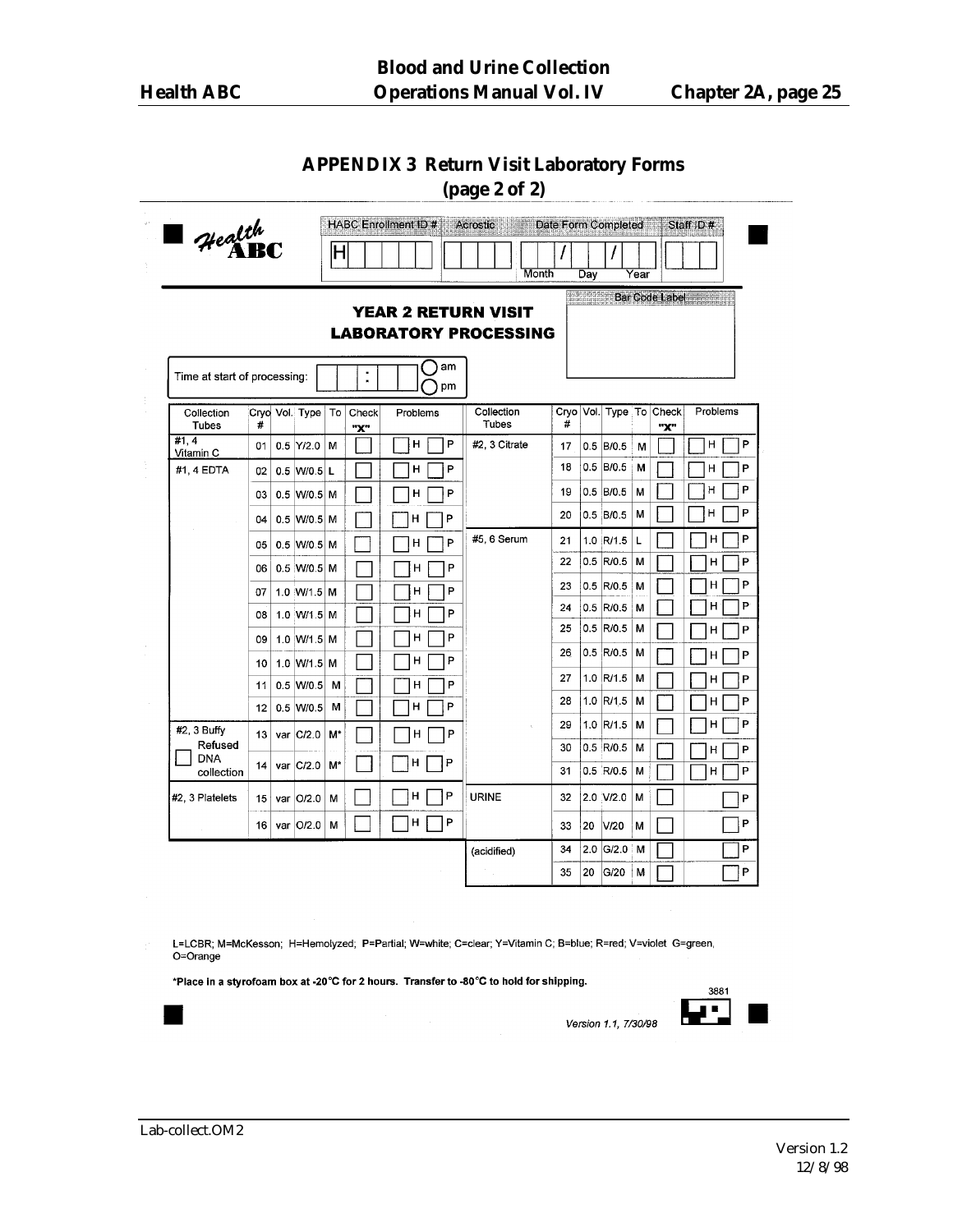## **APPENDIX 4 OSHA Guidelines**

## **Enforcement Procedures for the Occupational Exposure to Bloodborne Pathogens Standard, 29 CFR 1910.1030 (15 pages)**

1910.1030 - Bloodborne pathogens.

\* Standard Number: 1910.1030

\* Standard Title: Bloodborne pathogens.

\* SubPart Number: Z

\* SubPart Title: Toxic and Hazardous Substances

Produced by USDOL OSHA - Directorate of Safety Standards & Directorate of Health Standards Maintained by USDOL OSHA - OCIS

----------------------------------------------------------------------------

 (a) Scope and Application. This section applies to all occupational exposure to blood or other potentially infectious materials as defined by paragraph (b) of this section.

 (b) Definitions. For purposes of this section, the following shall apply:

 "Assistant Secretary" means the Assistant Secretary of Labor for Occupational Safety and Health, or designated representative.

 "Blood" means human blood, human blood components, and products made from human blood.

 "Bloodborne Pathogens" means pathogenic microorganisms that are present in human blood and can cause disease in humans. These pathogens include, but are not limited to, hepatitis B virus (HBV) and human immunodeficiency virus (HIV).

 "Clinical Laboratory" means a workplace where diagnostic or other screening procedures are performed on blood or other potentially infectious materials.

 "Contaminated" means the presence or the reasonably anticipated presence of blood or other potentially infectious materials on an item or surface.

"Contaminated Laundry" means laundry which has been soiled with blood or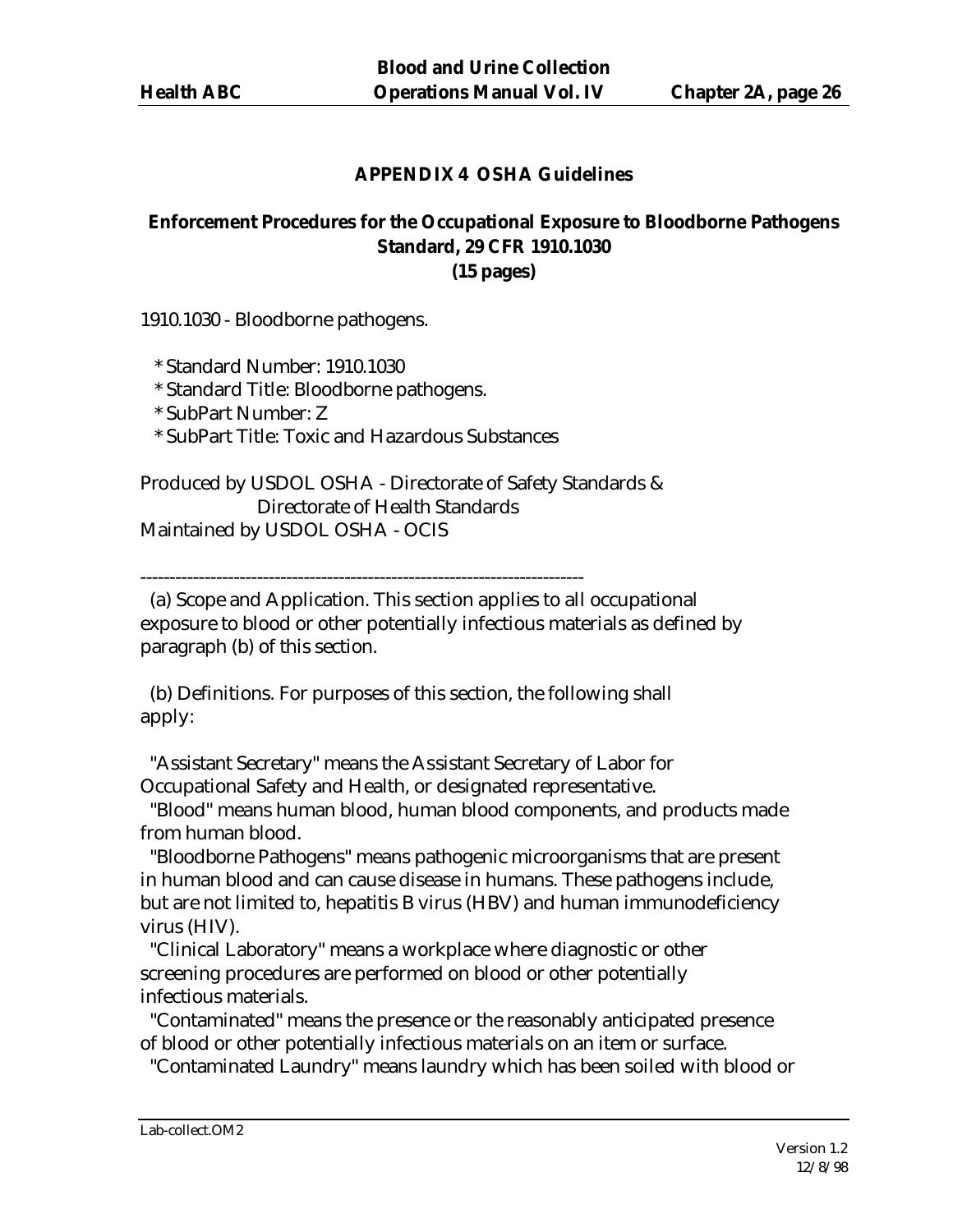other potentially infectious materials or may contain sharps.

 "Contaminated Sharps" means any contaminated object that can penetrate the skin including, but not limited to, needles, scalpels, broken glass, broken capillary tubes, and exposed ends of dental wires.

 "Decontamination" means the use of physical or chemical means to remove, inactivate, or destroy bloodborne pathogens on a surface or item to the point where they are no longer capable of transmitting infectious particles and the surface or item is rendered safe for handling, use, or disposal.

 "Director" means the Director of the National Institute for Occupational Safety and Health, U.S. Department of Health and Human Services, or designated representative.

 "Engineering Controls" means controls (e.g., sharps disposal containers, self-sheathing needles) that isolate or remove the bloodborne pathogens hazard from the workplace.

 "Exposure Incident" means a specific eye, mouth, other mucous membrane, non-intact skin, or parenteral contact with blood or other potentially infectious materials that results from the performance of an employee's duties.

 "Handwashing Facilities" means a facility providing an adequate supply of running potable water, soap and single use towels or hot air drying machines.

 "Licensed Healthcare Professional" is a person whose legally permitted scope of practice allows him or her to independently perform the activities required by paragraph (f) Hepatitis B Vaccination and Post-exposure Evaluation and Follow-up.

"HBV" means hepatitis B virus.

"HIV" means human immunodeficiency virus.

 "Occupational Exposure" means reasonably anticipated skin, eye, mucous membrane, or parenteral contact with blood or other potentially infectious materials that may result from the performance of an employee's duties.

 "Other Potentially Infectious Materials" means (1) The following human body fluids: semen, vaginal secretions, cerebrospinal fluid, synovial fluid, pleural fluid, pericardial fluid, peritoneal fluid, amniotic fluid, saliva in dental procedures, any body fluid that is visibly contaminated with blood, and all body fluids in situations where it is difficult or impossible to differentiate between body fluids; (2) Any unfixed tissue or organ (other than intact skin) from a human (living or dead); and (3) HIV-containing cell or tissue cultures, organ cultures, and HIV- or HBV-containing culture medium or other solutions; and blood, organs, or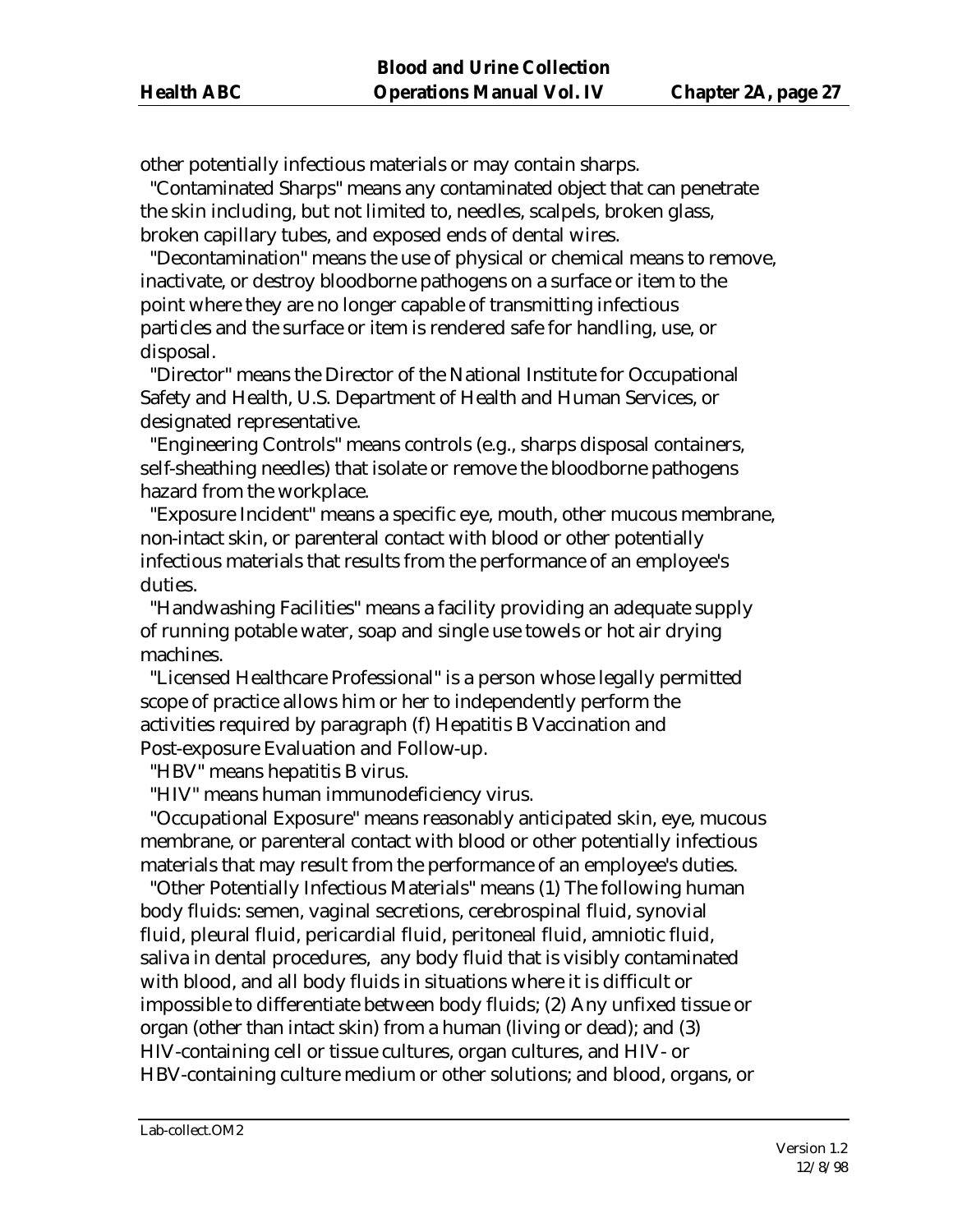other tissues from experimental animals infected with HIV or HBV.

 "Parenteral" means piercing mucous membranes or the skin barrier through such events as needlesticks, human bites, cuts, and abrasions.

 "Personal Protective Equipment" is specialized clothing or equipment worn by an employee for protection against a hazard. General work clothes (e.g., uniforms, pants, shirts or blouses) not intended to function as protection against a hazard are not considered to be personal protective equipment.

 "Production Facility" means a facility engaged in industrial-scale, large-volume or high concentration production of HIV or HBV.

 "Regulated Waste" means liquid or semi-liquid blood or other potentially infectious materials; contaminated items that would release blood or other potentially infectious materials in a liquid or semi-liquid state if compressed; items that are caked with dried blood or other potentially infectious materials and are capable of releasing these materials during handling; contaminated sharps; and pathological and microbiological wastes containing blood or other potentially infectious materials.

 "Research Laboratory" means a laboratory producing or using research-laboratory-scale amounts of HIV or HBV. Research laboratories may produce high concentrations of HIV or HBV but not in the volume found in production facilities.

 "Source Individual" means any individual, living or dead, whose blood or other potentially infectious materials may be a source of occupational exposure to the employee. Examples include, but are not limited to, hospital and clinic patients; clients in institutions for the developmentally disabled; trauma victims; clients of drug and alcohol treatment facilities; residents of hospices and nursing homes; human remains; and individuals who donate or sell blood or blood components.

 "Sterilize" means the use of a physical or chemical procedure to destroy all microbial life including highly resistant bacterial endospores.

 "Universal Precautions" is an approach to infection control. According to the concept of Universal Precautions, all human blood and certain human body fluids are treated as if known to be infectious for HIV, HBV, and other bloodborne pathogens.

 "Work Practice Controls" means controls that reduce the likelihood of exposure by altering the manner in which a task is performed (e.g., prohibiting recapping of needles by a two-handed technique).

..1910.1030(c) (c) Exposure Control. (1) Exposure Control Plan. (i) Each employer having an employee(s) with occupational exposure as defined by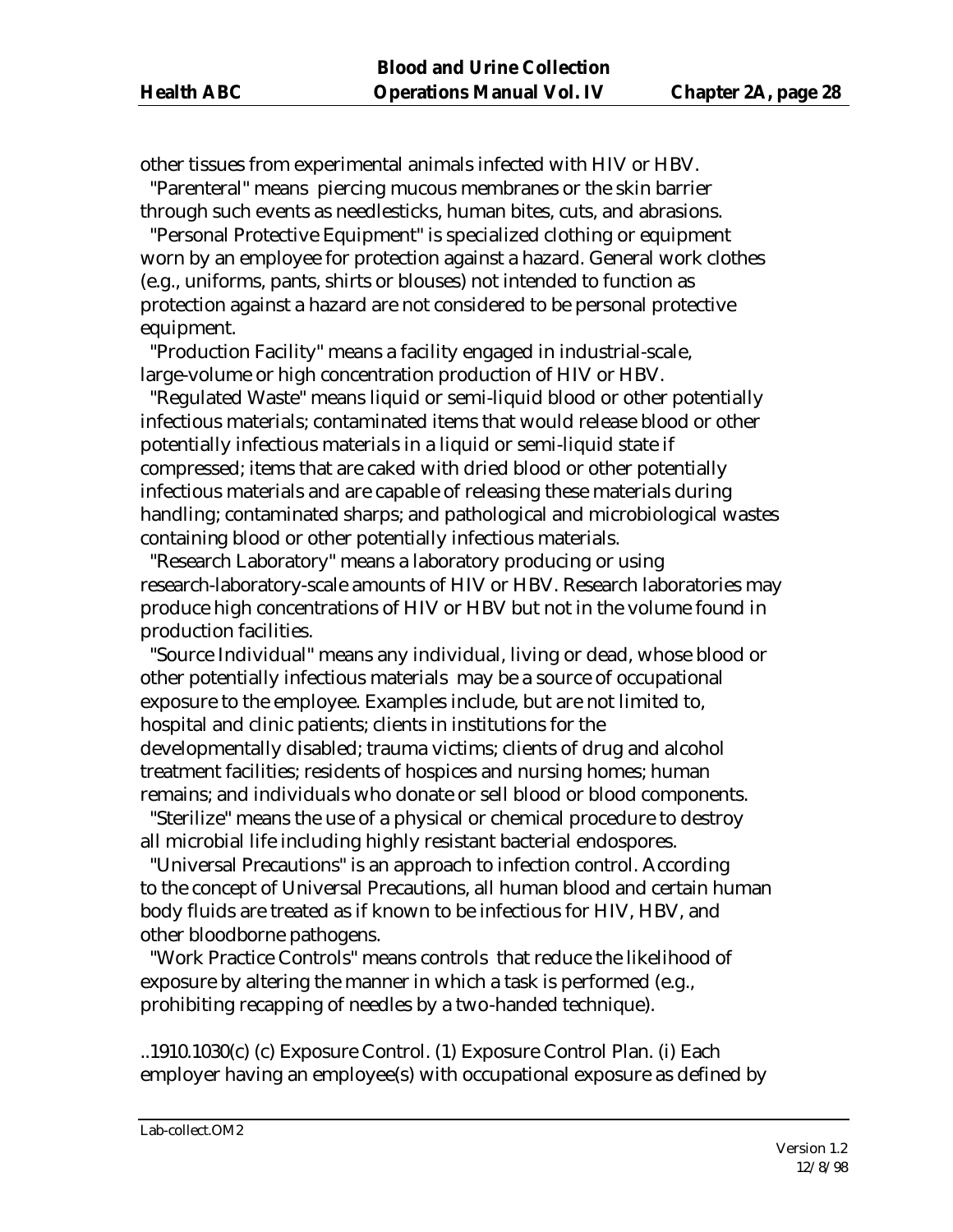paragraph (b) of this section shall establish a written Exposure Control Plan designed to eliminate or minimize employee exposure. (ii) The Exposure Control Plan shall contain at least the following elements: (A) The exposure determination required by paragraph (c)(2), (B) The schedule and method of implementation for paragraphs (d) Methods of Compliance, (e) HIV and HBV Research Laboratories and Production Facilities, (f) Hepatitis B Vaccination and Post-Exposure Evaluation and Follow-up, (g) Communication of Hazards to Employees, and (h) Recordkeeping, of this standard, and (C) The procedure for the evaluation of circumstances surrounding exposure incidents as required by paragraph (f)(3)(i) of this standard. (iii) Each employer shall ensure that a copy of the Exposure Control Plan is accessible to employees in accordance with 29 CFR 1910.1020(e). (iv) The Exposure Control Plan shall be reviewed and updated at least annually and whenever necessary to reflect new or modified tasks and procedures which affect occupational exposure and to reflect new or revised employee positions with occupational exposure.  $1.1910.1030(c)(1)(v)$  (v) The Exposure Control Plan shall be made available to the Assistant Secretary and the Director upon request for examination and copying. (2) Exposure Determination. (i) Each employer who has an employee(s) with occupational exposure as defined by paragraph (b) of this section shall prepare an exposure determination. This exposure determination shall contain the following: (A) A list of all job classifications in which all employees in those job classifications have occupational exposure; (B) A list of job classifications in which some employees have occupational exposure, and (C) A list of all tasks and procedures or groups of closely related task and procedures in which occupational exposure occurs and that are performed by employees in job classifications listed in accordance with the provisions of paragraph  $(c)(2)(i)(B)$  of this standard. (ii) This exposure determination shall be made without regard to the use of personal protective equipment. (d) Methods of Compliance. (1) General. Universal precautions shall be observed to prevent contact with blood or other potentially infectious materials. Under circumstances in which differentiation between body fluid types is difficult or impossible, all body fluids shall be considered potentially infectious materials. ..1910.1030(d)(2) (2) Engineering and Work Practice Controls. (i) Engineering and work practice controls shall be used to eliminate or minimize employee exposure. Where occupational exposure remains after institution of these controls, personal protective equipment shall also be used. (ii) Engineering controls shall be examined and maintained or replaced on a regular schedule to ensure their effectiveness. (iii) Employers shall provide handwashing facilities which are readily accessible to employees.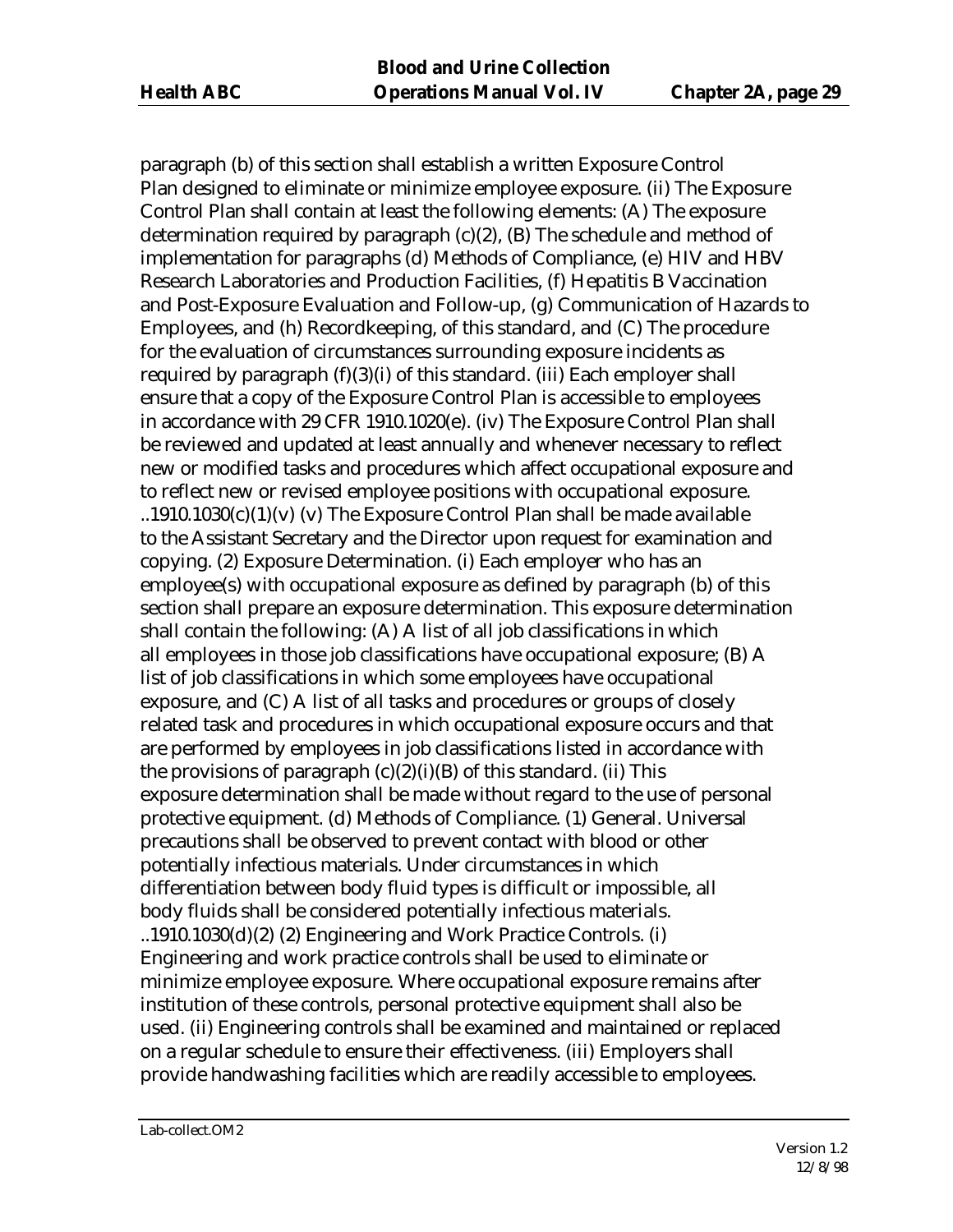(iv) When provision of handwashing facilities is not feasible, the employer shall provide either an appropriate antiseptic hand cleanser in conjunction with clean cloth/paper towels or antiseptic towelettes. When antiseptic hand cleansers or towelettes are used, hands shall be washed with soap and running water as soon as feasible. (v) Employers shall ensure that employees wash their hands immediately or as soon as feasible after removal of gloves or other personal protective equipment. (vi) Employers shall ensure that employees wash hands and any other skin with soap and water, or flush mucous membranes with water immediately or as soon as feasible following contact of such body areas with blood or other potentially infectious materials. ..1910.1030(d)(2)(vii) (vii) Contaminated needles and other contaminated sharps shall not be bent, recapped, or removed except as noted in paragraphs  $(d)(2)(vi)(A)$  and  $(d)(2)(vii)(B)$  below. Shearing or breaking of contaminated needles is prohibited. (A) Contaminated needles and other contaminated sharps shall not be bent, recapped or removed unless the employer can demonstrate that no alternative is feasible or that such action is required by a specific medical or dental procedure. (B) Such bending, recapping or needle removal must be accomplished through the use of a mechanical device or a one-handed technique. (viii) Immediately or as soon as possible after use, contaminated reusable sharps shall be placed in appropriate containers until properly reprocessed. These containers shall be:

- (A) puncture resistant;
- (B) labeled or color-coded in accordance with this standard;
- $.1910.1030(d)(2)(viii)(C)$
- (C) leakproof on the sides and bottom; and
- (D) in accordance with the requirements set forth in paragraph  $(d)(4)(ii)(E)$  for reusable sharps.

(ix) Eating, drinking, smoking, applying cosmetics or lip balm, and handling contact lenses are prohibited in work areas where there is a reasonable likelihood of occupational exposure. (x) Food and drink shall not be kept in refrigerators, freezers, shelves, cabinets or on countertops or benchtops where blood or other potentially infectious materials are present. (xi) All procedures involving blood or other potentially infectious materials shall be performed in such a manner as to minimize splashing, spraying,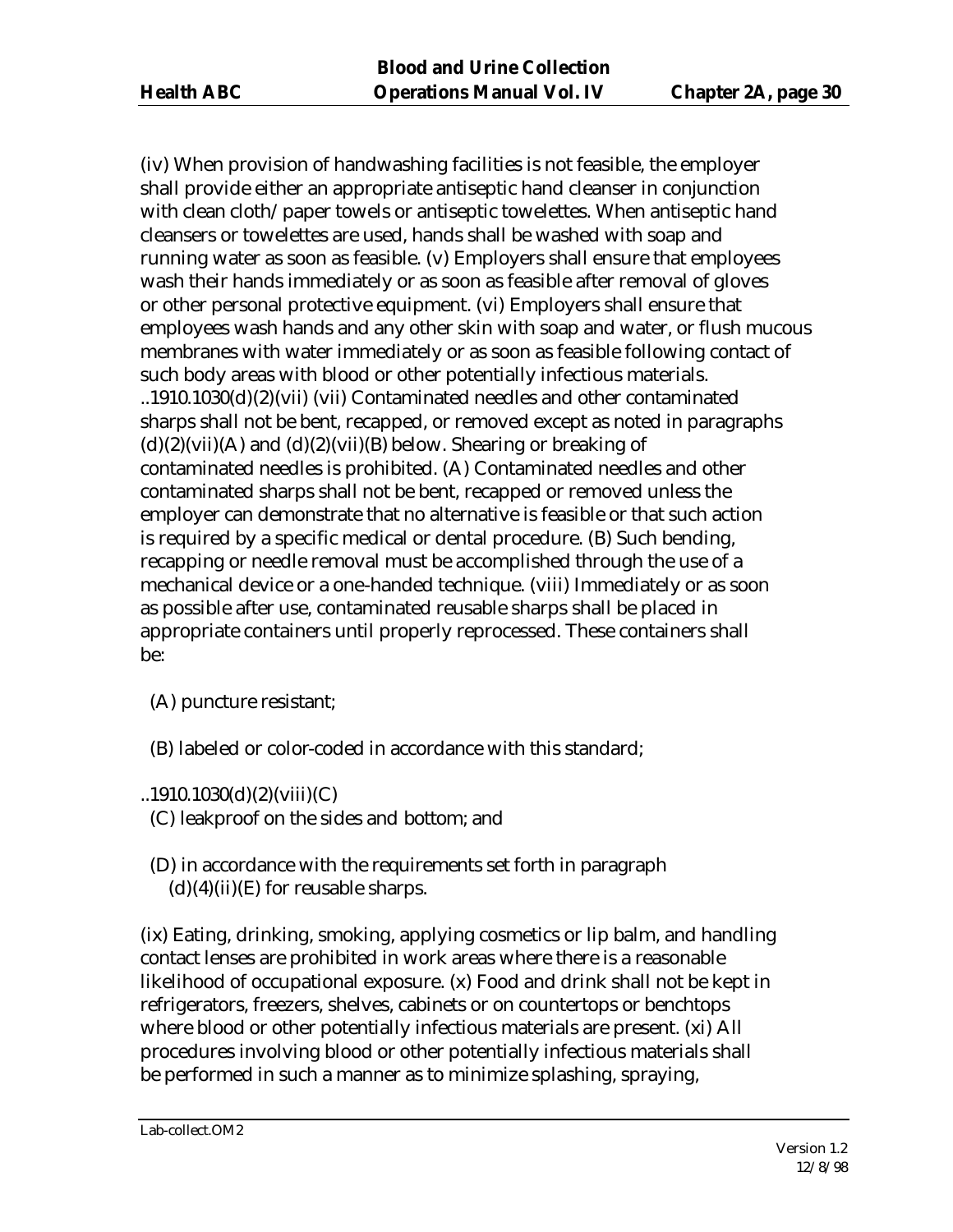spattering, and generation of droplets of these substances. (xii) Mouth pipetting/suctioning of blood or other potentially infectious materials is prohibited. (xiii) Specimens of blood or other potentially infectious materials shall be placed in a container which prevents leakage during collection, handling, processing, storage, transport, or shipping. ..1910.1030(d)(2)(xiii)(A) (A) The container for storage, transport, or shipping shall be labeled or color-coded according to paragraph (g)(1)(i) and closed prior to being stored, transported, or shipped. When a facility utilizes Universal Precautions in the handling of all specimens, the labeling/color-coding of specimens is not necessary provided containers are recognizable as containing specimens. This exemption only applies while such specimens/containers remain within the facility. Labeling or color-coding in accordance with paragraph  $(g)(1)(i)$  is required when such specimens/containers leave the facility. (B) If outside contamination of the primary container occurs, the primary container shall be placed within a second container which prevents leakage during handling, processing, storage, transport, or shipping and is labeled or color-coded according to the requirements of this standard. (C) If the specimen could puncture the primary container, the primary container shall be placed within a secondary container which is puncture-resistant in addition to the above characteristics. (xiv) Equipment which may become contaminated with blood or other potentially infectious materials shall be examined prior to servicing or shipping and shall be decontaminated as necessary, unless the employer can demonstrate that decontamination of such equipment or portions of such equipment is not feasible. ..1910.1030(d)(2)(xiv)(A) (A) A readily observable label in accordance with paragraph  $(g)(1)(i)(H)$  shall be attached to the equipment stating which portions remain contaminated. (B) The employer shall ensure that this information is conveyed to all affected employees, the servicing representative, and/or the manufacturer, as appropriate, prior to handling, servicing, or shipping so that appropriate precautions will be taken. (3) Personal Protective Equipment. (i) Provision. When there is occupational exposure, the employer shall provide, at no cost to the employee, appropriate personal protective equipment such as, but not limited to, gloves, gowns, laboratory coats, face shields or masks and eye protection, and mouthpieces, resuscitation bags, pocket masks, or other ventilation devices. Personal protective equipment will be considered "appropriate" only if it does not permit blood or other potentially infectious materials to pass through to or reach the employee's work clothes, street clothes, undergarments, skin, eyes, mouth, or other mucous membranes under normal conditions of use and for the duration of time which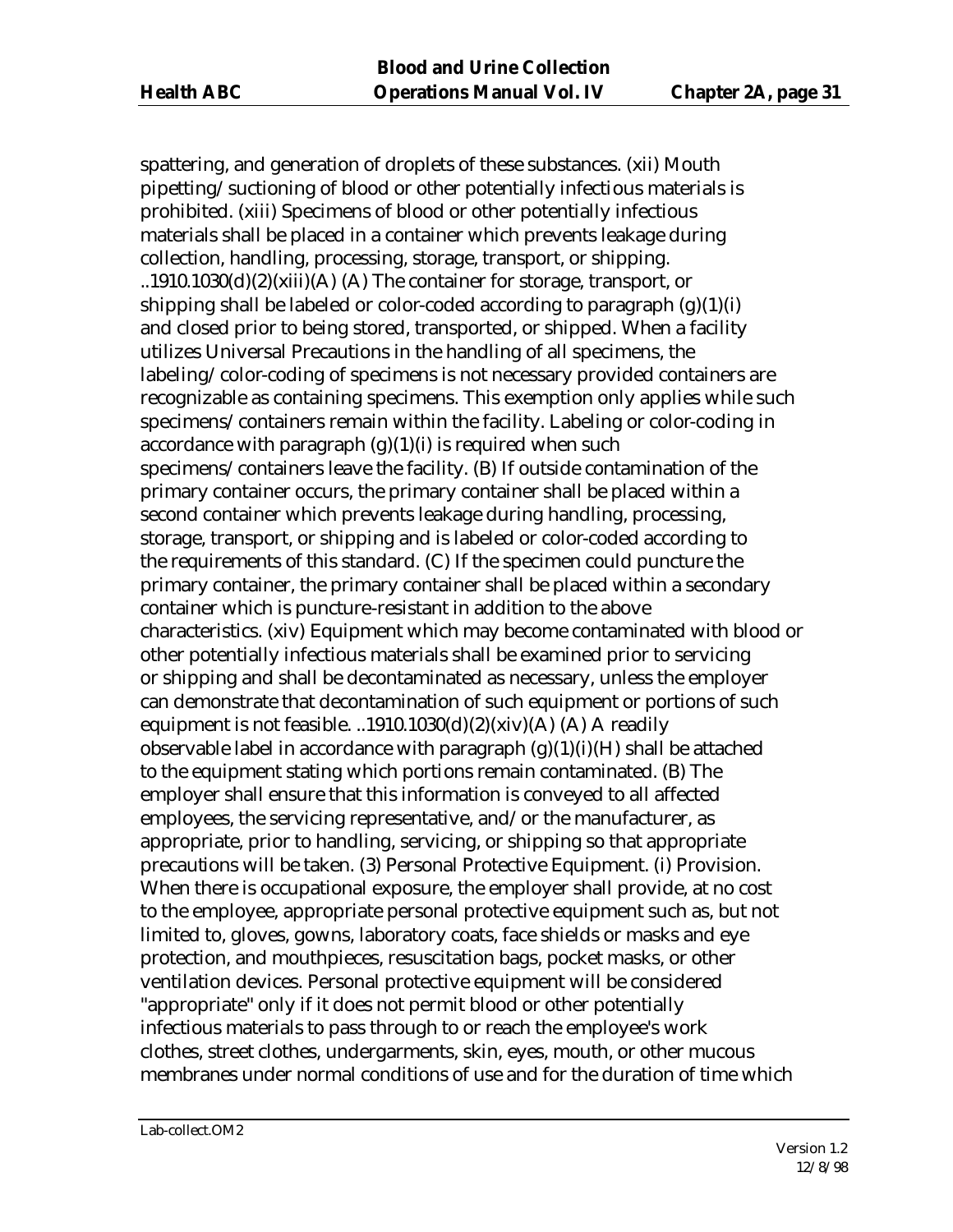the protective equipment will be used. ..1910.1030(d)(3)(ii) (ii) Use. The employer shall ensure that the employee uses appropriate personal protective equipment unless the employer shows that the employee temporarily and briefly declined to use personal protective equipment when, under rare and extraordinary circumstances, it was the employee's professional judgment that in the specific instance its use would have prevented the delivery of health care or public safety services or would have posed an increased hazard to the safety of the worker or co-worker. When the employee makes this judgment, the circumstances shall be investigated and documented in order to determine whether changes can be instituted to prevent such occurrences in the future. (iii) Accessibility. The employer shall ensure that appropriate personal protective equipment in the appropriate sizes is readily accessible at the worksite or is issued to employees. Hypoallergenic gloves, glove liners, powderless gloves, or other similar alternatives shall be readily accessible to those employees who are allergic to the gloves normally provided. (iv) Cleaning, Laundering, and Disposal. The employer shall clean, launder, and dispose of personal protective equipment required by paragraphs (d) and (e) of this standard, at no cost to the employee.  $1.1910.1030(d)(3)(v)$  (v) Repair and Replacement. The employer shall repair or replace personal protective equipment as needed to maintain its effectiveness, at no cost to the employee. (vi) If a garment(s) is penetrated by blood or other potentially infectious materials, the garment(s) shall be removed immediately or as soon as feasible. (vii) All personal protective equipment shall be removed prior to leaving the work area. (viii) When personal protective equipment is removed it shall be placed in an appropriately designated area or container for storage, washing, decontamination or disposal. (ix) Gloves. Gloves shall be worn when it can be reasonably anticipated that the employee may have hand contact with blood, other potentially infectious materials, mucous membranes, and non-intact skin; when performing vascular access procedures except as specified in paragraph  $(d)(3)(ix)(D)$ ; and when handling or touching contaminated items or surfaces. (A) Disposable (single use) gloves such as surgical or examination gloves, shall be replaced as soon as practical when contaminated or as soon as feasible if they are torn, punctured, or when their ability to function as a barrier is compromised. ..1910.1030(d)(3)(ix)(B) (B) Disposable (single use) gloves shall not be washed or decontaminated for re-use. (C) Utility gloves may be decontaminated for re-use if the integrity of the glove is not compromised. However, they must be discarded if they are cracked, peeling, torn, punctured, or exhibit other signs of deterioration or when their ability to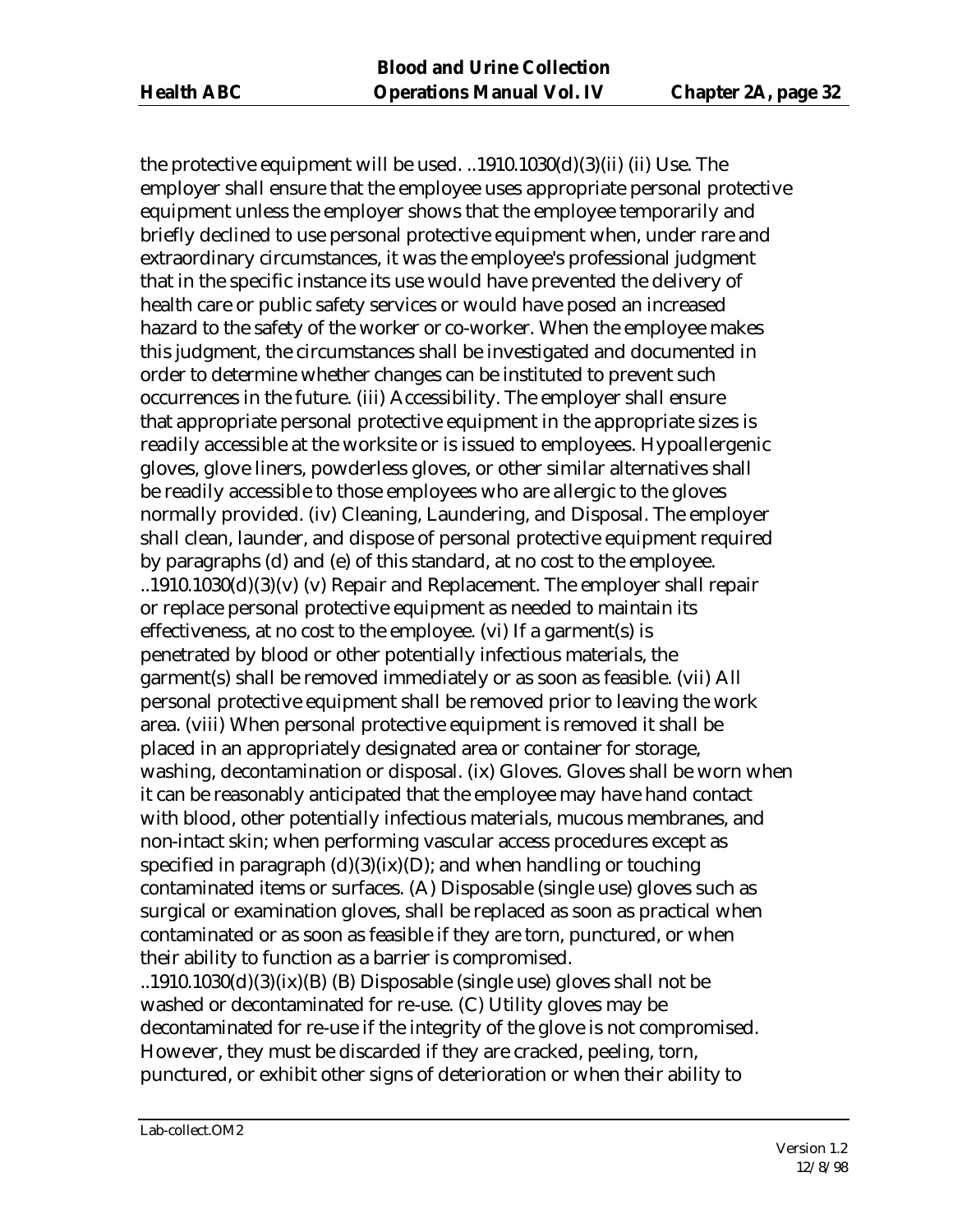function as a barrier is compromised. (D) If an employer in a volunteer blood donation center judges that routine gloving for all phlebotomies is not necessary then the employer shall: {1} Periodically reevaluate this policy; {2} Make gloves available to all employees who wish to use them for phlebotomy; {3} Not discourage the use of gloves for phlebotomy; and {4} Require that gloves be used for phlebotomy in the following circumstances: [i] When the employee has cuts, scratches, or other breaks in his or her skin; [ii] When the employee judges that hand contamination with blood may occur, for example, when performing phlebotomy on an uncooperative source individual; and [iii] When the employee is receiving training in phlebotomy. ..1910.1030(d)(3)(x) (x) Masks, Eye Protection, and Face Shields. Masks in combination with eye protection devices, such as goggles or glasses with solid side shields, or chin-length face shields, shall be worn whenever splashes, spray, spatter, or droplets of blood or other potentially infectious materials may be generated and eye, nose, or mouth contamination can be reasonably anticipated. (xi) Gowns, Aprons, and Other Protective Body Clothing. Appropriate protective clothing such as, but not limited to, gowns, aprons, lab coats, clinic jackets, or similar outer garments shall be worn in occupational exposure situations. The type and characteristics will depend upon the task and degree of exposure anticipated. (xii) Surgical caps or hoods and/or shoe covers or boots shall be worn in instances when gross contamination can reasonably be anticipated (e.g., autopsies, orthopaedic surgery). (4) Housekeeping. (i) General. Employers shall ensure that the worksite is maintained in a clean and sanitary condition. The employer shall determine and implement an appropriate written schedule for cleaning and method of decontamination based upon the location within the facility, type of surface to be cleaned, type of soil present, and tasks or procedures being performed in the area. ..1910.1030(d)(4)(ii) (ii) All equipment and environmental and working surfaces shall be cleaned and decontaminated after contact with blood or other potentially infectious materials. (A) Contaminated work surfaces shall be decontaminated with an appropriate disinfectant after completion of procedures; immediately or as soon as feasible when surfaces are overtly contaminated or after any spill of blood or other potentially infectious materials; and at the end of the work shift if the surface may have become contaminated since the last cleaning. (B) Protective coverings, such as plastic wrap, aluminum foil, or imperviously-backed absorbent paper used to cover equipment and environmental surfaces, shall be removed and replaced as soon as feasible when they become overtly contaminated or at the end of the workshift if they may have become contaminated during the shift. (C) All bins, pails, cans,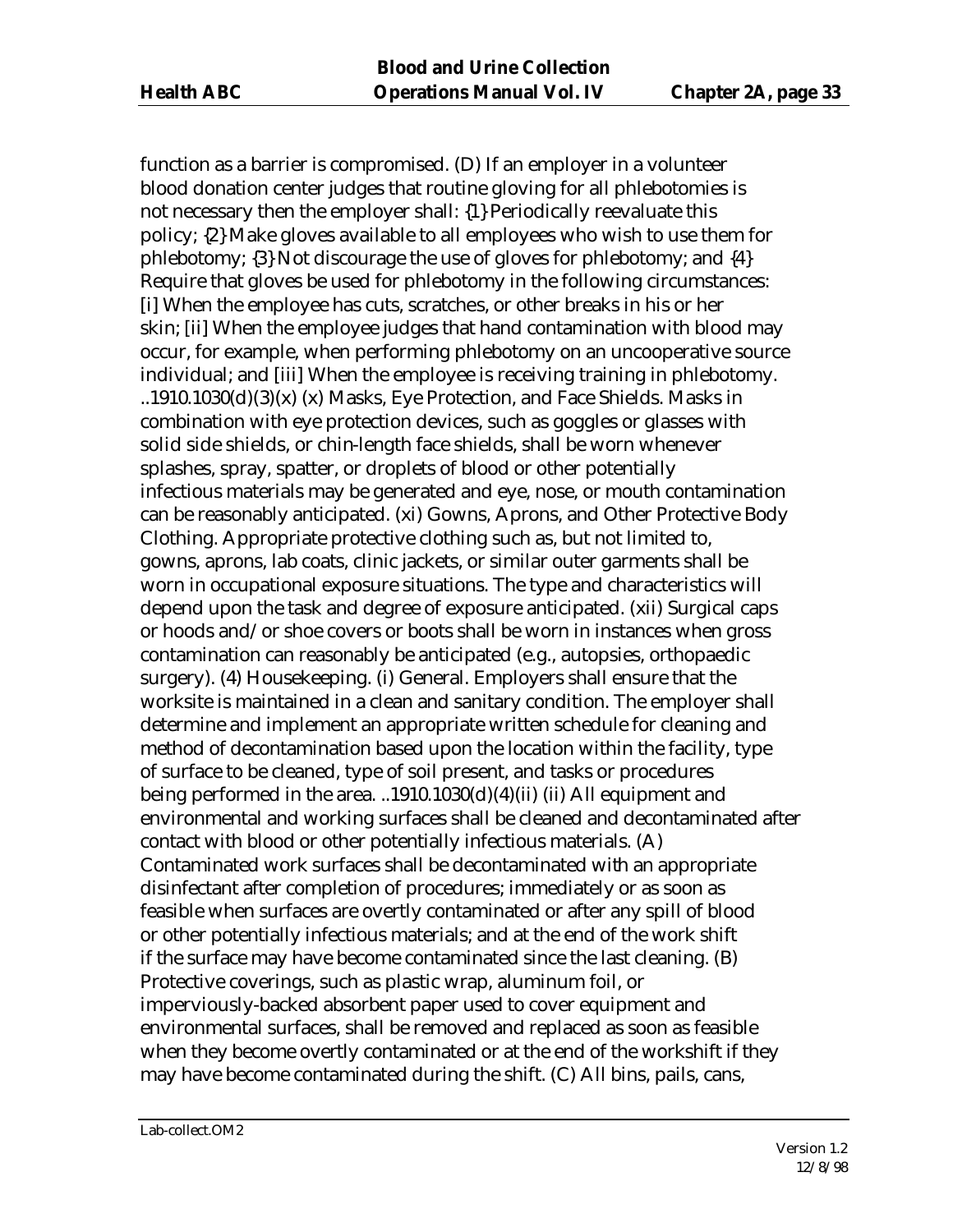and similar receptacles intended for reuse which have a reasonable likelihood for becoming contaminated with blood or other potentially infectious materials shall be inspected and decontaminated on a regularly scheduled basis and cleaned and decontaminated immediately or as soon as feasible upon visible contamination. ..1910.1030(d)(4)(ii)(D) (D) Broken glassware which may be contaminated shall not be picked up directly with the hands. It shall be cleaned up using mechanical means, such as a brush and dust pan, tongs, or forceps. (E) Reusable sharps that are contaminated with blood or other potentially infectious materials shall not be stored or processed in a manner that requires employees to reach by hand into the containers where these sharps have been placed. (iii) Regulated Waste. (A) Contaminated Sharps Discarding and Containment. {1} Contaminated sharps shall be discarded immediately or as soon as feasible in containers that are: [a] Closable; [b] Puncture resistant; [c] Leakproof on sides and bottom; and [d] Labeled or color-coded in accordance with paragraph  $(g)(1)(i)$  of this standard.  $\{2\}$  During use, containers for contaminated sharps shall be: [a] Easily accessible to personnel and located as close as is feasible to the immediate area where sharps are used or can be reasonably anticipated to be found (e.g., laundries); [b] Maintained upright throughout use; and [c] Replaced routinely and not be allowed to overfill. ..1910.1030(d)(4)(iii)(A){3} {3} When moving containers of contaminated sharps from the area of use, the containers shall be: [a] Closed immediately prior to removal or replacement to prevent spillage or protrusion of contents during handling, storage, transport, or shipping; [b] Placed in a secondary container if leakage is possible. The second container shall be: [i] Closable; [ii] Constructed to contain all contents and prevent leakage during handling, storage, transport, or shipping; and [iii] Labeled or color-coded according to paragraph  $(g)(1)(i)$  of this standard.  $\{4\}$  Reusable containers shall not be opened, emptied, or cleaned manually or in any other manner which would expose employees to the risk of percutaneous injury. (B) Other Regulated Waste Containment. {1} Regulated waste shall be placed in containers which are: [a] Closable; [b] Constructed to contain all contents and prevent leakage of fluids during handling, storage, transport or shipping; [c] Labeled or color-coded in accordance with paragraph (g)(1)(i) this standard; and [d] Closed prior to removal to prevent spillage or protrusion of contents during handling, storage, transport, or shipping. ..1910.1030(d)(4)(iii)(B){2} {2} If outside contamination of the regulated waste container occurs, it shall be placed in a second container. The second container shall be: [a] Closable; [b] Constructed to contain all contents and prevent leakage of fluids during handling, storage, transport or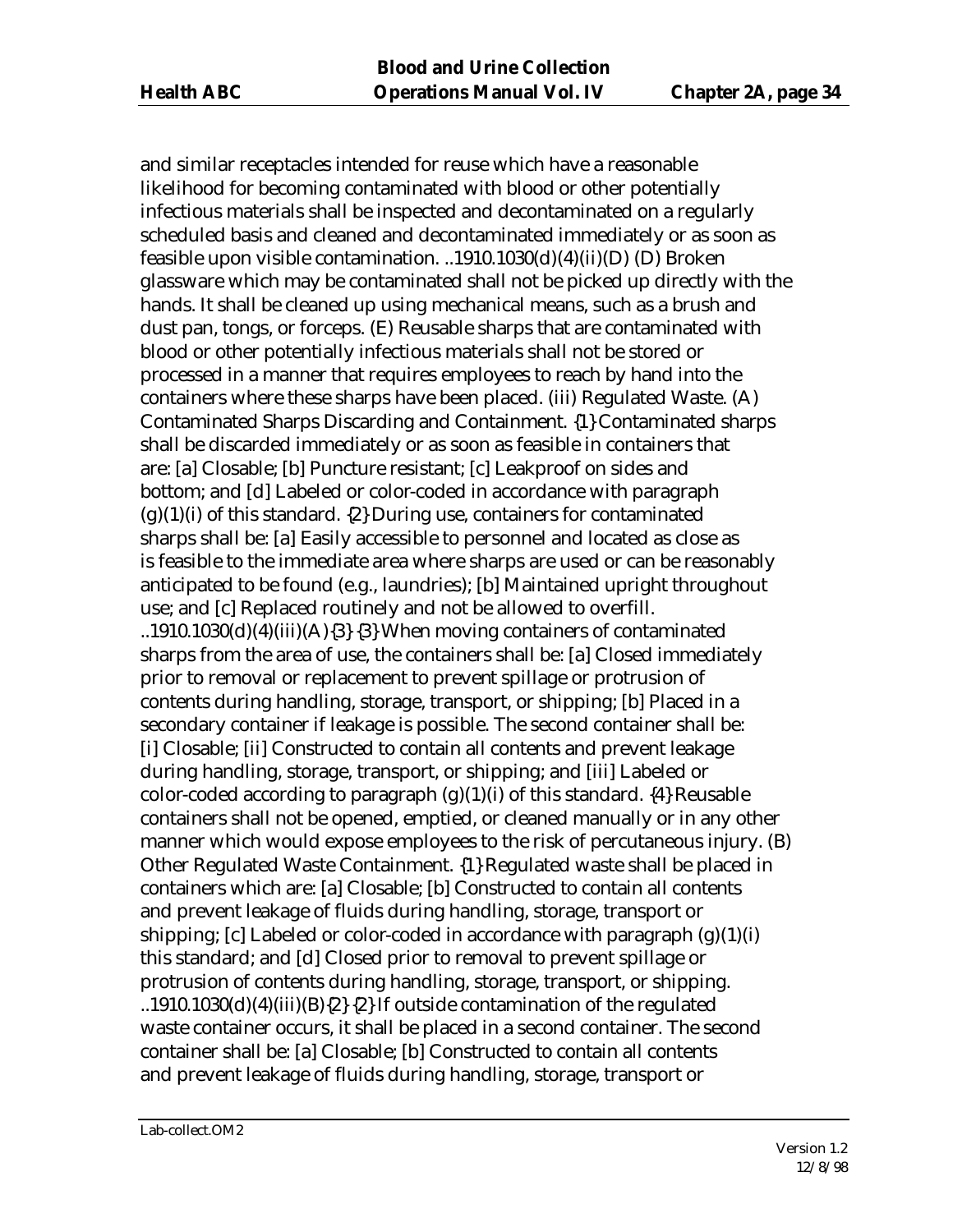shipping; [c] Labeled or color-coded in accordance with paragraph (g)(1)(i) of this standard; and [d] Closed prior to removal to prevent spillage or protrusion of contents during handling, storage, transport, or shipping. (C) Disposal of all regulated waste shall be in accordance with applicable regulations of the United States, States and Territories, and political subdivisions of States and Territories. (iv) Laundry. (A) Contaminated laundry shall be handled as little as possible with a minimum of agitation. {1} Contaminated laundry shall be bagged or containerized at the location where it was used and shall not be sorted or rinsed in the location of use. ..1910.1030(d)(4)(iv)(A){2} {2} Contaminated laundry shall be placed and transported in bags or containers labeled or color-coded in accordance with paragraph  $(g)(1)(i)$  of this standard. When a facility utilizes Universal Precautions in the handling of all soiled laundry, alternative labeling or color-coding is sufficient if it permits all employees to recognize the containers as requiring compliance with Universal Precautions. {3} Whenever contaminated laundry is wet and presents a reasonable likelihood of soak-through of or leakage from the bag or container, the laundry shall be placed and transported in bags or containers which prevent soak-through and/or leakage of fluids to the exterior. (B) The employer shall ensure that employees who have contact with contaminated laundry wear protective gloves and other appropriate personal protective equipment. (C) When a facility ships contaminated laundry off-site to a second facility which does not utilize Universal Precautions in the handling of all laundry, the facility generating the contaminated laundry must place such laundry in bags or containers which are labeled or color-coded in accordance with paragraph  $(g)(1)(i)$ . ..1910.1030 $(e)$  (e) HIV and HBV Research Laboratories and Production Facilities. (1) This paragraph applies to research laboratories and production facilities engaged in the culture, production, concentration, experimentation, and manipulation of HIV and HBV. It does not apply to clinical or diagnostic laboratories engaged solely in the analysis of blood, tissues, or organs. These requirements apply in addition to the other requirements of the standard. (2) Research laboratories and production facilities shall meet the following criteria: (i) Standard Microbiological Practices. All regulated waste shall either be incinerated or decontaminated by a method such as autoclaving known to effectively destroy bloodborne pathogens. (ii) Special Practices (A) Laboratory doors shall be kept closed when work involving HIV or HBV is in progress. (B) Contaminated materials that are to be decontaminated at a site away from the work area shall be placed in a durable, leakproof, labeled or color-coded container that is closed before being removed from the work area. ..1910.1030 $(e)(2)(ii)(C)(C)$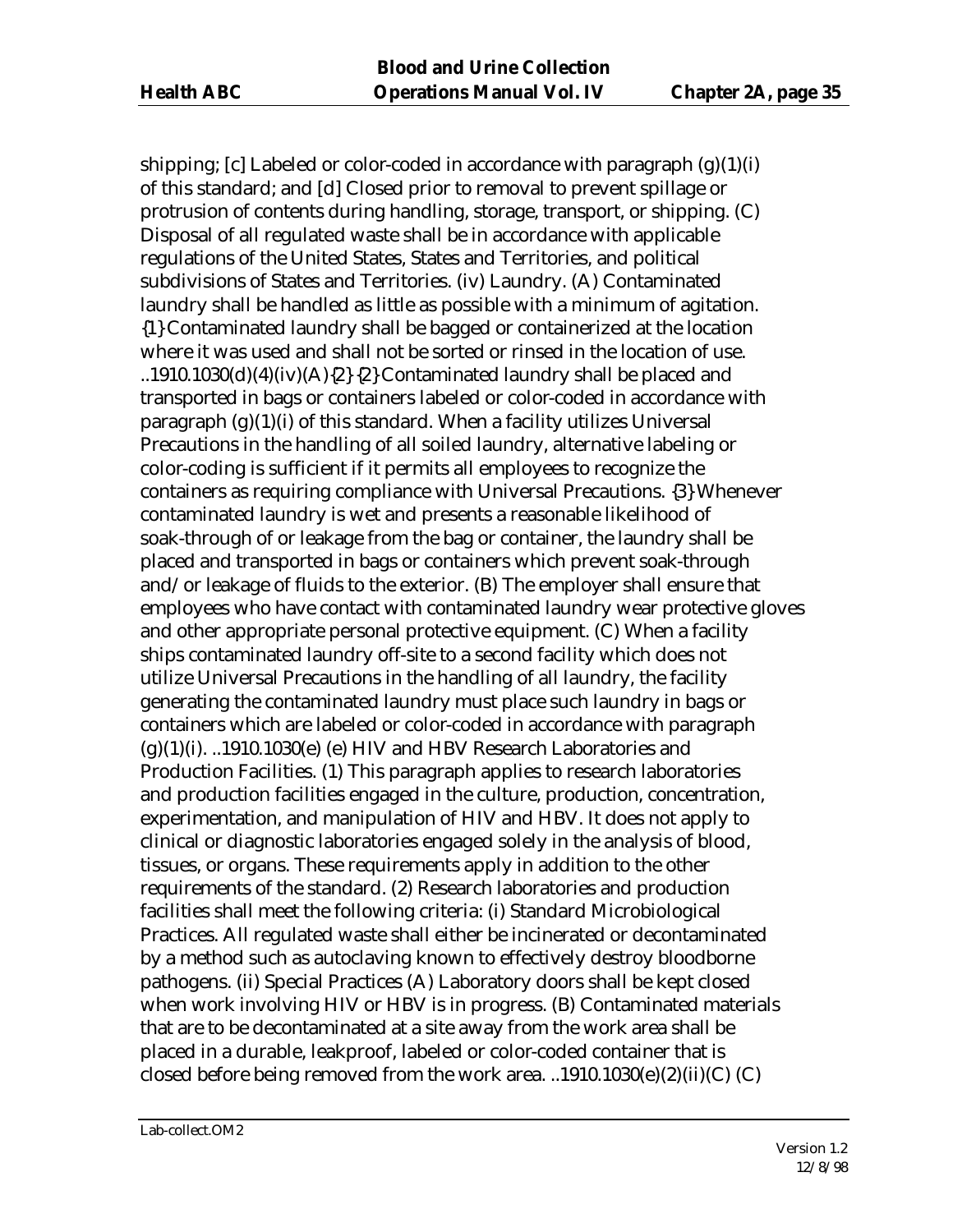Access to the work area shall be limited to authorized persons. Written policies and procedures shall be established whereby only persons who have been advised of the potential biohazard, who meet any specific entry requirements, and who comply with all entry and exit procedures shall be allowed to enter the work areas and animal rooms. (D) When other potentially infectious materials or infected animals are present in the work area or containment module, a hazard warning sign incorporating the universal biohazard symbol shall be posted on all access doors. The hazard warning sign shall comply with paragraph  $(g)(1)(ii)$  of this standard.  $(E)$  All activities involving other potentially infectious materials shall be conducted in biological safety cabinets or other physical-containment devices within the containment module. No work with these other potentially infectious materials shall be conducted on the open bench. (F) Laboratory coats, gowns, smocks, uniforms, or other appropriate protective clothing shall be used in the work area and animal rooms. Protective clothing shall not be worn outside of the work area and shall be decontaminated before being laundered. ..1910.1030(e)(2)(ii)(G) (G) Special care shall be taken to avoid skin contact with other potentially infectious materials. Gloves shall be worn when handling infected animals and when making hand contact with other potentially infectious materials is unavoidable. (H) Before disposal all waste from work areas and from animal rooms shall either be incinerated or decontaminated by a method such as autoclaving known to effectively destroy bloodborne pathogens. (I) Vacuum lines shall be protected with liquid disinfectant traps and high-efficiency particulate air (HEPA) filters or filters of equivalent or superior efficiency and which are checked routinely and maintained or replaced as necessary. (J) Hypodermic needles and syringes shall be used only for parenteral injection and aspiration of fluids from laboratory animals and diaphragm bottles. Only needle-locking syringes or disposable syringe-needle units (i.e., the needle is integral to the syringe) shall be used for the injection or aspiration of other potentially infectious materials. Extreme caution shall be used when handling needles and syringes. A needle shall not be bent, sheared, replaced in the sheath or guard, or removed from the syringe following use. The needle and syringe shall be promptly placed in a puncture-resistant container and autoclaved or decontaminated before reuse or disposal. ..1910.1030(e)(2)(ii)(K) (K) All spills shall be immediately contained and cleaned up by appropriate professional staff or others properly trained and equipped to work with potentially concentrated infectious materials. (L) A spill or accident that results in an exposure incident shall be immediately reported to the laboratory director or other responsible person. (M) A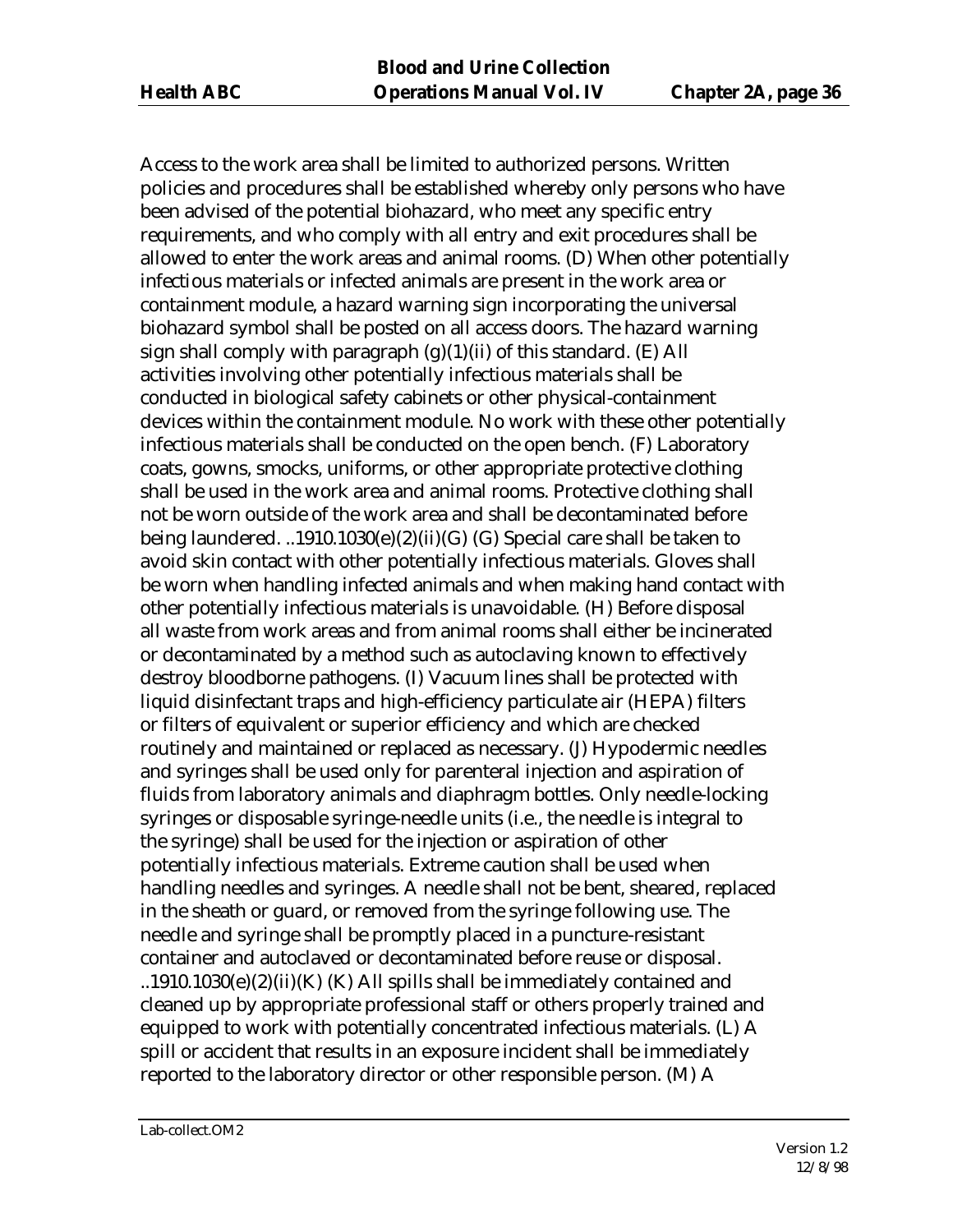biosafety manual shall be prepared or adopted and periodically reviewed and updated at least annually or more often if necessary. Personnel shall be advised of potential hazards, shall be required to read instructions on practices and procedures, and shall be required to follow them. (iii) Containment Equipment. (A) Certified biological safety cabinets (Class I, II, or III) or other appropriate combinations of personal protection or physical containment devices, such as special protective clothing, respirators, centrifuge safety cups, sealed centrifuge rotors, and containment caging for animals, shall be used for all activities with other potentially infectious materials that pose a threat of exposure to droplets, splashes, spills, or aerosols. ..1910.1030(e)(2)(iii)(B) (B) Biological safety cabinets shall be certified when installed, whenever they are moved and at least annually. (3) HIV and HBV research laboratories shall meet the following criteria: (i) Each laboratory shall contain a facility for hand washing and an eye wash facility which is readily available within the work area. (ii) An autoclave for decontamination of regulated waste shall be available. (4) HIV and HBV production facilities shall meet the following criteria: (i) The work areas shall be separated from areas that are open to unrestricted traffic flow within the building. Passage through two sets of doors shall be the basic requirement for entry into the work area from access corridors or other contiguous areas. Physical separation of the high-containment work area from access corridors or other areas or activities may also be provided by a double-doored clothes-change room (showers may be included), airlock, or other access facility that requires passing through two sets of doors before entering the work area. ..1910.1030(e)(4)(ii) (ii) The surfaces of doors, walls, floors and ceilings in the work area shall be water resistant so that they can be easily cleaned. Penetrations in these surfaces shall be sealed or capable of being sealed to facilitate decontamination. (iii) Each work area shall contain a sink for washing hands and a readily available eye wash facility. The sink shall be foot, elbow, or automatically operated and shall be located near the exit door of the work area. (iv) Access doors to the work area or containment module shall be self-closing. (v) An autoclave for decontamination of regulated waste shall be available within or as near as possible to the work area. (vi) A ducted exhaust-air ventilation system shall be provided. This system shall create directional airflow that draws air into the work area through the entry area. The exhaust air shall not be recirculated to any other area of the building, shall be discharged to the outside, and shall be dispersed away from occupied areas and air intakes. The proper direction of the airflow shall be verified (i.e., into the work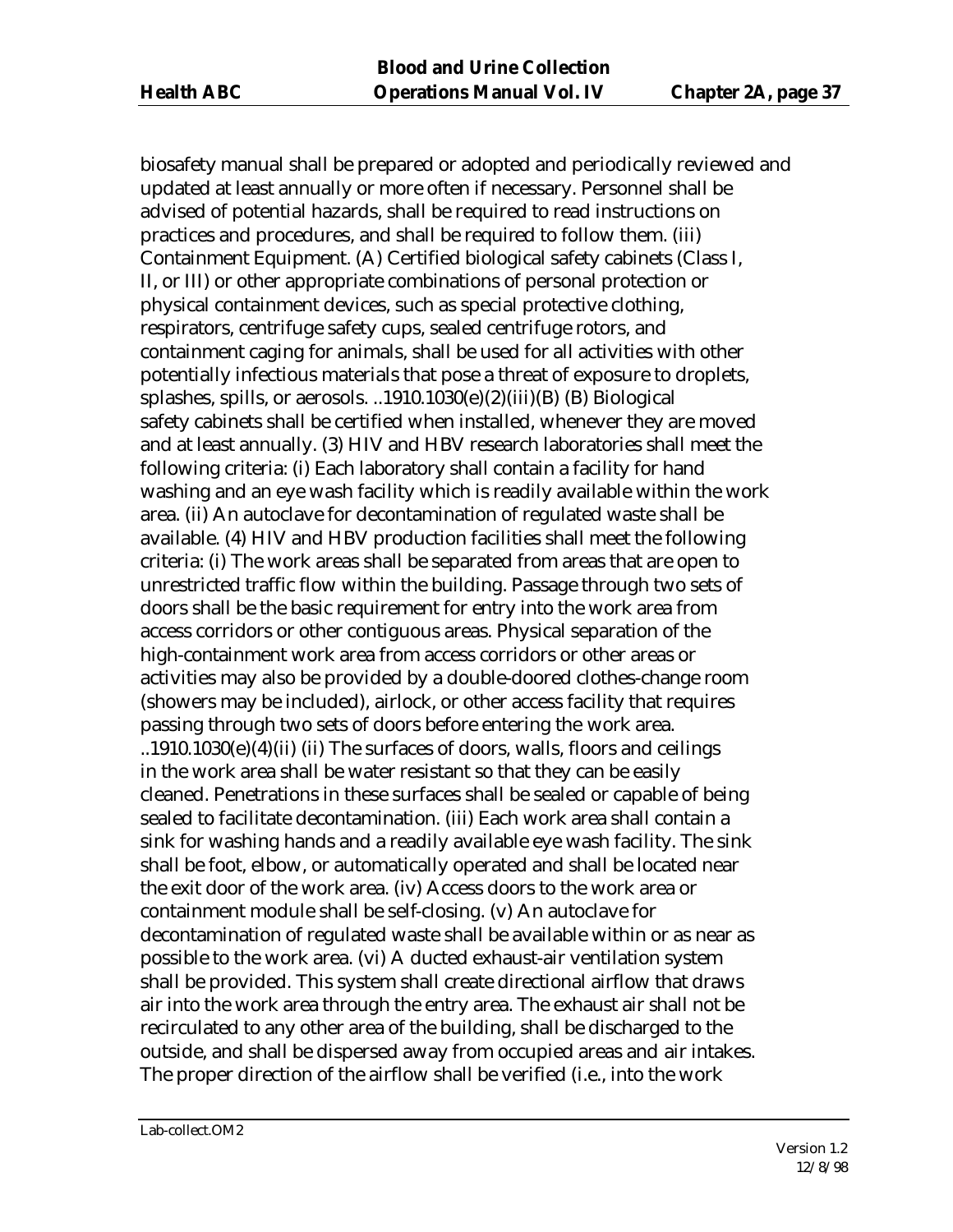area). ..1910.1030(e)(5) (5) Training Requirements. Additional training requirements for employees in HIV and HBV research laboratories and HIV and HBV production facilities are specified in paragraph  $(g)(2)(ix)$ . (f) Hepatitis B Vaccination and Post-exposure Evaluation and Follow-up. (1) General. (i) The employer shall make available the hepatitis B vaccine and vaccination series to all employees who have occupational exposure, and post-exposure evaluation and follow-up to all employees who have had an exposure incident. (ii) The employer shall ensure that all medical evaluations and procedures including the hepatitis B vaccine and vaccination series and post-exposure evaluation and follow-up, including prophylaxis, are: (A) Made available at no cost to the employee; (B) Made available to the employee at a reasonable time and place; (C) Performed by or under the supervision of a licensed physician or by or under the supervision of another licensed healthcare professional; and (D) Provided according to recommendations of the U.S. Public Health Service current at the time these evaluations and procedures take place, except as specified by this paragraph  $(f)$ . ..1910.1030 $(f)(1)(iii)$  (iii) The employer shall ensure that all laboratory tests are conducted by an accredited laboratory at no cost to the employee. (2) Hepatitis B Vaccination. (i) Hepatitis B vaccination shall be made available after the employee has received the training required in paragraph (g)(2)(vii)(I) and within 10 working days of initial assignment to all employees who have occupational exposure unless the employee has previously received the complete hepatitis B vaccination series, antibody testing has revealed that the employee is immune, or the vaccine is contraindicated for medical reasons. (ii) The employer shall not make participation in a prescreening program a prerequisite for receiving hepatitis B vaccination. (iii) If the employee initially declines hepatitis B vaccination but at a later date while still covered under the standard decides to accept the vaccination, the employer shall make available hepatitis B vaccination at that time. (iv) The employer shall assure that employees who decline to accept hepatitis B vaccination offered by the employer sign the statement in Appendix A. ..1910.1030(f)(2)(v) (v) If a routine booster dose(s) of hepatitis B vaccine is recommended by the U.S. Public Health Service at a future date, such booster dose(s) shall be made available in accordance with section  $(f)(1)(ii)$ . (3) Post-exposure Evaluation and Follow-up. Following a report of an exposure incident, the employer shall make immediately available to the exposed employee a confidential medical evaluation and follow-up, including at least the following elements: (i) Documentation of the route(s) of exposure, and the circumstances under which the exposure incident occurred; (ii)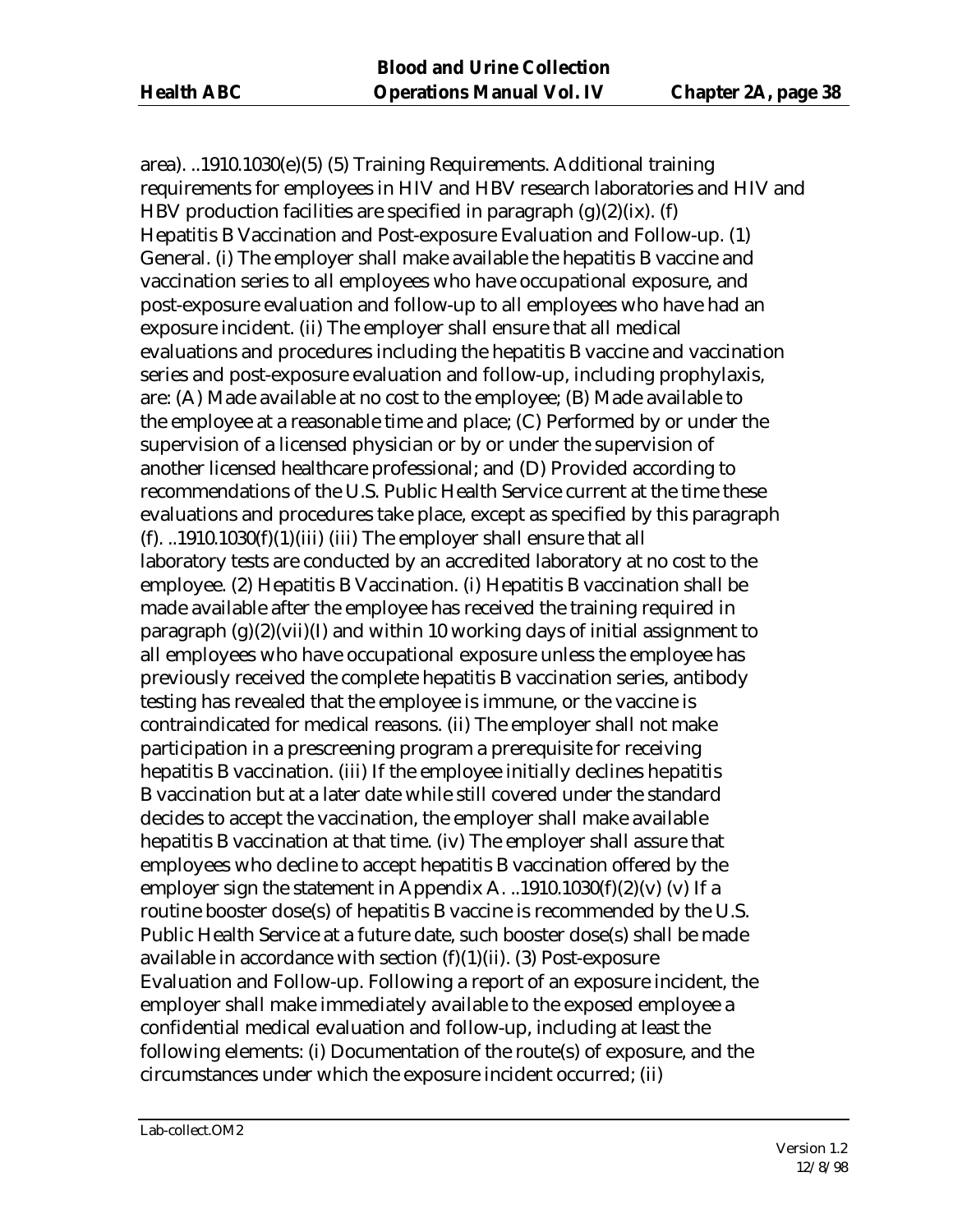Identification and documentation of the source individual, unless the employer can establish that identification is infeasible or prohibited by state or local law; (A) The source individual's blood shall be tested as soon as feasible and after consent is obtained in order to determine HBV and HIV infectivity. If consent is not obtained, the employer shall establish that legally required consent cannot be obtained. When the source individual's consent is not required by law, the source individual's blood, if available, shall be tested and the results documented. ..1910.1030(f)(3)(ii)(B) (B) When the source individual is already known to be infected with HBV or HIV, testing for the source individual's known HBV or HIV status need not be repeated. (C) Results of the source individual's testing shall be made available to the exposed employee, and the employee shall be informed of applicable laws and regulations concerning disclosure of the identity and infectious status of the source individual. (iii) Collection and testing of blood for HBV and HIV serological status; (A) The exposed employee's blood shall be collected as soon as feasible and tested after consent is obtained. (B) If the employee consents to baseline blood collection, but does not give consent at that time for HIV serologic testing, the sample shall be preserved for at least 90 days. If, within 90 days of the exposure incident, the employee elects to have the baseline sample tested, such testing shall be done as soon as feasible. (iv) Post-exposure prophylaxis, when medically indicated, as recommended by the U.S. Public Health Service; ..1910.1030(f)(3)(v) (v) Counseling; and (vi) Evaluation of reported illnesses. (4) Information Provided to the Healthcare Professional. (i) The employer shall ensure that the healthcare professional responsible for the employee's Hepatitis B vaccination is provided a copy of this regulation. (ii) The employer shall ensure that the healthcare professional evaluating an employee after an exposure incident is provided the following information: (A) A copy of this regulation; (B) A description of the exposed employee's duties as they relate to the exposure incident; (C) Documentation of the route(s) of exposure and circumstances under which exposure occurred; (D) Results of the source individual's blood testing, if available; and (E) All medical records relevant to the appropriate treatment of the employee including vaccination status which are the employer's responsibility to maintain. (5) Healthcare Professional's Written Opinion. The employer shall obtain and provide the employee with a copy of the evaluating healthcare professional's written opinion within 15 days of the completion of the evaluation. ..1910.1030 $(f)(5)(i)$  (i) The healthcare professional's written opinion for Hepatitis B vaccination shall be limited to whether Hepatitis B vaccination is indicated for an employee, and if the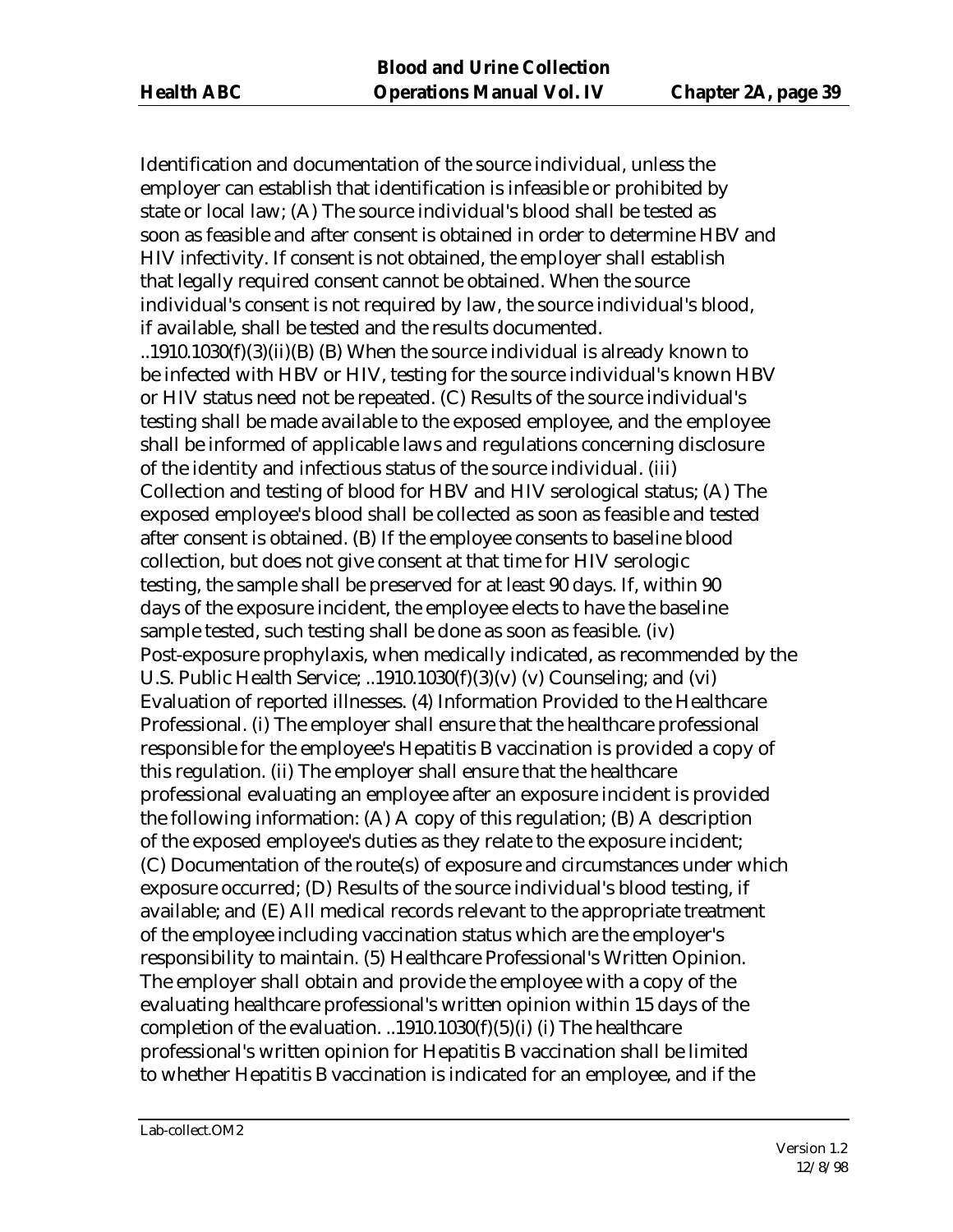employee has received such vaccination. (ii) The healthcare professional's written opinion for post-exposure evaluation and follow-up shall be limited to the following information: (A) That the employee has been informed of the results of the evaluation; and (B) That the employee has been told about any medical conditions resulting from exposure to blood or other potentially infectious materials which require further evaluation or treatment. (iii) All other findings or diagnoses shall remain confidential and shall not be included in the written report. (6) Medical Recordkeeping. Medical records required by this standard shall be maintained in accordance with paragraph (h)(1) of this section. (g) Communication of Hazards to Employees. (1) Labels and Signs. (i) Labels. (A) Warning labels shall be affixed to containers of regulated waste, refrigerators and freezers containing blood or other potentially infectious material; and other containers used to store, transport or ship blood or other potentially infectious materials, except as provided in paragraph  $(g)(1)(i)(E)$ ,  $(F)$  and  $(G)$ .  $1910.1030(g)(1)(i)(B)$  (B) Labels required by this section shall include the following legend:

### BIOHAZARD

(C) These labels shall be fluorescent orange or orange-red or predominantly so, with lettering and symbols in a contrasting color. (D) Labels shall be affixed as close as feasible to the container by string, wire, adhesive, or other method that prevents their loss or unintentional removal. (E) Red bags or red containers may be substituted for labels. (F) Containers of blood, blood components, or blood products that are labeled as to their contents and have been released for transfusion or other clinical use are exempted from the labeling requirements of paragraph  $(g)$ . ..1910.1030 $(g)(1)(i)(G)$   $(G)$ Individual containers of blood or other potentially infectious materials that are placed in a labeled container during storage, transport, shipment or disposal are exempted from the labeling requirement. (H) Labels required for contaminated equipment shall be in accordance with this paragraph and shall also state which portions of the equipment remain contaminated. (I) Regulated waste that has been decontaminated need not be labeled or color-coded. (ii) Signs. (A) The employer shall post signs at the entrance to work areas specified in paragraph (e), HIV and HBV Research Laboratory and Production Facilities, which shall bear the following legend:

## BIOHAZARD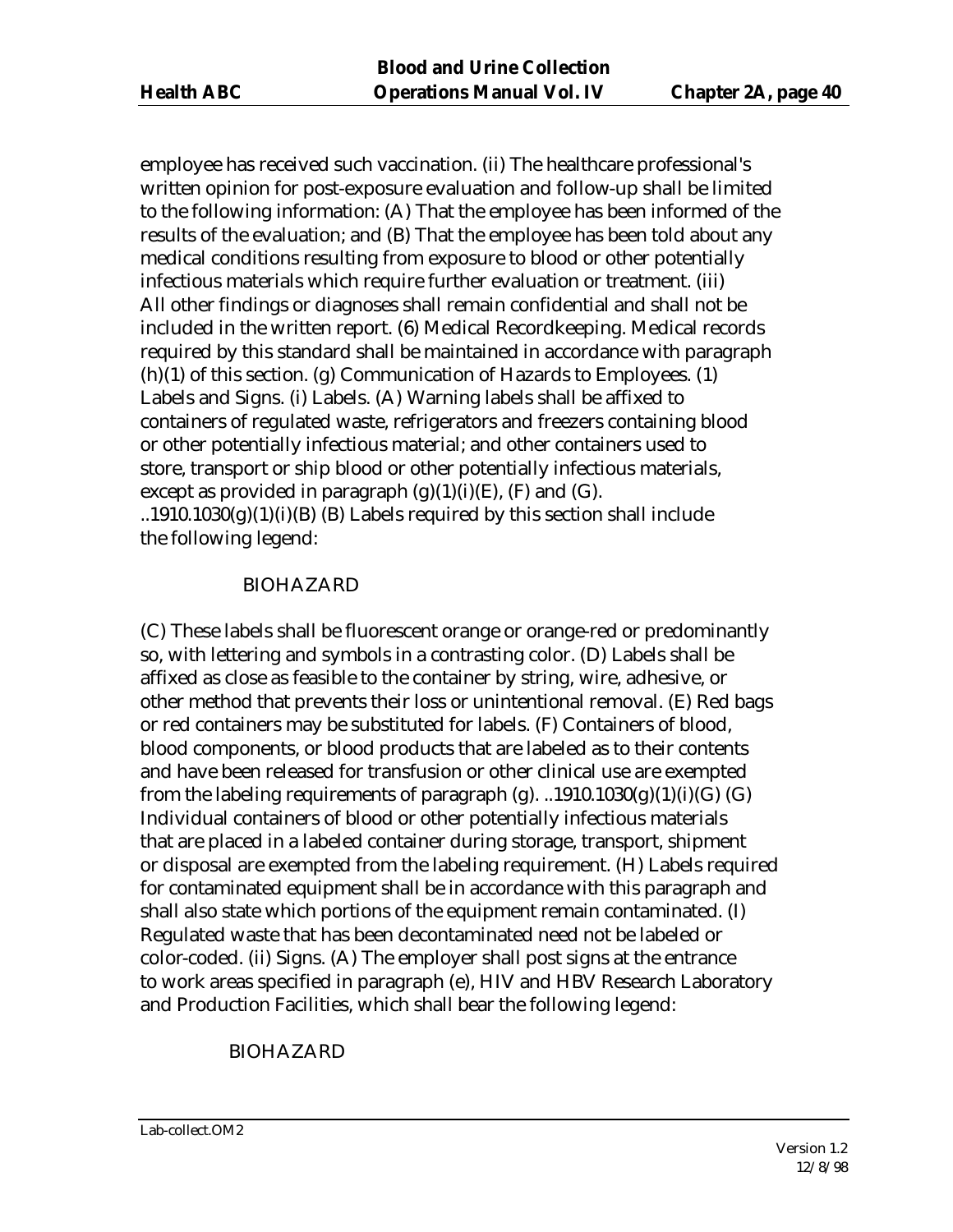(Name of the Infectious Agent) (Special requirements for entering the area) (Name, telephone number of the laboratory director or other

responsible person.)

..1910.1030(g)(1)(ii)(B) (B) These signs shall be fluorescent orange-red or predominantly so, with lettering and symbols in a contrasting color. (2) Information and Training. (i) Employers shall ensure that all employees with occupational exposure participate in a training program which must be provided at no cost to the employee and during working hours. (ii) Training shall be provided as follows: (A) At the time of initial assignment to tasks where occupational exposure may take place; (B) Within 90 days after the effective date of the standard; and (C) At least annually thereafter. (iii) For employees who have received training on bloodborne pathogens in the year preceding the effective date of the standard, only training with respect to the provisions of the standard which were not included need be provided. (iv) Annual training for all employees shall be provided within one year of their previous training. (v) Employers shall provide additional training when changes such as modification of tasks or procedures or institution of new tasks or procedures affect the employee's occupational exposure. The additional training may be limited to addressing the new exposures created. ..1910.1030(g)(2)(vi) (vi) Material appropriate in content and vocabulary to educational level, literacy, and language of employees shall be used. (vii) The training program shall contain at a minimum the following elements: (A) An accessible copy of the regulatory text of this standard and an explanation of its contents; (B) A general explanation of the epidemiology and symptoms of bloodborne diseases; (C) An explanation of the modes of transmission of bloodborne pathogens; (D) An explanation of the employer's exposure control plan and the means by which the employee can obtain a copy of the written plan; (E) An explanation of the appropriate methods for recognizing tasks and other activities that may involve exposure to blood and other potentially infectious materials; (F) An explanation of the use and limitations of methods that will prevent or reduce exposure including appropriate engineering controls, work practices, and personal protective equipment;  $.1910.1030(g)(2)(vii)(G)$  (G) Information on the types, proper use, location, removal, handling, decontamination and disposal of personal protective equipment; (H) An explanation of the basis for selection of personal protective equipment; (I) Information on the hepatitis B vaccine, including information on its efficacy, safety, method of administration, the benefits of being vaccinated, and that the vaccine and vaccination will be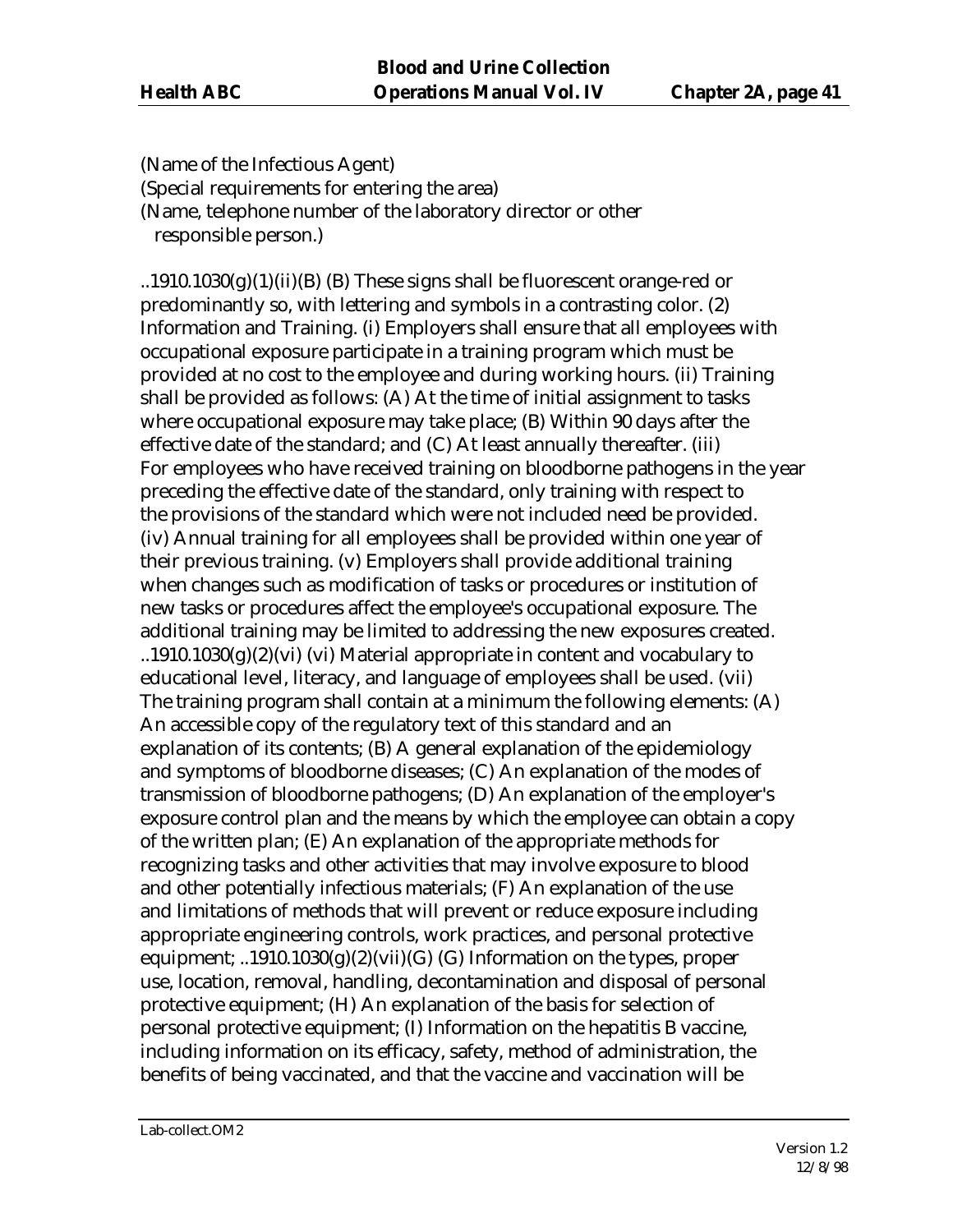offered free of charge; (J) Information on the appropriate actions to take and persons to contact in an emergency involving blood or other potentially infectious materials; (K) An explanation of the procedure to follow if an exposure incident occurs, including the method of reporting the incident and the medical follow-up that will be made available; (L) Information on the post-exposure evaluation and follow-up that the employer is required to provide for the employee following an exposure incident; (M) An explanation of the signs and labels and/or color coding required by paragraph  $(g)(1)$ ; and  $.1910.1030(g)(2)(vii)(N)$  (N) An opportunity for interactive questions and answers with the person conducting the training session. (viii) The person conducting the training shall be knowledgeable in the subject matter covered by the elements contained in the training program as it relates to the workplace that the training will address. (ix) Additional Initial Training for Employees in HIV and HBV Laboratories and Production Facilities. Employees in HIV or HBV research laboratories and HIV or HBV production facilities shall receive the following initial training in addition to the above training requirements. (A) The employer shall assure that employees demonstrate proficiency in standard microbiological practices and techniques and in the practices and operations specific to the facility before being allowed to work with HIV or HBV. (B) The employer shall assure that employees have prior experience in the handling of human pathogens or tissue cultures before working with HIV or HBV. (C) The employer shall provide a training program to employees who have no prior experience in handling human pathogens. Initial work activities shall not include the handling of infectious agents. A progression of work activities shall be assigned as techniques are learned and proficiency is developed. The employer shall assure that employees participate in work activities involving infectious agents only after proficiency has been demonstrated. ..1910.1030(h) (h) Recordkeeping. (1) Medical Records. (i) The employer shall establish and maintain an accurate record for each employee with occupational exposure, in accordance with 29 CFR 1910.1020. (ii) This record shall include: (A) The name and social security number of the employee; (B) A copy of the employee's hepatitis B vaccination status including the dates of all the hepatitis B vaccinations and any medical records relative to the employee's ability to receive vaccination as required by paragraph (f)(2); (C) A copy of all results of examinations, medical testing, and follow-up procedures as required by paragraph (f)(3); (D) The employer's copy of the healthcare professional's written opinion as required by paragraph (f)(5); and (E) A copy of the information provided to the healthcare professional as required by paragraphs  $(f)(4)(ii)(B)(C)$  and  $(D)$ . (iii) Confidentiality. The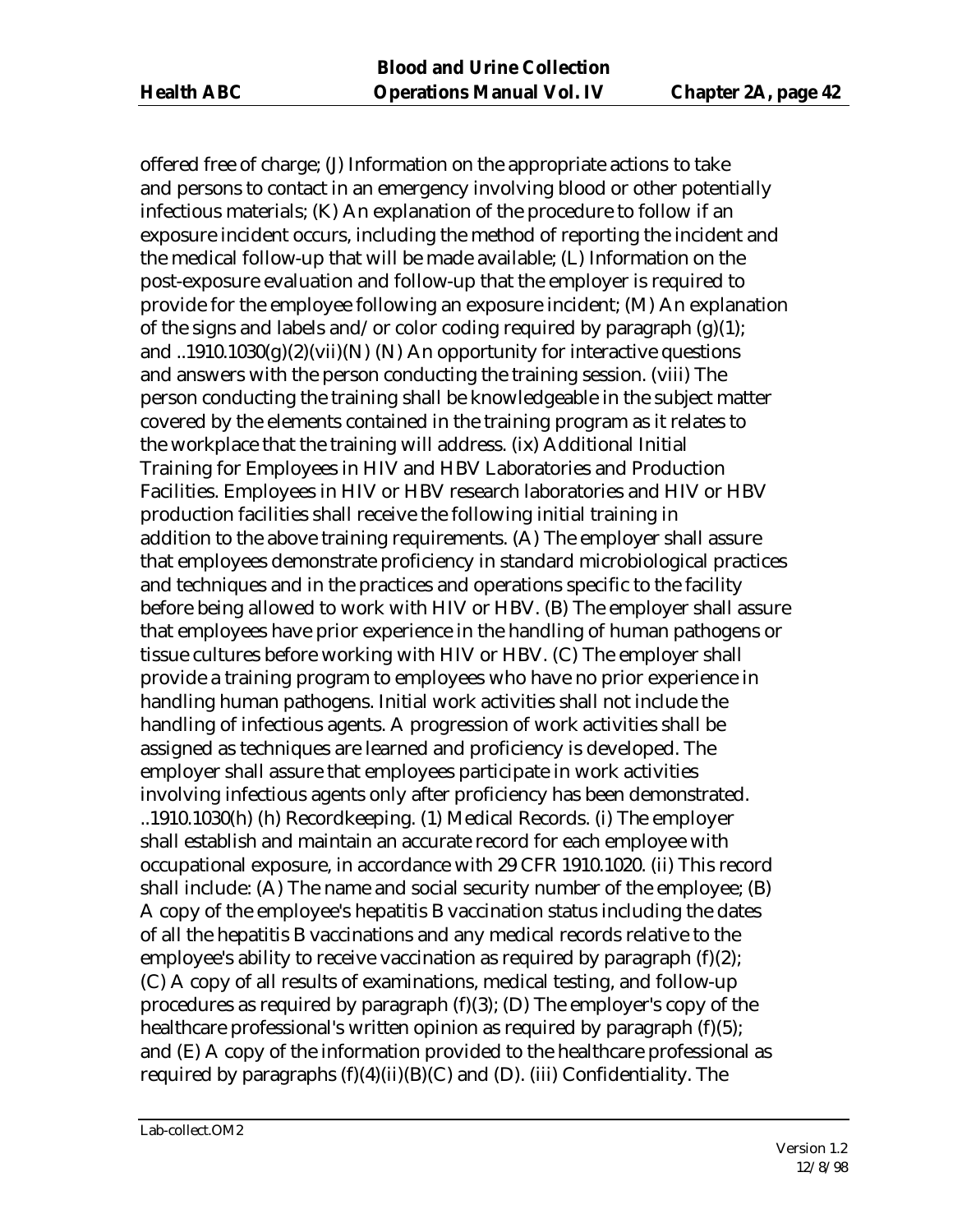employer shall ensure that employee medical records required by paragraph (h)(1) are: ..1910.1030(h)(1)(iii)(A) (A) Kept confidential; and (B) Not disclosed or reported without the employee's express written consent to any person within or outside the workplace except as required by this section or as may be required by law. (iv) The employer shall maintain the records required by paragraph (h) for at least the duration of employment plus 30 years in accordance with 29 CFR 1910.1020. (2) Training Records. (i) Training records shall include the following information: (A) The dates of the training sessions; (B) The contents or a summary of the training sessions; (C) The names and qualifications of persons conducting the training; and (D) The names and job titles of all persons attending the training sessions. (ii) Training records shall be maintained for 3 years from the date on which the training occurred. (3) Availability. (i) The employer shall ensure that all records required to be maintained by this section shall be made available upon request to the Assistant Secretary and the Director for examination and copying. ..1910.1030(h)(3)(ii) (ii) Employee training records required by this paragraph shall be provided upon request for examination and copying to employees, to employee representatives, to the Director, and to the Assistant Secretary. (iii) Employee medical records required by this paragraph shall be provided upon request for examination and copying to the subject employee, to anyone having written consent of the subject employee, to the Director, and to the Assistant Secretary in accordance with 29 CFR 1910.1020. (4) Transfer of Records. (i) The employer shall comply with the requirements involving transfer of records set forth in 29 CFR 1910.1020(h). (ii) If the employer ceases to do business and there is no successor employer to receive and retain the records for the prescribed period, the employer shall notify the Director, at least three months prior to their disposal and transmit them to the Director, if required by the Director to do so, within that three month period. (i) Dates. ..1910.1030(i)(1) (1) Effective Date. The standard shall become effective on March 6, 1992. (2) The Exposure Control Plan required by paragraph (c) of this section shall be completed on or before May 5, 1992. (3) Paragraph (g)(2) Information and Training and (h) Recordkeeping shall take effect on or before June 4, 1992. (4) Paragraphs (d)(2) Engineering and Work Practice Controls, (d)(3) Personal Protective Equipment, (d)(4) Housekeeping, (e) HIV and HBV Research Laboratories and Production Facilities, (f) Hepatitis B Vaccination and Post-Exposure Evaluation and Follow-up, and  $(g)(1)$  Labels and Signs, shall take effect July 6, 1992. [56] FR 64004, Dec. 06, 1991, as amended at 57 FR 12717, April 13, 1992; 57 FR 29206, July 1, 1992; 61 FR 5507, Feb. 13, 1996]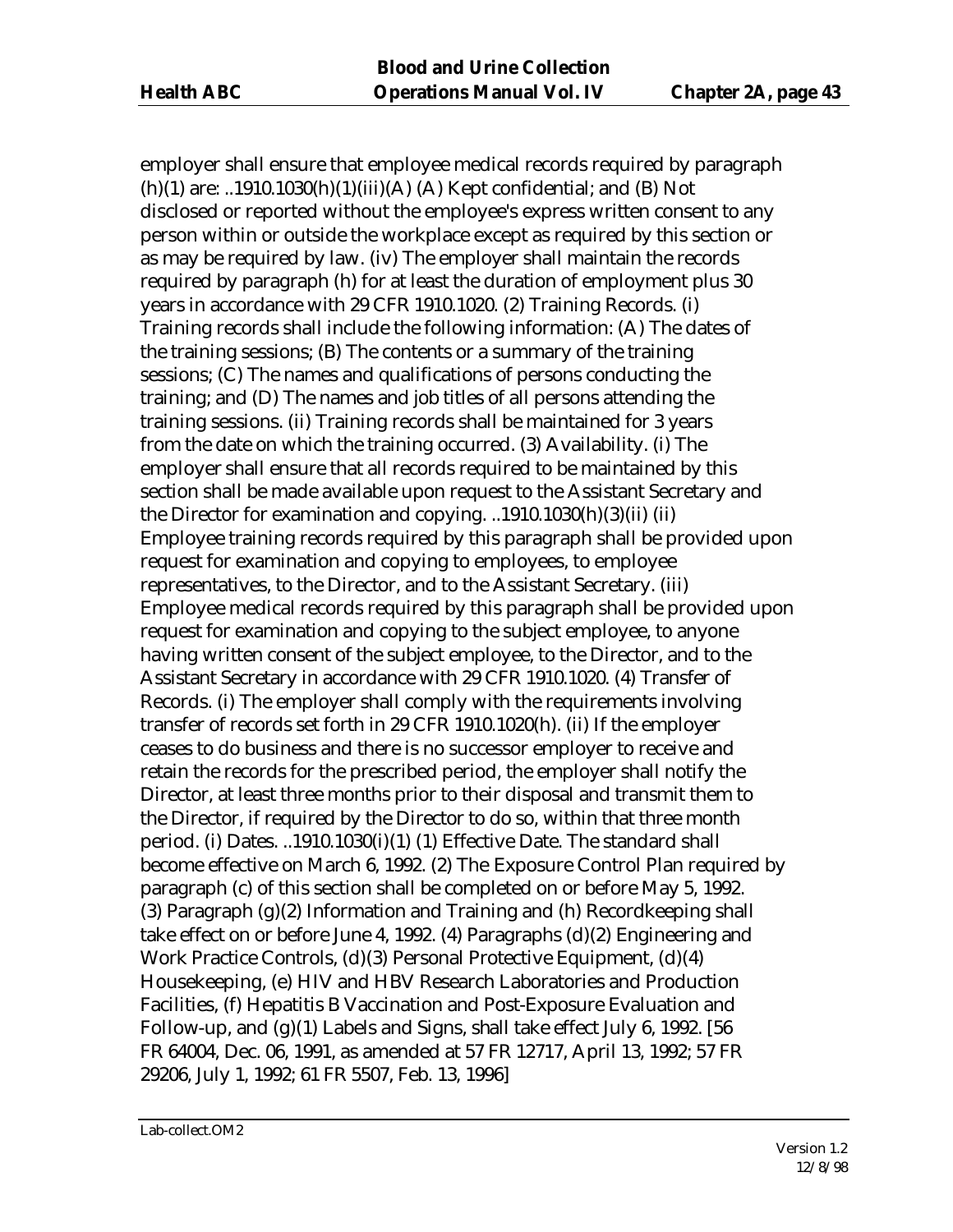## **APPENDIX 5 Phlebotomy Checklist**

Blood Collection Tray Checklist

Per Tray:

- $\Box$  10 21G Butterfly needles with Luer Adapters
- $\Box$  10 Alcohol Swabs
- $\Box$  15 Band-Aids
- $\Box$  15 Gauze pads
- $\Box$  5 Vacutainer holders
- $\Box$  complete set of extra, unlabeled collection tubes
- $\Box$  2 Tourniquets
- $\Box$  1 Smelling salts
- $\Box$  1 Timer or stopwatch
- $\Box$  2 Pencils/pens
- $\Box$  Latex gloves
- $\Box$  1 Hemostats
- $\Box$  1 Adhesive tape
- $\Box$  1 Scissors

~10 min before draw:

 $\Box$  1 styrofoam ice bath filled with ice

Per participant:

- $\Box$  1 Blood tube rack with 6 draw tubes labeled and numbered.
- $\Box$  1 Health ABC Phlebotomy/Processing Form

At the Phlebotomy Station:

- $\Box$  Basin
- $\Box$  Cold cloth
- $\Box$  Tube mixer
- $\Box$  Biohazard containers
- $\hfill\Box\quad$  Needle/Sharps container
- $\Box$  Paper towels